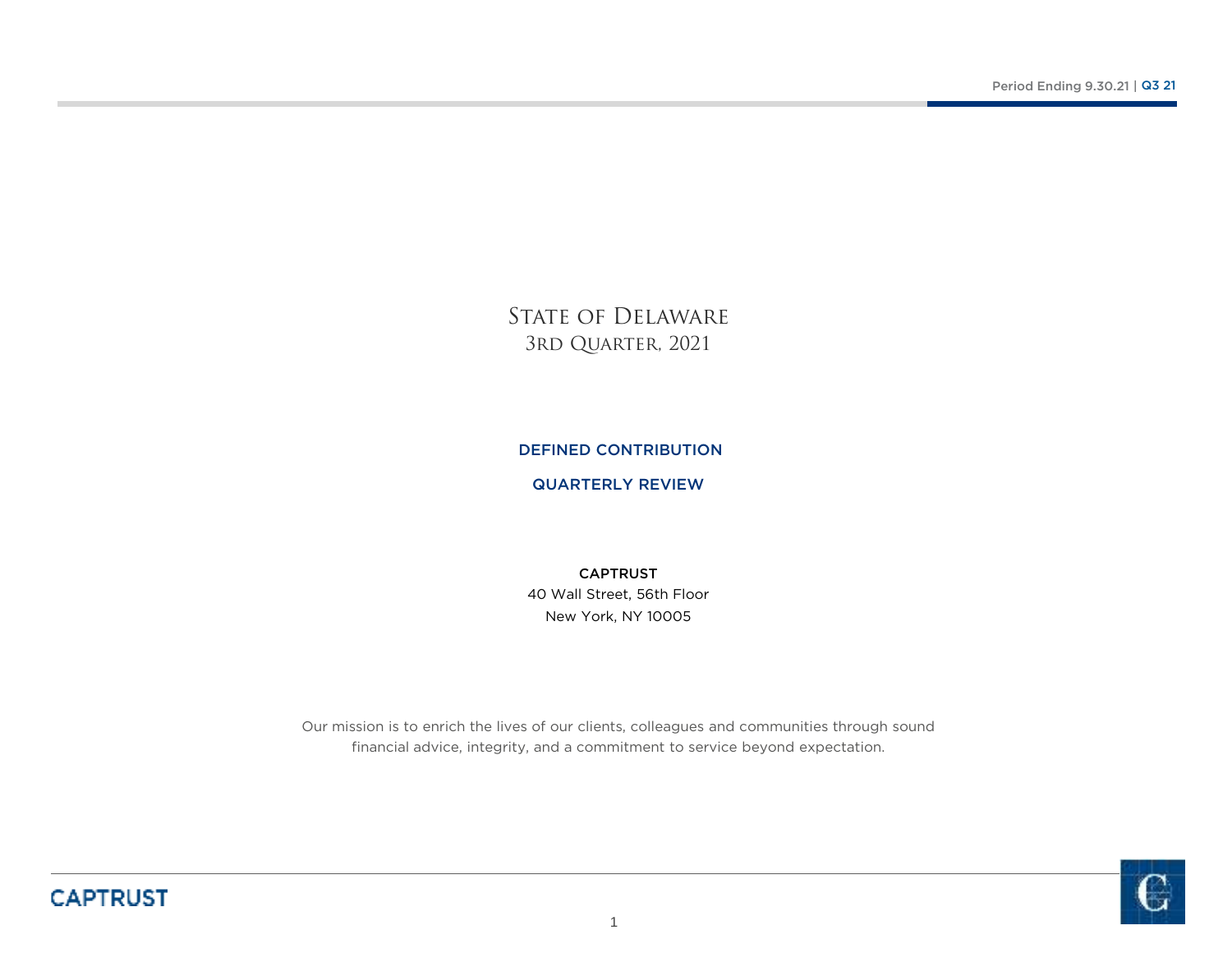### in this review

#### State of Delaware

State of Delaware 457(b) Deferred Compensation Plan State of Delaware 403(b) PlanState of Delaware 401(a) Match Plan

3rd Quarter, 2021 Quarterly Review

prepared by:

Principal | Financial AdvisorEarle Allen, MBA, CEBS®

Section 1RETIREMENT INDUSTRY UPDATES

Section 2MARKET COMMENTARY AND REVIEW

Section 3STATE OF DELAWARE INVESTMENT REVIEWS

Section 4

MANAGER FACT SHEETS

Appendix

**CAPTRUST** 

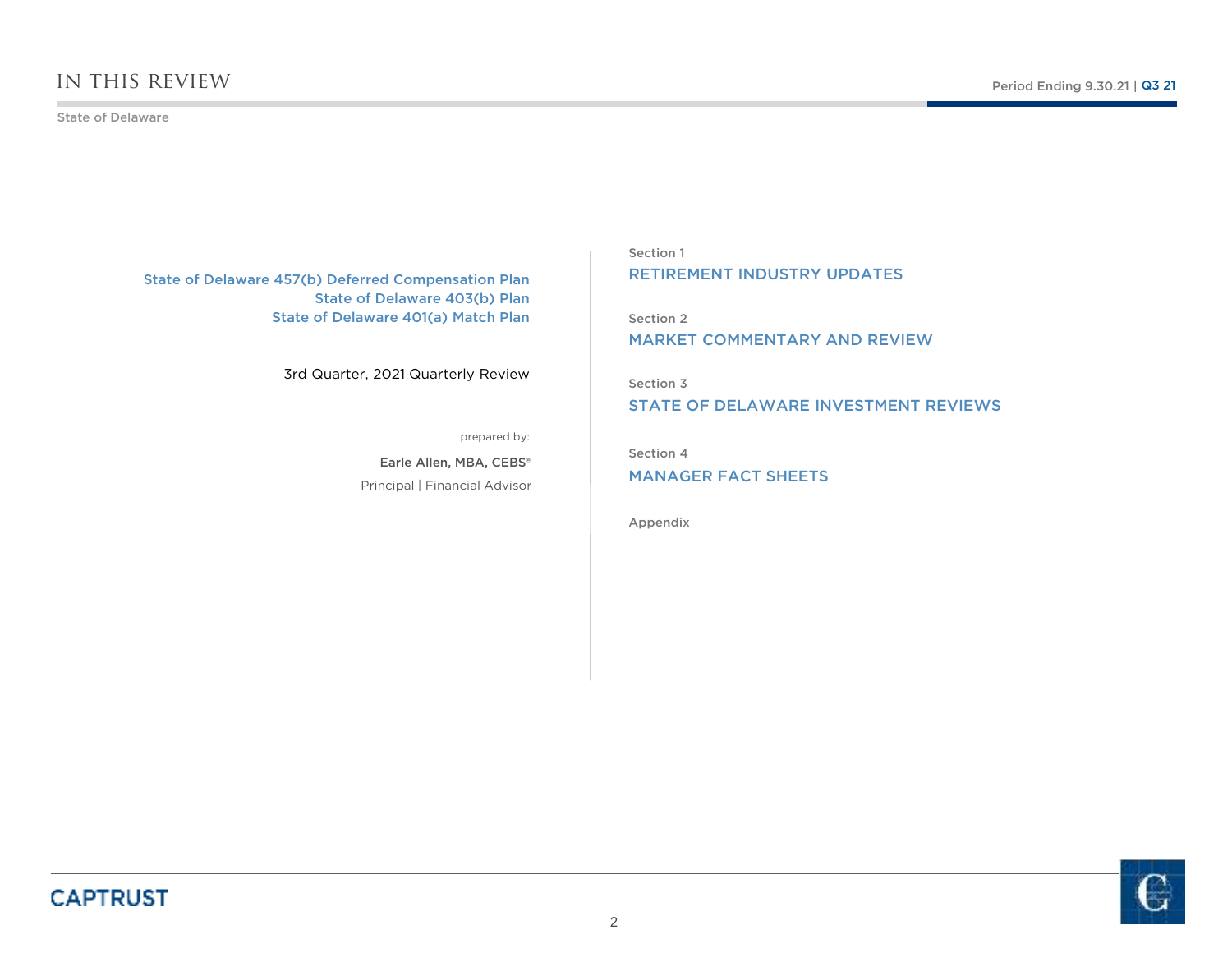State of Delaware

### **SECTION 1: RETIREMENT INDUSTRY UPDATES**

Executive Summary………………………………………………………………………….………………………….

Business Planning….………………………………………………………………………….………………………….

Industry Updates……………………………………………………………………………….………………………….

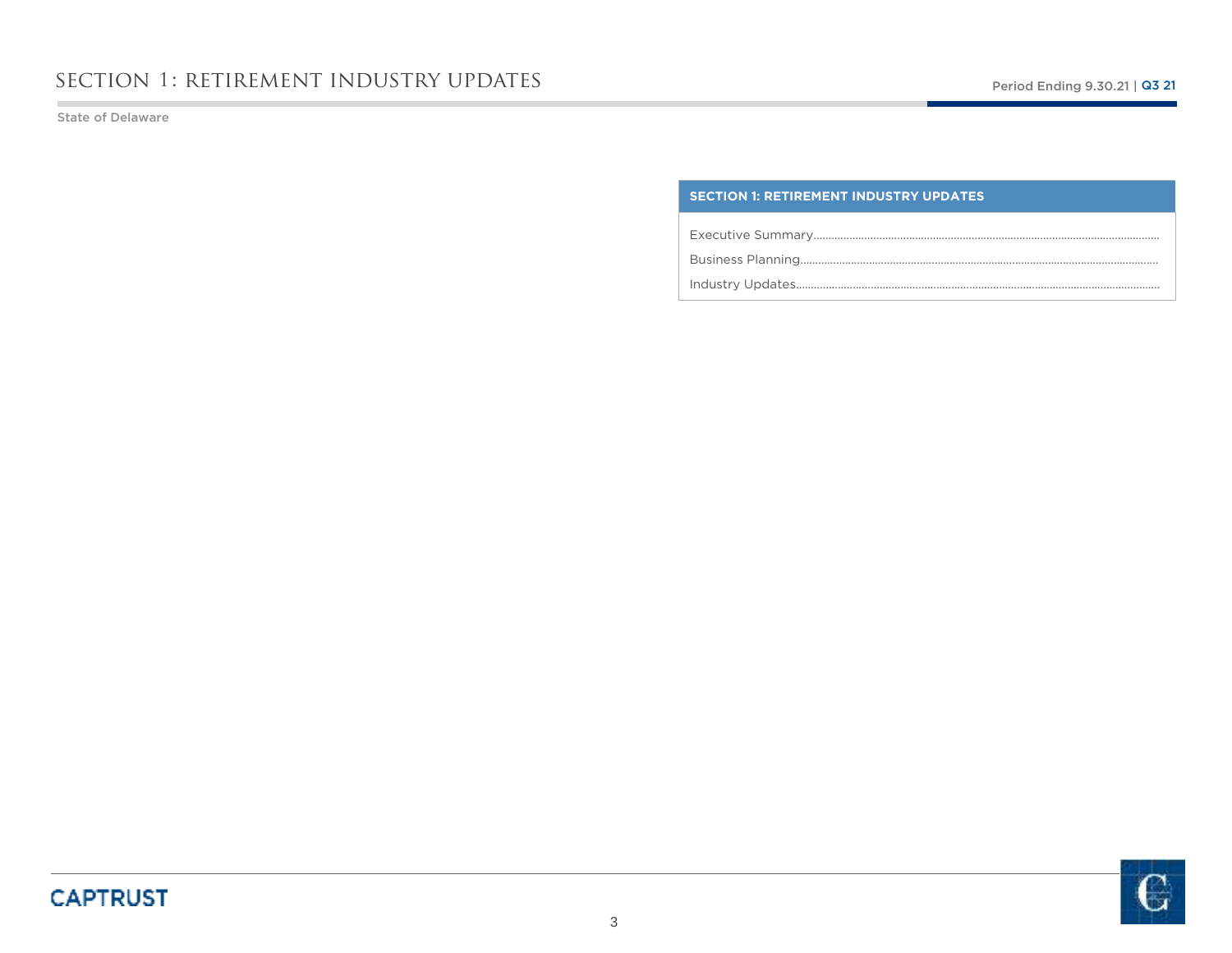### OVERVIEW AS OF SEPTEMBER 30, 2021:

The State of Delaware Deferred Compensation Plans held approximately \$1.16 billion<sup>1</sup> in total active plan assets, representing an increase of \$97.9 million (9.2% change) over total assets as of December 31, 2020. Contributions to the Plans during the quarter totaled approximately \$20.2 million.

- •\$902.0 million was invested in the State of Delaware 457(b) Deferred Compensation Plan
- \$231.6 million was invested in the State of Delaware 403(b) Plan
- •\$25.6 million was invested in the State of Delaware 401(a) Match Plan

The weighted average expense ratio of the funds (excluding the Voya Fixed Plus Account) is 0.32%, as compared with the 2019 NAGDCA Perspectives in Practice Survey reported a median expense ratio of 0.36% for all plans surveyed (median assets of \$645 million).

There is an asset-based fee of 0.08% charged to each participant; this fee pays for Voya recordkeeping and administrative services. There is an asset-based fee of five basis points 0.05% (not to exceed \$200 annually) charged to each participant; this fee pays the State of Delaware's administrative fee.

| <b>Plan Expense</b>         | <b>Plan</b> | Benchmark <sup>2</sup> |
|-----------------------------|-------------|------------------------|
| <b>Plan Average Expense</b> | 0.13%       | 0.13%                  |
| Recordkeeping Expense       | 0.08%       | 0.09                   |
| Plan Administration Expense | 0.05%       | 0.04                   |

The Plan Expense Reimbursement Account balance across all three plans totaled \$156,500 as June 30, 2021.

1 Does not include assets held in individual accounts at previous/legacy providers/contracts. 403(b) legacy vendor assets are valued at approximately \$312.1 million as of 09.30.2021.

<sup>2</sup> 2019 NAGDCA Perspectives in Practice Survey Report, plans with assets between \$700M and \$2.25B.

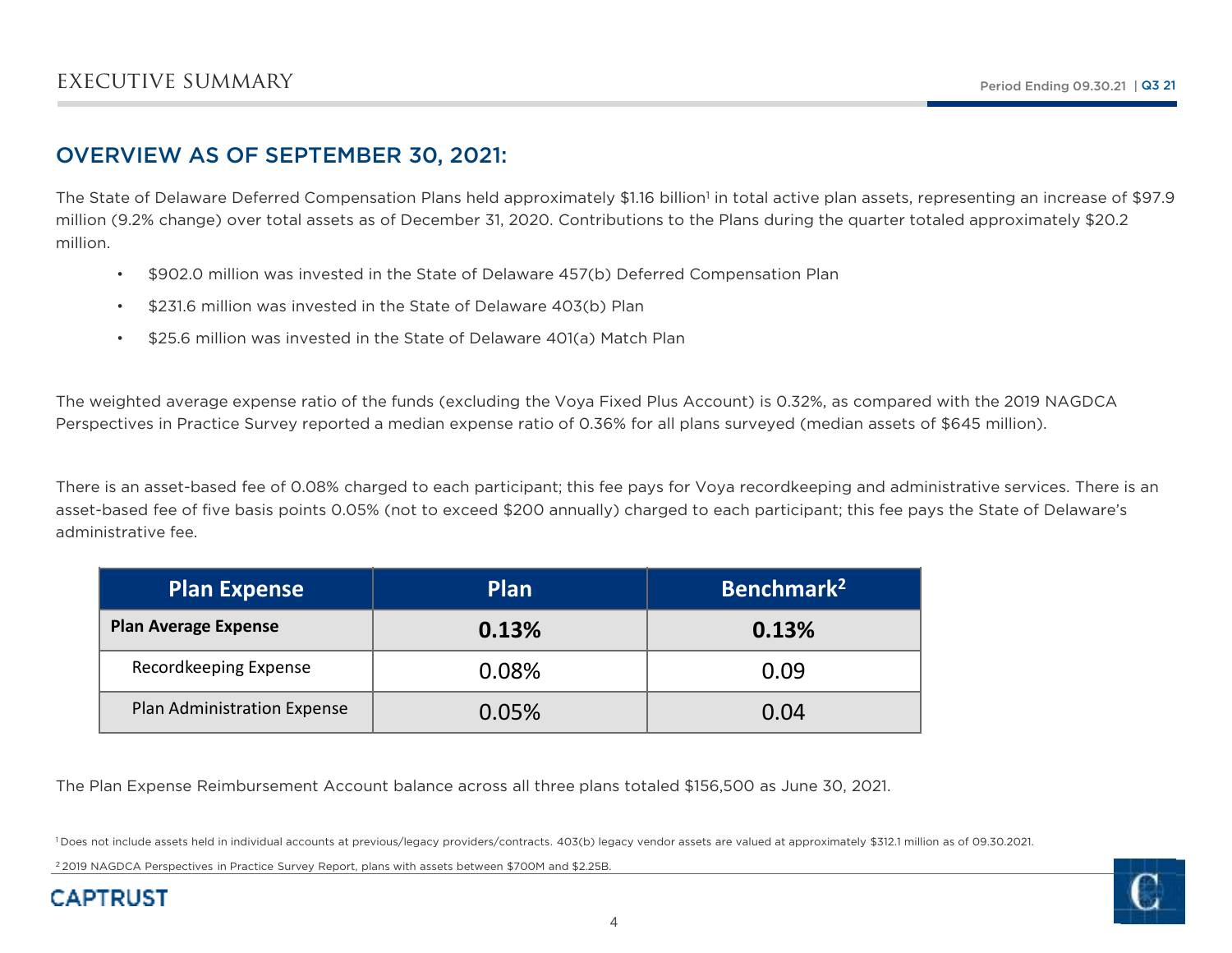### Tier One Assets (Target Date Suite)

- • Approximately \$834.1 million was invested in the American Funds Target Date Retirement Fund series (represents 72% of assets). The target date series is designated as the Plans' default investment, which is to be used in the event a participant does not make an investment election.
	- 93% of unique Plan participants (across all plans) were invested in the target date series (20,420 unique participants).
	- •The target date series received approximately 73% (\$14.7 million) of new contributions in the third quarter of 2021.

### Tier Two Assets (Core Fund Array)

- • Approximately \$289.8 million was invested in Tier Two (represents 25% of assets).
	- Tier Two received approximately 27% (\$5.5 million) of new contributions in the third quarter of 2021.
- • Approximately \$24.0 million was invested in the Voya Fixed Plus Account III (Across all Plans)
	- The Crediting rate for the Voya Fixed Plus Account is 1.35%. The minimum guaranteed crediting rate is 1.00%
- •Approximately \$265.8 million was invested in the Tier two mutual fund options
- • As of September 30, 2021, there were approximately \$19.1 million (2% of total Plan assets) invested in the Managed Account service, representing 416 unique users across plans (compared to 385 unique users across plans as if 12.31.2020).

### Tier Three Assets (Self Directed Brokerage Account)

• Approximately \$35.3 million was invested in the TD Ameritrade Self Directed brokerage Account (represents 3% of assets) across 433 unique participant accounts (compared to 418 unique participant accounts as of 12.31.2020).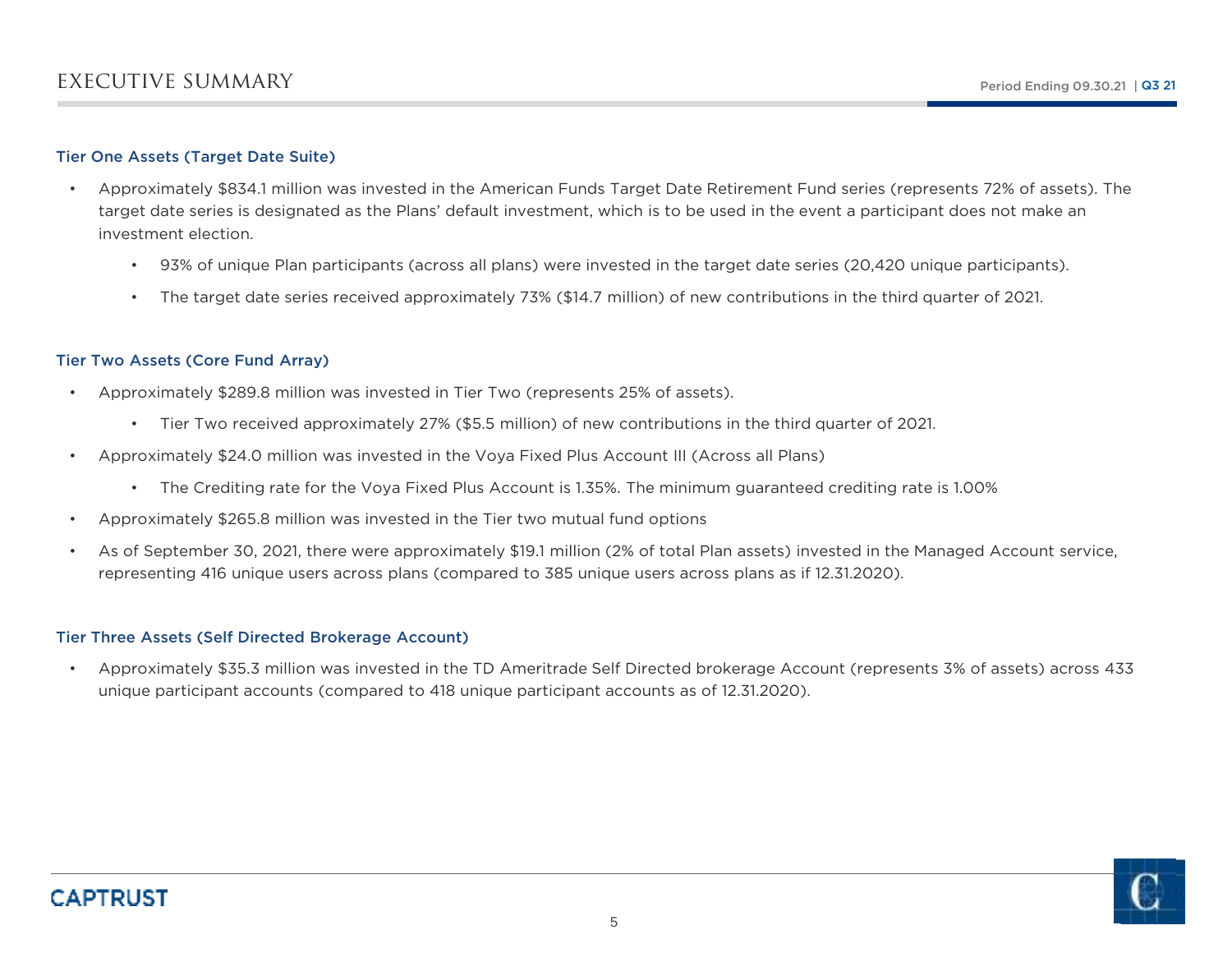### Investment Highlights

• Based on the analysis of the funds under the Plans, using the criteria outlined in the Investment Policy Statement, one fund recommendation is being made for consideration by the Committee. The Lazard International Equity R6 fund is being recommended to remain on Watch.

#### •Lazard International Equity R6 – Remain on Watch

•We recommend continuing this fund on watch. The strategy focuses on the tradeoff between valuation (P/E) and financial productivity, such as return on equity. Long-term performance has been consistent with the team demonstrating an ability to protect capital in down markets, but also keep up in market rallies. However, over recent years the strategy failed to add value relative to the benchmark. For the third quarter, the fund outperformed the index and category peer group due to positive stock selection, as international markets shifted towards favoring a higher quality bias. We are encouraged in fund's improved performance; however, further caution is warranted as we continue to observe the fund's performance through the end of 2021.

The recommendation for all other investments is: Not for Watch.

•

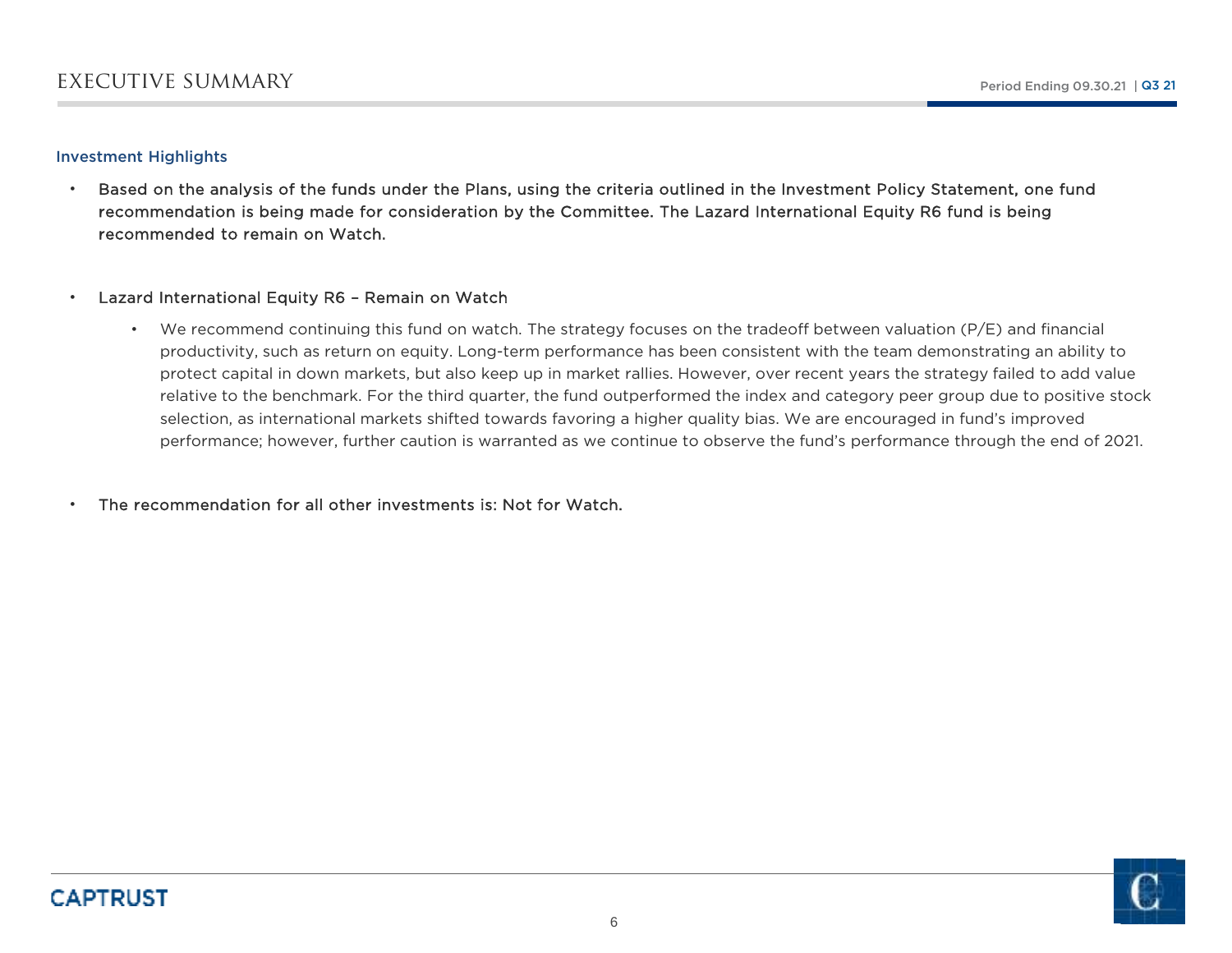## 2021 Business Planning

State of Delaware

r.

| <b>Review</b><br>Period<br>(meeting<br>timeframe)                         | <b>1Q 2021</b><br>(May/June)                                                                                        | <b>2Q 2021</b><br>(August/September)                                                                                              | <b>3Q 2021</b><br>(November/December)                                                                      | 4Q 2021<br>(February/March)                                                                                         |
|---------------------------------------------------------------------------|---------------------------------------------------------------------------------------------------------------------|-----------------------------------------------------------------------------------------------------------------------------------|------------------------------------------------------------------------------------------------------------|---------------------------------------------------------------------------------------------------------------------|
| Standard<br><b>Topics</b>                                                 | • Industry trends<br>Regulatory trends<br>$\bullet$<br>Plan assets/allocation<br>$\bullet$<br>• Investment analysis | · Industry trends<br>Regulatory trends<br>$\bullet$<br>• Plan assets/allocation<br>• Investment analysis                          | · Industry trends<br>Regulatory trends<br>$\bullet$ .<br>• Plan assets/allocation<br>• Investment analysis | · Industry trends<br>Regulatory trends<br>$\bullet$<br>Plan assets/allocation<br>$\bullet$<br>• Investment analysis |
| Additional<br><b>Fiduciary and</b><br><b>Educational</b><br><b>Topics</b> | • Review of Plan Fees<br>Review of TD<br>$\bullet$<br>Ameritrade &<br>Morningstar                                   | • Review of Fixed Account<br>• Target Date Fund Series<br>Review<br>Review of Investment<br>$\bullet$<br><b>Policy Statements</b> | • Investment Structure<br>Review                                                                           | • Annual Business<br>Planning                                                                                       |

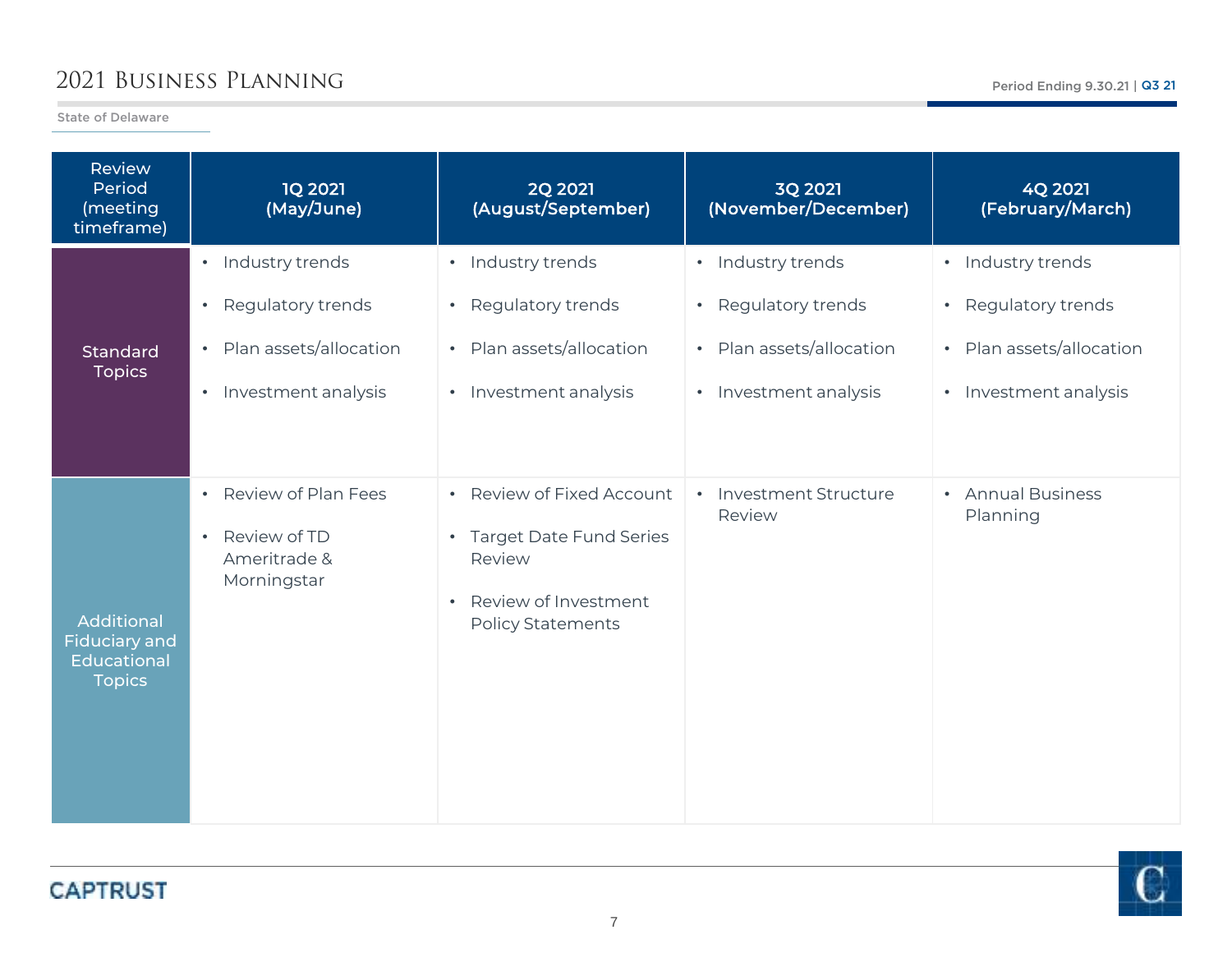# DIVERSITY AND INCLUSION IN RETIREMENT: FINANCIAL WELLNESS

 To design a more effective financial wellness program, consider ways to drive participant usage—like integrating content into open enrollment periods or requiring employees to complete certain steps to collect incentives. Programs should be accessible, inclusive, and relevant.



MAKE IT ACCESSIBLE

- Use various forms of communication, like mailers and flyers, in-person meetings, email communications, webinars, and videos.
- Make the content and services accessible in multiple languages and available during flexible hours.
- Keep language simple and avoid the use of jargon when possible.



MAKE IT INCLUSIVE

- Be thoughtful with examples and how people are portrayed in communications.
- Be gender neutral in your messaging.
- Consider differences in gender, sexual orientation, marital status, disability, and caregiver status in addition to race.
- Seek input from groups you want to reach by asking questions.



MAKE IT RELEVANT

- Target financial wellness campaigns to make the benefit more relevant to employees.
- Tie educational content to specific participant actions, like loans, hardship withdrawals, or deferral changes.
- Consider surveying employees to identify their wellness needs or work with internal employee resource groups to determine relevant content.

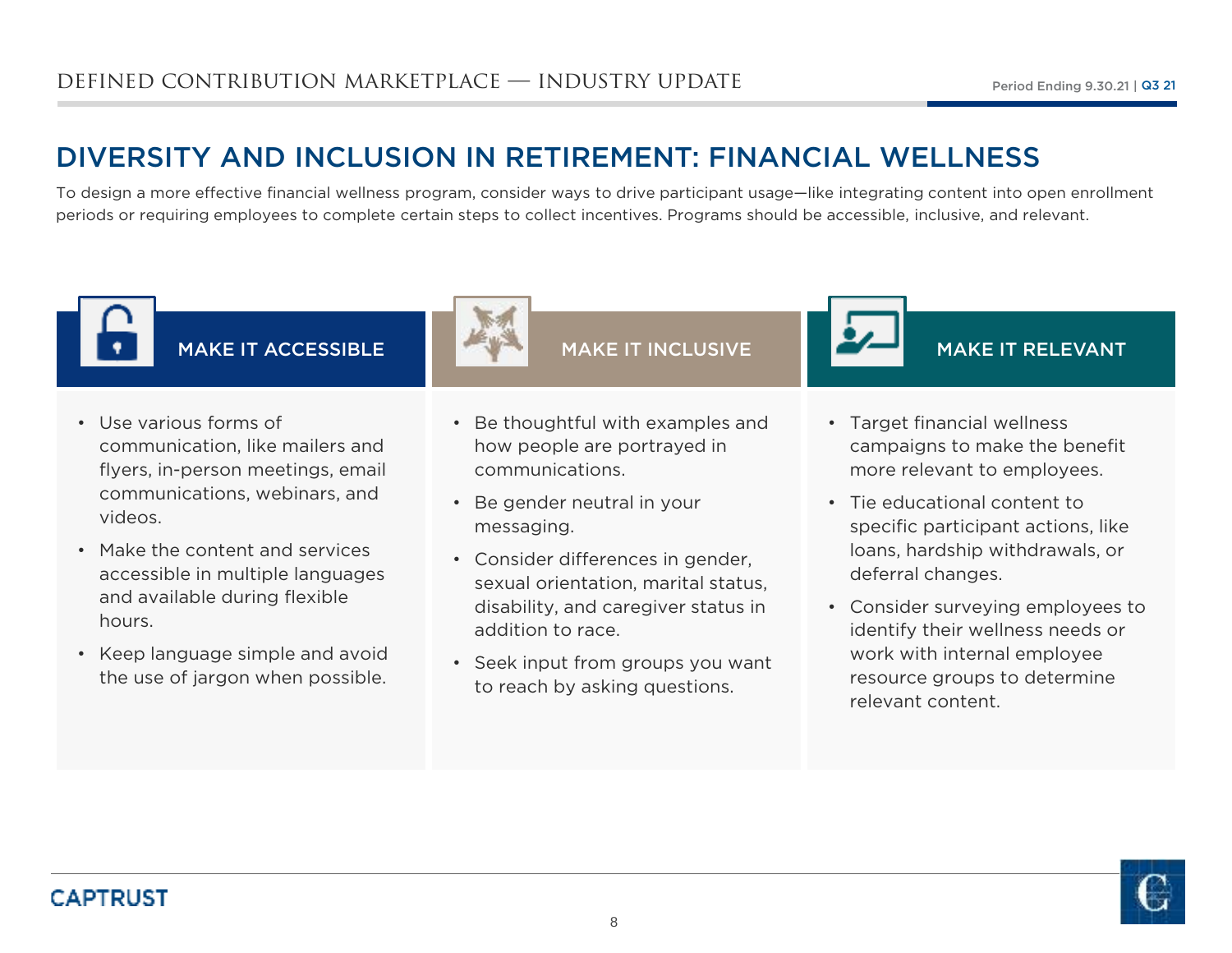# FIDUCIARY UPDATE: FEE LITIGATION

 While some expected a decrease in retirement plan fee litigation during the pandemic, the opposite happened. Lawsuits exploded in 2020, and there continues to be a significant number of claims in 2021.

### BY THE NUMBERS

97ERISA fee lawsuits filed in 2020

## 23

ERISA fee lawsuits filed in 2021 (through Q3)

## 40%

Of the suits filed in 2020 involved a single plaintiffs' law firm: Capozzi Adler

 $\mathbf{C}$ Trial verdicts between Q1 2020 and Q3 2021

29Settlements between Q1 2020 and Q3 2021

\$1 billion or morePlan asset size typically targeted (no public plans)

### PLAN SPONSOR TAKEAWAYS

•

Given the litigation threat, maintaining existing amounts of fiduciary liability insurance coverage—if it can be obtained at all—can be a challenge for plan sponsors. Here's what you can do:

- Be proactive. Those who haven't experienced an issue should have a discussion with their insurance broker to avoid surprises at renewal time.
- •• Review existing coverage. Know what the policy does and doesn't cover (e.g., legal defense costs).
- • Understand the issues. Review litigation issues with plan counsel to determine exposure on matters like share classes, revenue sharing, recordkeeping fees, and request for proposal (RFP) frequency.



## **CAPTRUST**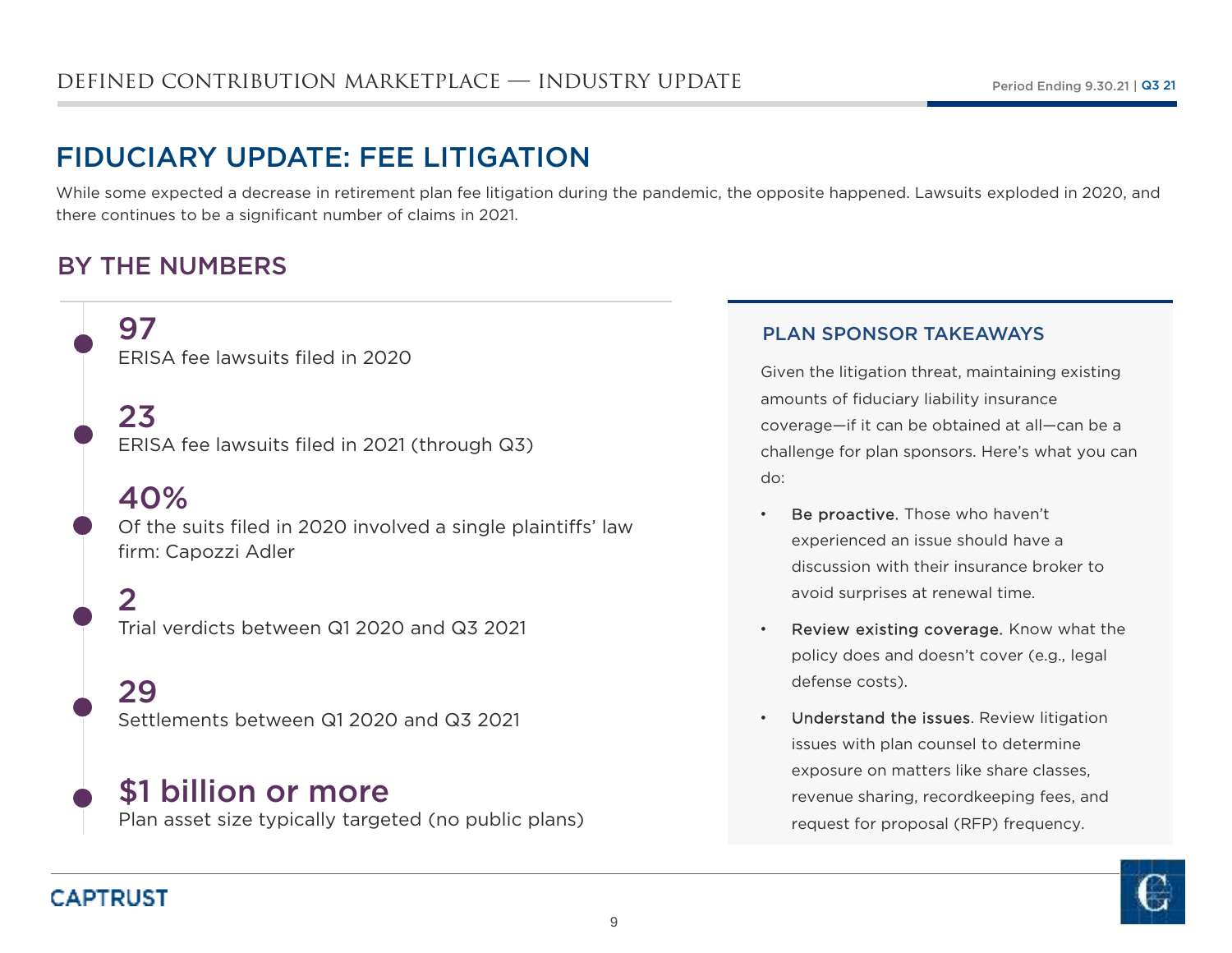State of Delaware

### **SECTION 2: MARKET COMMENTARY AND REVIEW**

Market Commentary……………………………………………………………………………………………………..

Market Review………………………………………………………………………………………………………………..



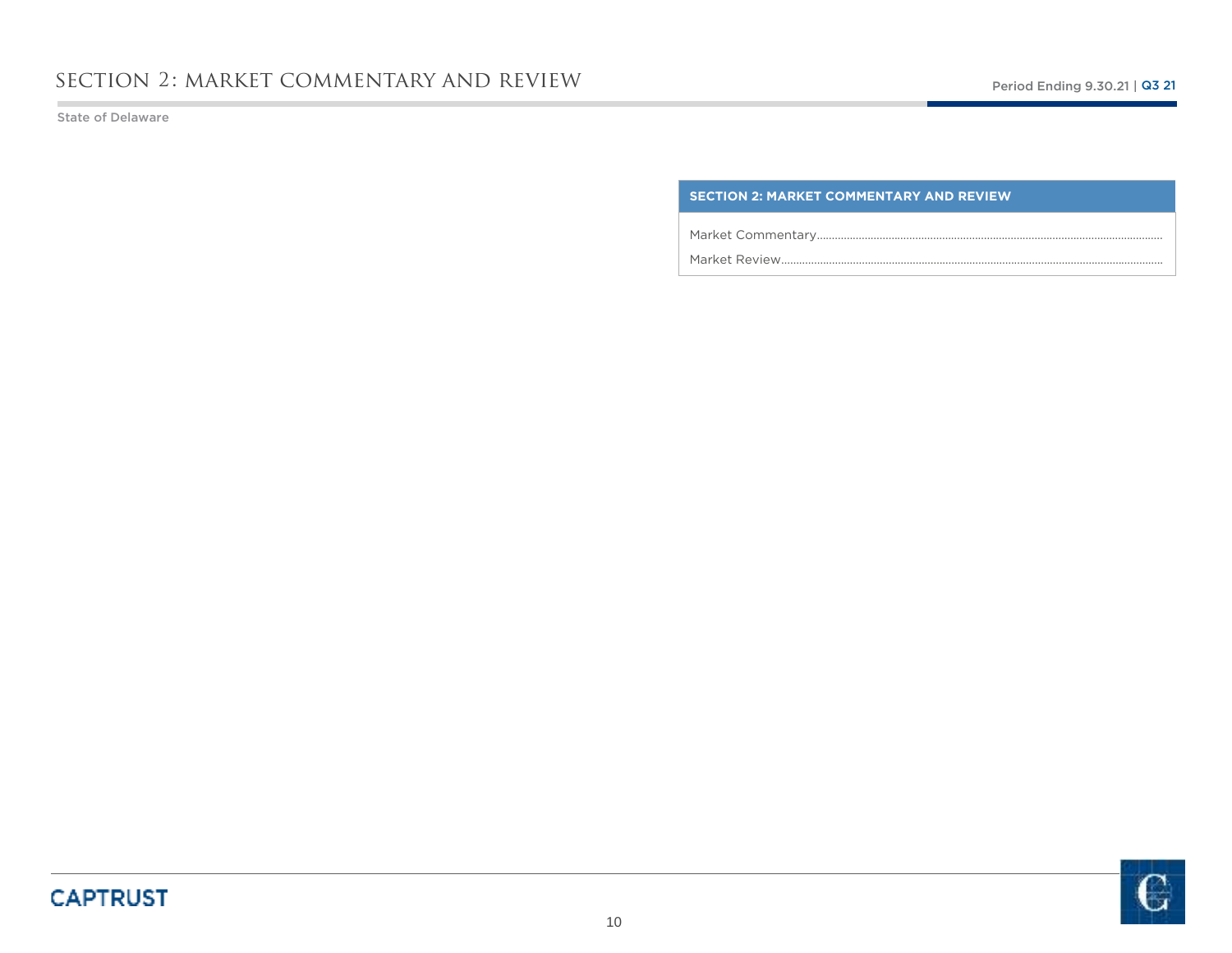## MARKETS MIXED IN Q3

Asset classes posted mixed results in the third quarter as the delta variant raised concerns about the sustainability of the economic reopening. Wrangling in Washington over the budget, infrastructure, tax proposals, and the debt ceiling roiled markets in September. However, despite a rocky quarter, U.S. and international stocks, real estate, and commodities remain firmly in positive territory for the year.

- $\bullet$  U.S. large-cap stocks rose slightly, and small-cap stocks fell modestly in the third quarter. Despite recent volatility, they have posted double-digit year-to-date gains thanks to a resilient economy and the U.S. consumer's health.
- $\bullet$  International developed market stocks slipped in September and continue to trail U.S. stocks for the year. Emerging market stocks fell modestly and are now slightly negative for the year, driven by slower growth and regulatory actions in China.
- $\bullet$  Bonds treaded water in the third quarter. Interest rates were little changed for the period.
- $\bullet$  Fueled by a rebound in oil prices, commodities were the standout performer for the quarter. Prices have risen due to supply constraints and rising demand as the economy reopened.
- 0 Public real estate notched a small gain in the third quarter as interest rates marked time.



Asset class returns are represented by the following indexes: Bloomberg Barclays U.S. Aggregate Bond Index (U.S. bonds), S&P 500 Index (U.S. large-cap stocks), Russell 2000® (U.S. small-cap stocks), MSCI EAFE Index (international developed market stocks), MSCI Emerging Market Index (emerging market stocks), Dow Jones U.S. Real Estate Index (real estate), and Bloomberg Commodity Index (commodities).

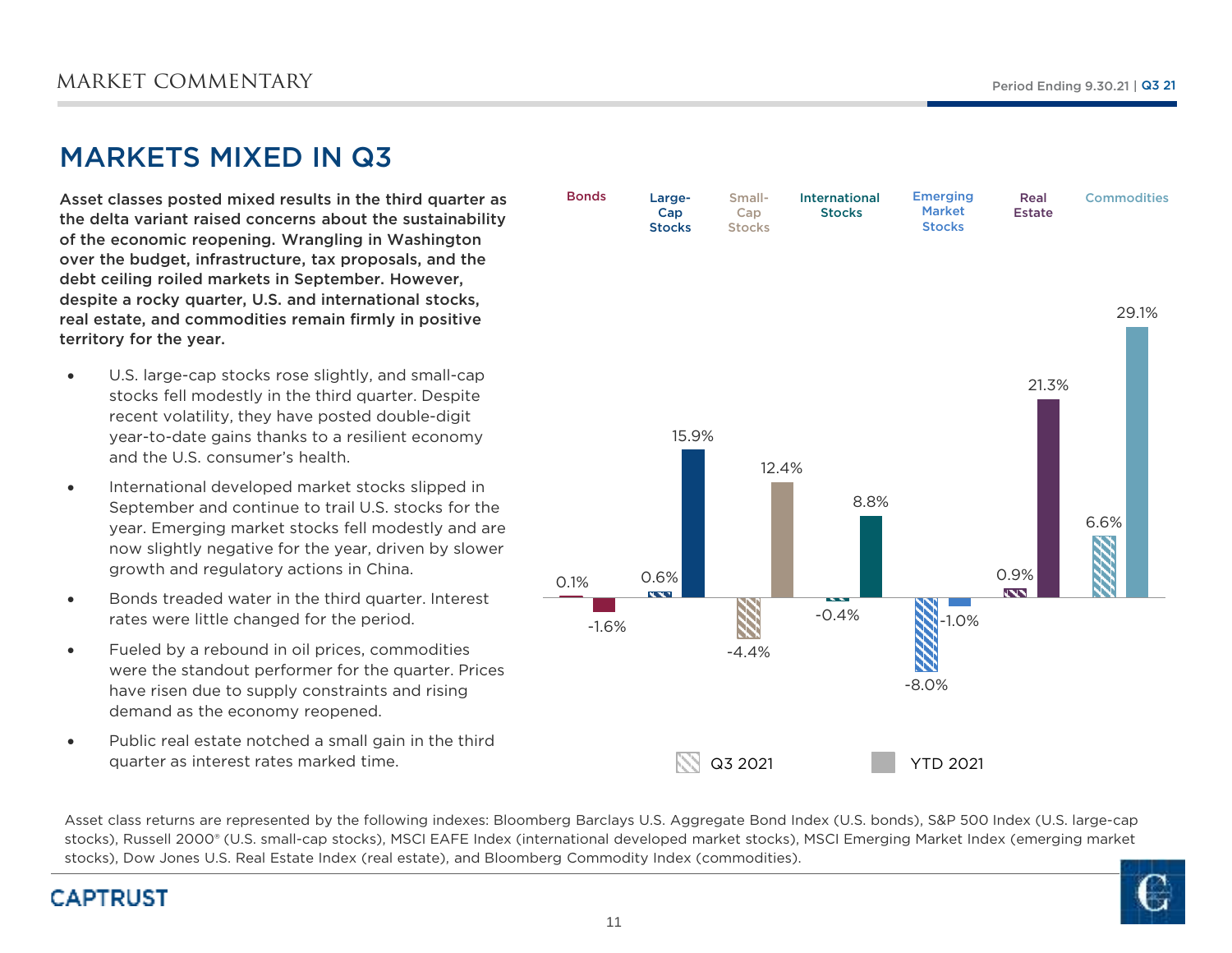# DIGGING DEEPER: STOCKS AND BONDS

### **Equities**

|                                | Q <sub>3</sub><br>2021 | <b>YTD</b><br>2021 | Last 12<br><b>Months</b> |                                              | 09.30.21           | 06.30.21           | 09.30.20                 |
|--------------------------------|------------------------|--------------------|--------------------------|----------------------------------------------|--------------------|--------------------|--------------------------|
| U.S. Stocks                    | 0.6%                   | 15.9%              | 30.0%                    | 1-Year U.S. Treasury Yield                   | 0.09%              | 0.07%              | 0.12%                    |
| • Q3 Best Sector: Financials   | 2.7%                   | 29.0%              | 59.0%                    | 10-Year U.S. Treasury Yield                  | 1.52%              | 1.45%              | 0.69%                    |
| • Q3 Worst Sector: Industrials | $-4.2%$                | 11.5%              | 28.9%                    |                                              | <b>QTD</b><br>2021 | <b>YTD</b><br>2021 | Last 12<br><b>Months</b> |
| <b>International Stocks</b>    | $-0.4%$                | 8.8%               | 26.3%                    |                                              |                    |                    |                          |
| <b>Emerging Market Stocks</b>  | $-8.0\%$               | $-1.0\%$           | 18.6%                    | 10-Year U.S. Treasury<br><b>Total Return</b> | $-0.07%$           | $-4.24%$           | $-6.07\%$                |

Fixed Income

### Equities – Relative Performance by Market Capitalization and Style

|              |         | Q3 2021      |         |              |       | <b>YTD 2021</b> |        |              |       | <b>Last 12 Months</b> |        |
|--------------|---------|--------------|---------|--------------|-------|-----------------|--------|--------------|-------|-----------------------|--------|
|              | Value   | <b>Blend</b> | Growth  |              | Value | <b>Blend</b>    | Growth |              | Value | <b>Blend</b>          | Growth |
| Large        | $-0.8%$ | 0.6%         | 1.2%    | Large        | 16.1% | 15.9%           | 14.3%  | Large        | 35.0% | 30.0%                 | 27.3%  |
| Mid          | $-1.0%$ | $-0.9%$      | $-0.8%$ | Mid          | 18.2% | 15.2%           | 9.6%   | Mid          | 42.4% | 38.1%                 | 30.5%  |
| <b>Small</b> | $-3.0%$ | $-4.4%$      | $-5.7%$ | <b>Small</b> | 22.9% | 12.4%           | 2.8%   | <b>Small</b> | 63.9% | 47.7%                 | 33.3%  |

Sources: Bloomberg, U.S. Treasury. Asset class returns are represented by the following indexes: S&P 500 Index (U.S. stocks), MSCI EAFE Index (international developed market stocks), and MSCI Emerging Markets Index (emerging market stocks). Relative performance by market capitalization and style is based upon the Russell US Style Indexes except for large-cap blend, which is based upon the S&P 500 Index.



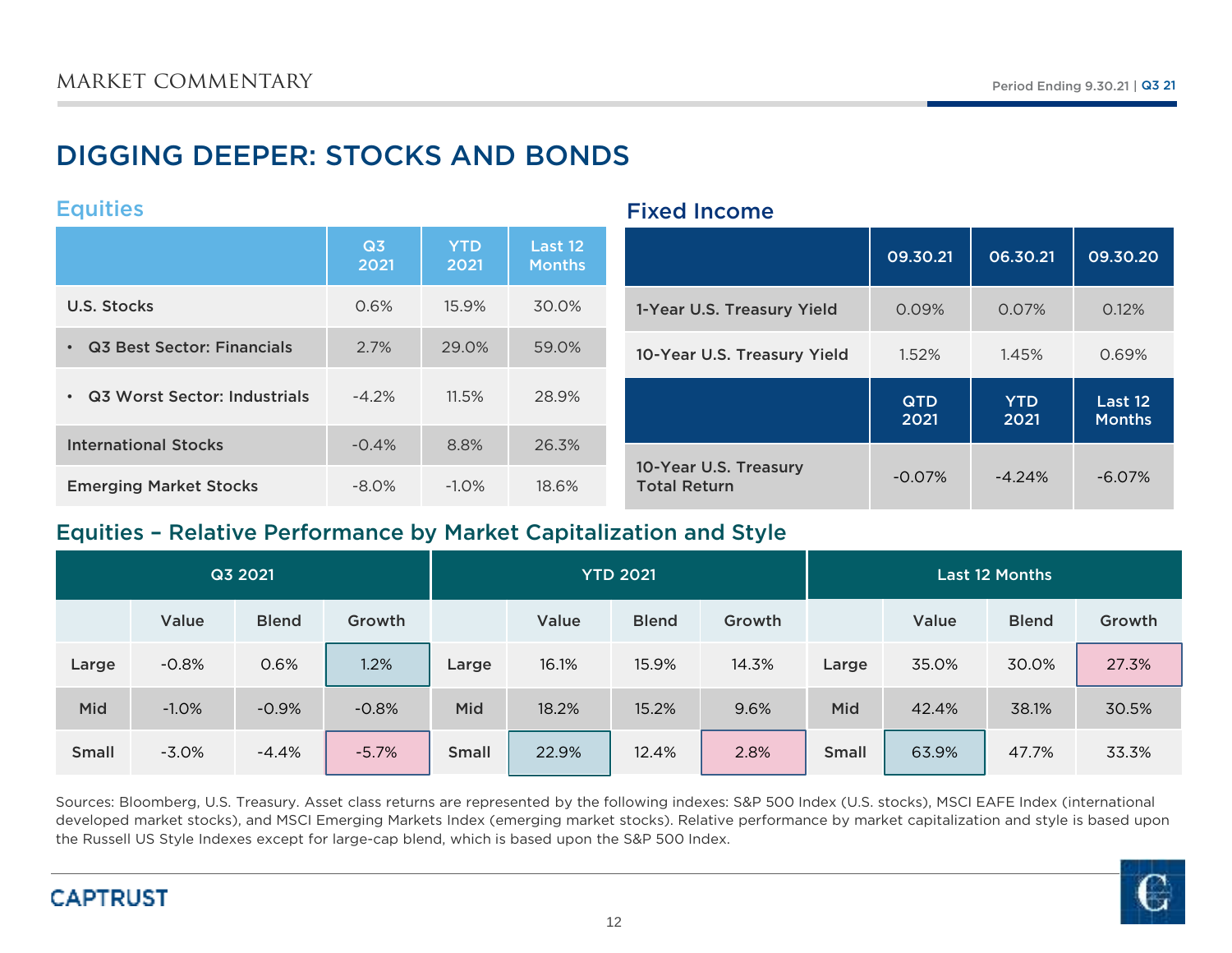# DIGGING DEEPER: U.S. EQUITY MARKETS

The S&P 500 Index is a market-capitalization-weighted index of U.S. large-cap stocks across a diverse set of industry sectors. The stocks represented in these 11 sectors generated a range of returns for the last 12 months and the most recent quarter.



### Returns by S&P 500 Sector

Source: Bloomberg. All calculations are cumulative total return, not annualized, including dividends for the stated period. Past performance is not indicative of future returns.

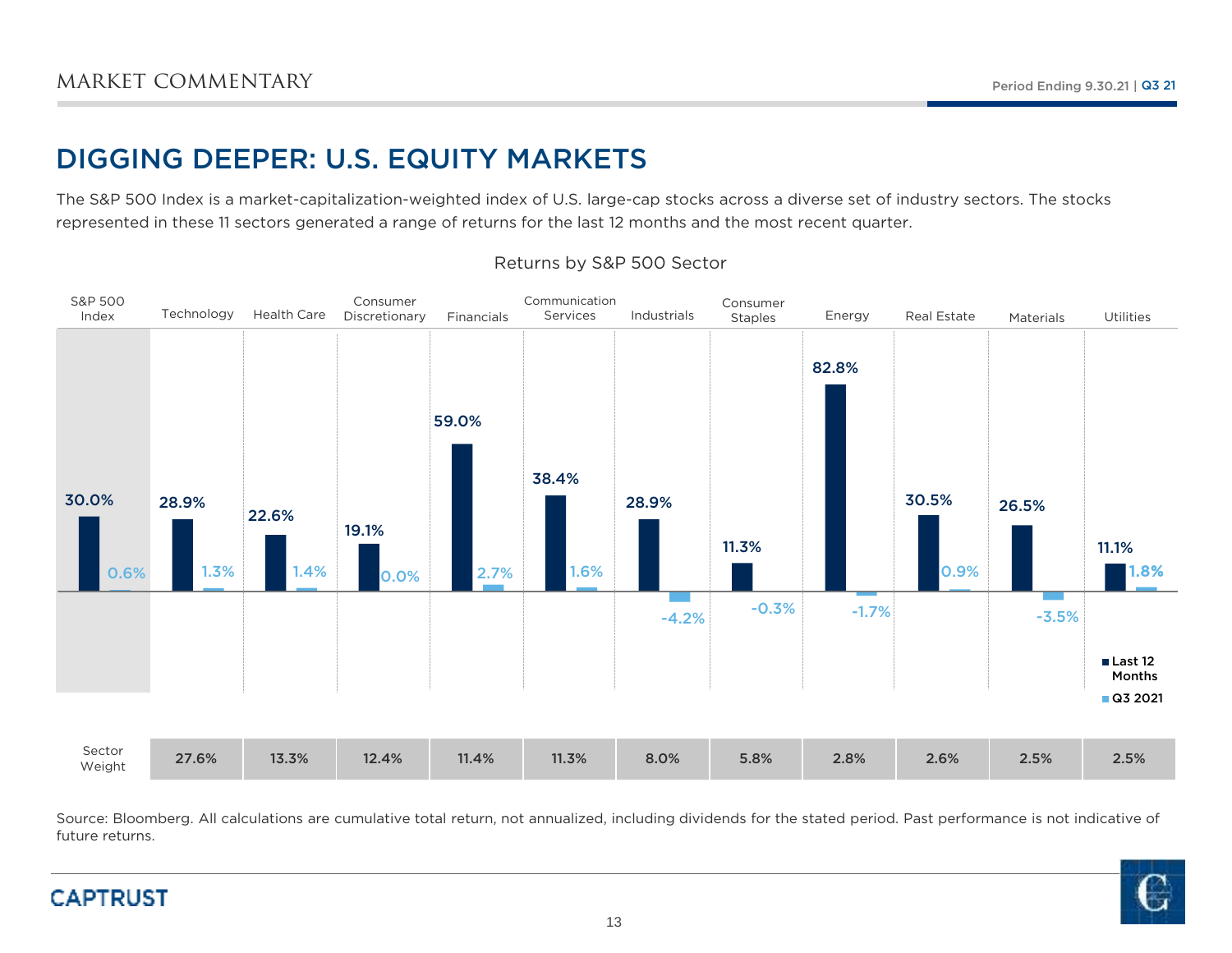# ECONOMIC OUTLOOK

The pace of economic recovery has exceeded expectations, but not without growing pains in the form of rising prices, labor shortages, and supply chain disruptions. Below, we summarize the major economic headwinds and tailwinds as we enter the final quarter of 2021.

### **HEADWINDS**

### Logistics Logjam



 • Businesses of all types face supply chain and logistics challenges, including soaring transportation costs and delays, materialsshortages, and rising input costs.

### (More) Help Wanted

- Firms also face pressure from continued labor shortages, unfilled jobs, and rising wages.
- Although higher input prices often fade when growth cools, higher labor costs tend to linger.

### Uncertain Policy Outlook

• Washington is abuzz with a legislative docket that includes funding to avoid shutdown, debt ceiling suspension, a bipartisan infrastructure bill, and a larger "soft" infrastructure package likely to raise taxes. Reconciliation will be messy.

### China Crackdown

• A flurry of regulatory actions affecting a wide range of industries signal a more aggressive *common prosperity* agenda from Beijing, with significant implications for future growth prospects both within China and across the globe.

### TAILWINDS

### Fundamental Strength

- Corporate revenues and profits staged an impressive recovery as pandemic-driven costcutting and productivity gains boosted profits when revenues recovered.
- Although profit margins will face pressures from rising labor and input costs, we expect business conditions to remain supported by strong consumer demand, business investment, and an extended inventory restocking cycle.

### Buying Power

- U.S. households' balance sheets are stronger than ever, buoyed by soaring levels of home equity and an estimated \$2.5 trillion in excess savings.
- However, confidence is a key to consumer spending behavior, and inflation fears risk dampening consumer appetites.

### Monetary Policy Still Supportive

• Although the Fed has hinted that continued economic improvement could prompt tapering of its bond-purchase program by year-end, interest rates are likely to remain extremely low for an extended period.

We may be past the point of peak recovery, but this doesn't mean the economy must reverse course. As a variety of constraints are eased, from the delta variant to supply chain and labor market disruptions, the global economy still has room to grow.



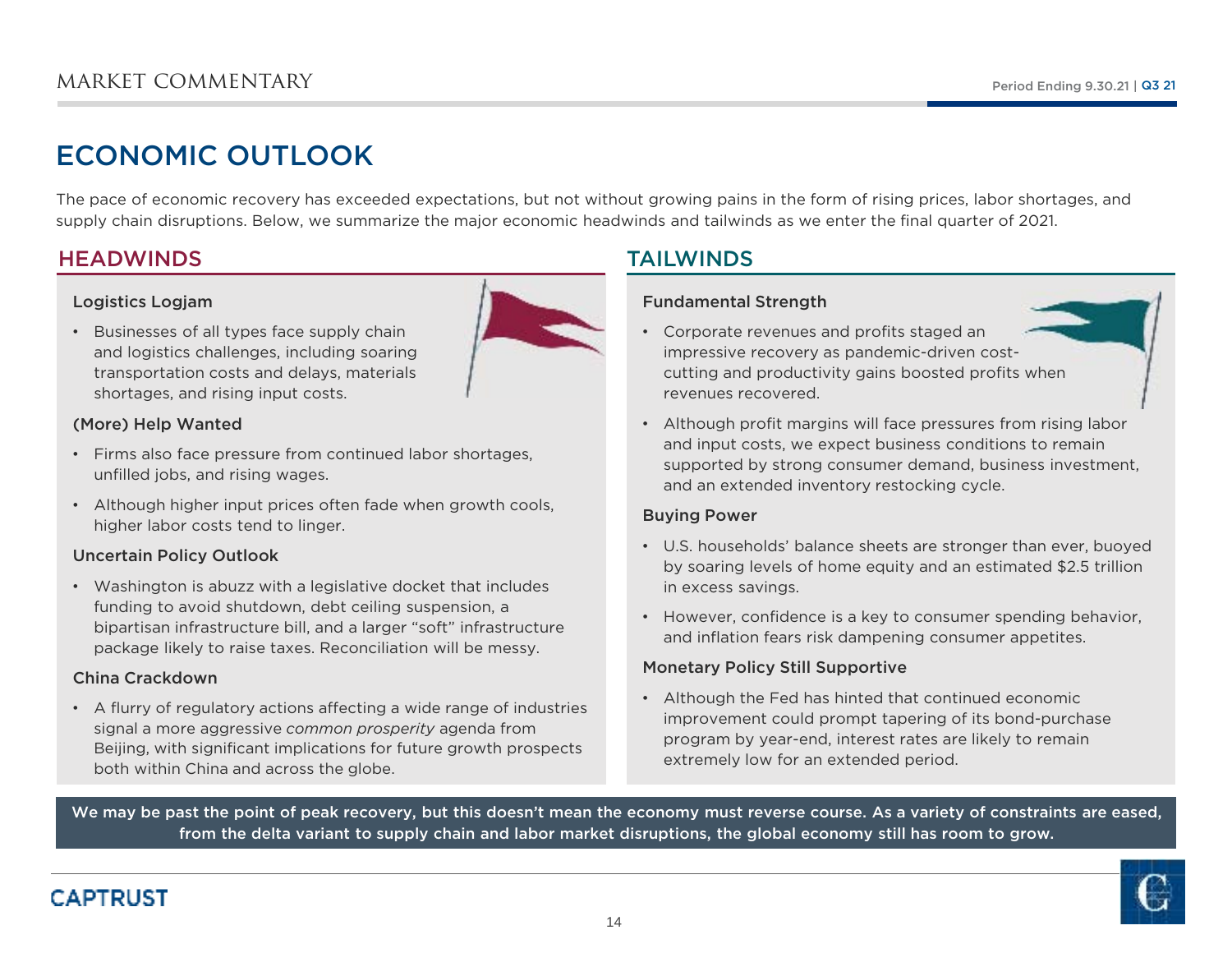State of Delaware

### **SECTION 3: STATE OF DELAWARE PLAN INVESTMENT REVIEW**

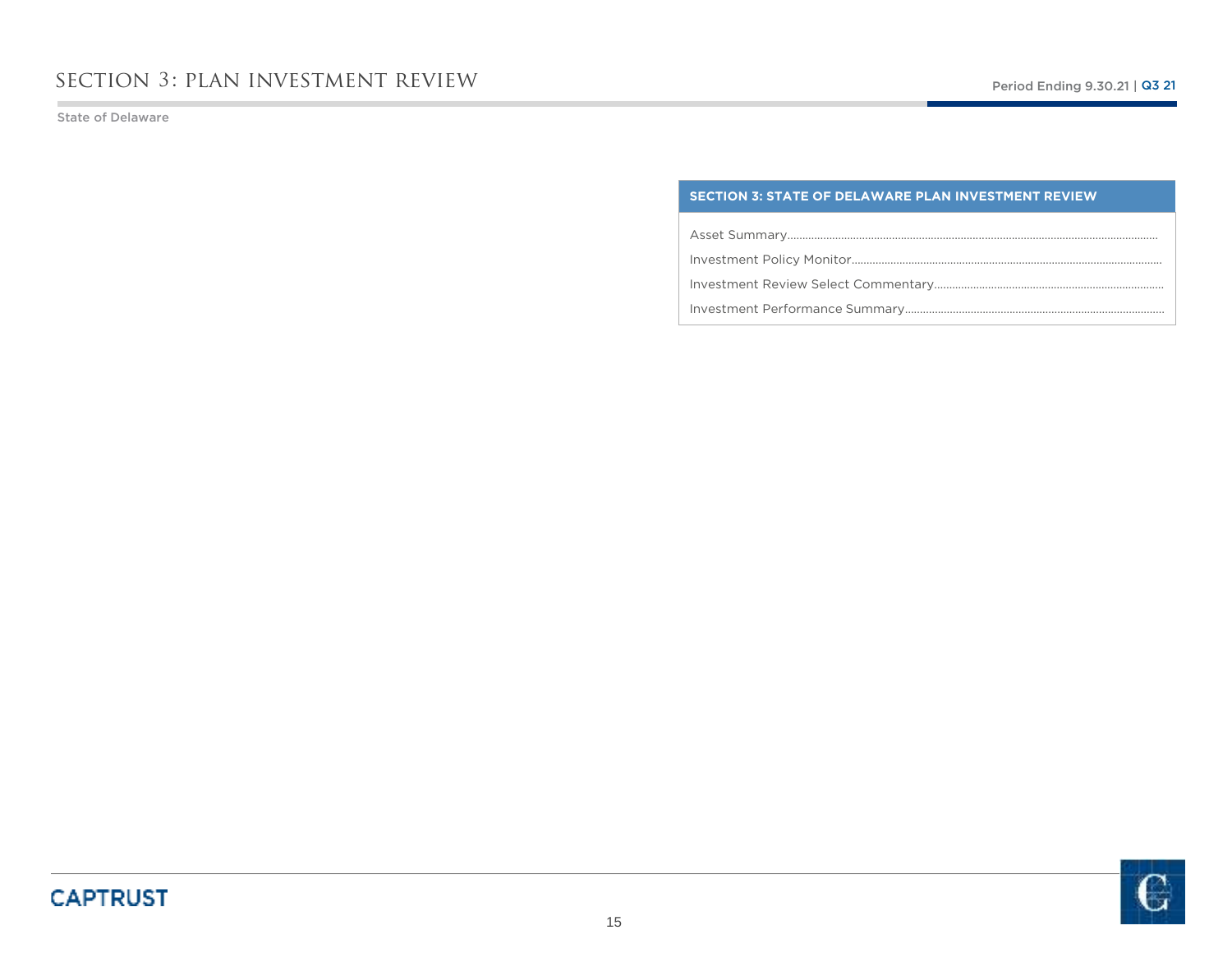| <b>State of Delaware</b>       |                                         |               |                     |                |        |
|--------------------------------|-----------------------------------------|---------------|---------------------|----------------|--------|
|                                |                                         |               | <b>MARKET VALUE</b> |                |        |
| <b>FUND OPTION</b>             | <b>CURRENT INVESTMENT NAME</b>          | 12.31.2020    | $(\%)$              | <b>CURRENT</b> | $(\%)$ |
| Money Market                   | Vanguard Federal Money Market Investor  | \$23,019,405  | 2.17%               | \$18,673,670   | 1.61%  |
| Stable Value                   | <b>Voya Fixed Plus Account III</b>      | \$23,434,575  | 2.21%               | \$23,967,272   | 2.07%  |
| Intermediate Core Bond         | Vanguard Interm-Term Bond Index I       | \$22,481,765  | 2.12%               | \$22,100,359   | 1.91%  |
| Intermediate Core-Plus Bond    | <b>PIMCO Total Return Instl</b>         | \$6,757,882   | 0.64%               | \$7,664,198    | 0.66%  |
| Target Date 2000-2010 Moderate | American Funds 2010 Trgt Date Retire R6 | \$28,452,822  | 2.68%               | \$27,134,428   | 2.34%  |
| Target Date 2015 Moderate      | American Funds 2015 Trgt Date Retire R6 | \$48,410,143  | 4.56%               | \$49,119,994   | 4.24%  |
| Target Date 2020 Moderate      | American Funds 2020 Trgt Date Retire R6 | \$110,364,029 | 10.40%              | \$108,898,150  | 9.40%  |
| Target Date 2025 Moderate      | American Funds 2025 Trgt Date Retire R6 | \$130,162,570 | 12.26%              | \$135,853,612  | 11.72% |
| Target Date 2030 Moderate      | American Funds 2030 Trgt Date Retire R6 | \$129,514,936 | 12.20%              | \$140,875,065  | 12.16% |
| Target Date 2035 Moderate      | American Funds 2035 Trgt Date Retire R6 | \$132,630,402 | 12.50%              | \$146,627,764  | 12.65% |
| Target Date 2040 Moderate      | American Funds 2040 Trgt Date Retire R6 | \$86,065,955  | 8.11%               | \$98,792,417   | 8.52%  |
| Target Date 2045 Moderate      | American Funds 2045 Trgt Date Retire R6 | \$59,197,335  | 5.58%               | \$69,877,535   | 6.03%  |
| Target Date 2050 Moderate      | American Funds 2050 Trgt Date Retire R6 | \$30,255,488  | 2.85%               | \$36,102,557   | 3.12%  |
| Target Date 2055 Moderate      | American Funds 2055 Trgt Date Retire R6 | \$13,275,717  | 1.25%               | \$16,127,740   | 1.39%  |
| Target Date 2060 Moderate      | American Funds 2060 Trgt Date Retire R6 | \$3,157,922   | 0.30%               | \$4,141,048    | 0.36%  |
| Target Date 2065+ Moderate     | American Funds 2065 Trgt Date Retire R6 | \$87,611      | 0.01%               | \$555,335      | 0.05%  |
| Large Company Value            | American Funds Washington Mutual R6     | \$11,610,727  | 1.09%               | \$14,968,091   | 1.29%  |
| Large Company Blend            | Vanguard Institutional Index I          | \$73,503,859  | 6.93%               | \$85,954,423   | 7.42%  |

#### CONTINUED…

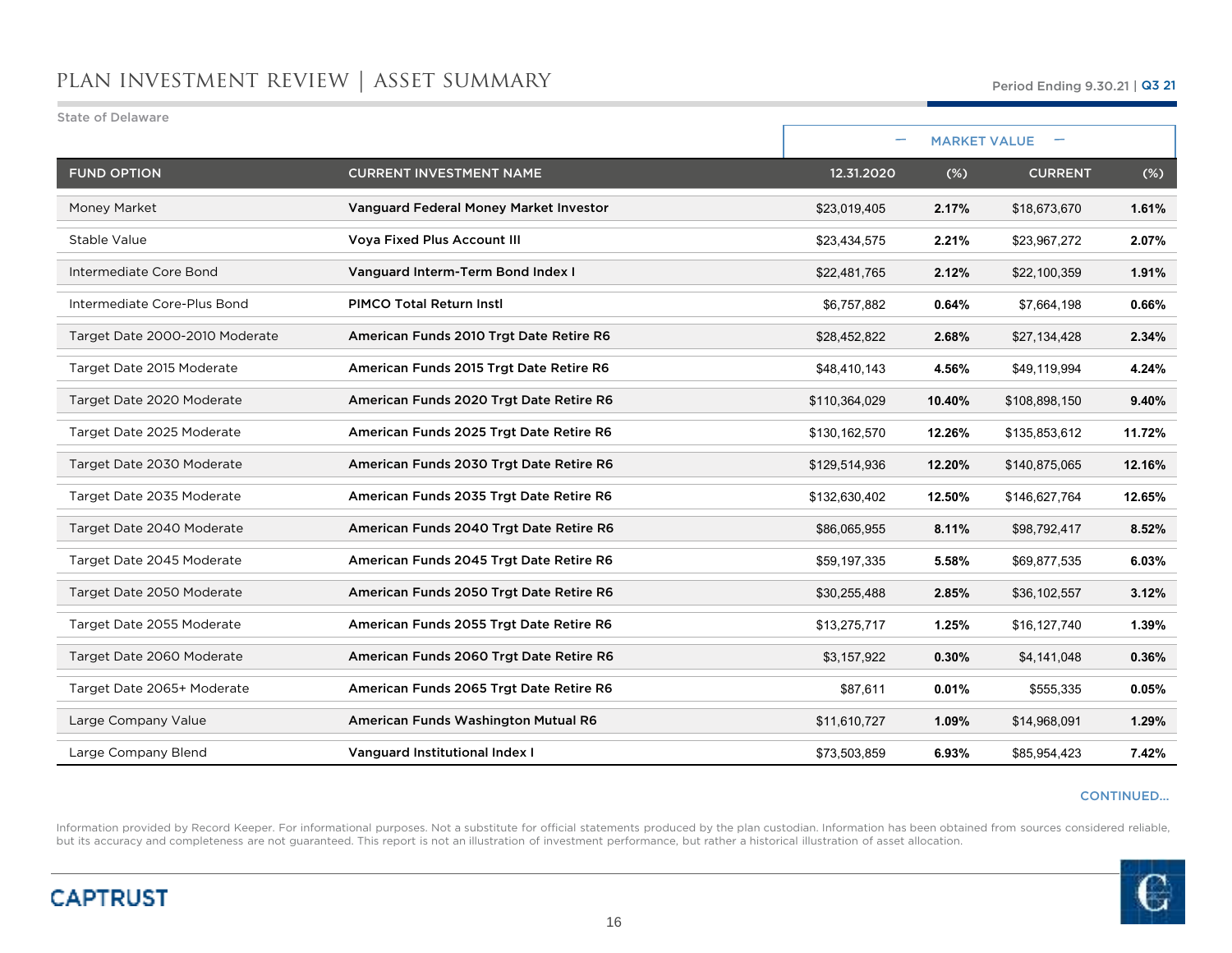| <b>State of Delaware</b>   |                                        |                          |        |                     |       |
|----------------------------|----------------------------------------|--------------------------|--------|---------------------|-------|
|                            |                                        | $\overline{\phantom{a}}$ |        | <b>MARKET VALUE</b> |       |
| <b>FUND OPTION</b>         | <b>CURRENT INVESTMENT NAME</b>         | 12.31.2020               | $(\%)$ | <b>CURRENT</b>      | (%)   |
| Large Company Growth       | T Rowe Price Blue Chip Growth I        | \$39,412,653             | 3.71%  | \$45,222,544        | 3.90% |
| Medium Company Blend       | Vanguard Extended Market Index Instl   | \$23,429,529             | 2.21%  | \$27,074,906        | 2.34% |
| Medium Company Growth      | Champlain Mid Cap Institutional        | \$5,775,248              | 0.54%  | \$7,662,030         | 0.66% |
| Foreign Large Blend        | <b>Lazard International Equity R6</b>  | \$3,507,450              | 0.33%  | \$3,681,236         | 0.32% |
| Foreign Large Blend        | Vanguard Total Intl Stock Index I      | \$14,904,025             | 1.40%  | \$17,936,358        | 1.55% |
| <b>Small Company Blend</b> | JPMorgan US Small Company R6           | \$7,336,917              | 0.69%  | \$9,509,413         | 0.82% |
| Specialty-Real Estate      | <b>TIAA-CREF Real Estate Sec Instl</b> | \$4,071,120              | 0.38%  | \$5,387,362         | 0.46% |
| Self-Directed Brokerage    | <b>TD Ameritrade SDB Securities</b>    | \$30,502,418             | 2.87%  | \$35,311,601        | 3.05% |
|                            | <b>TOTALS</b>                          | \$1,061,322,503          | 100%   | \$1,159,219,108     | 100%  |



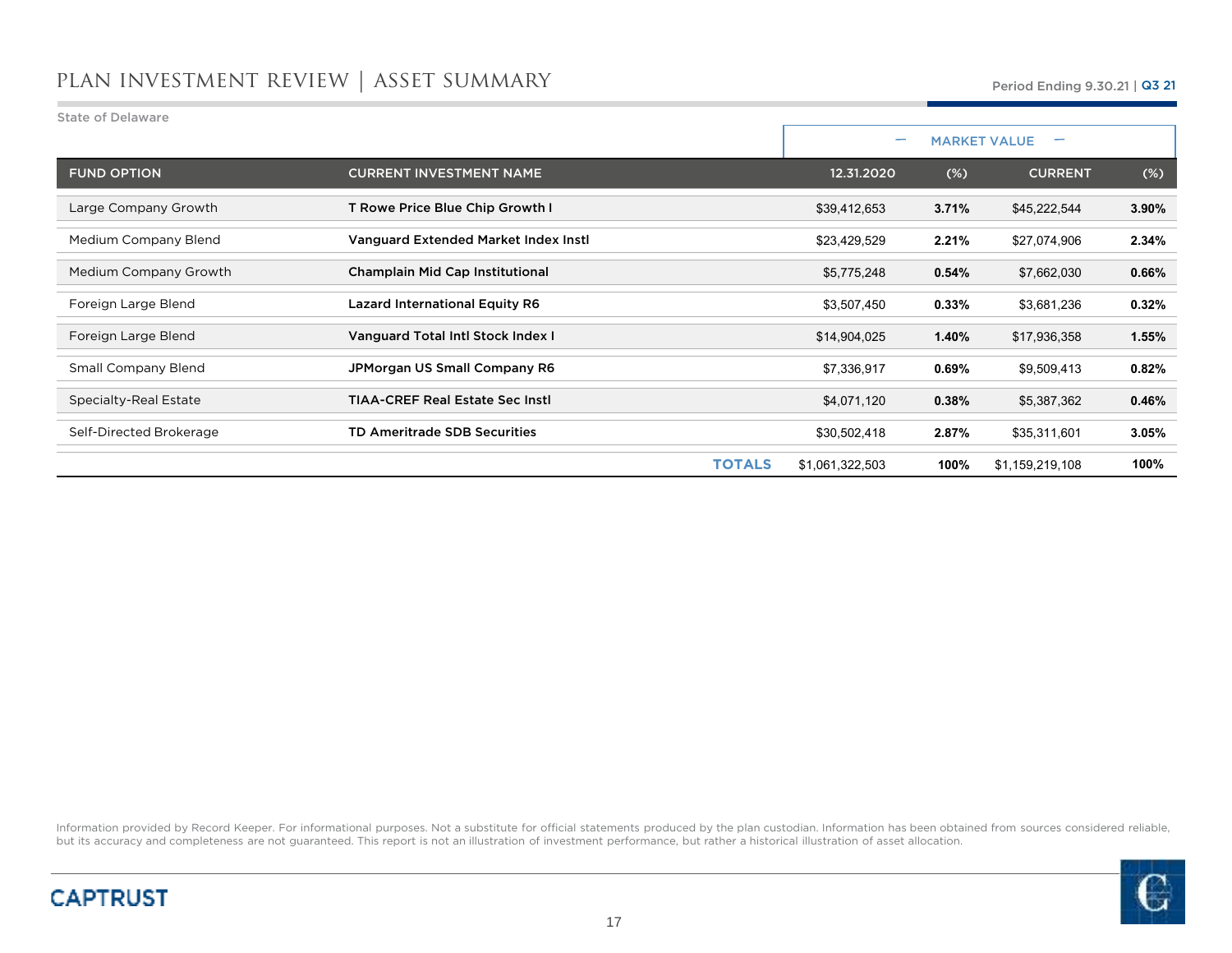## investment review | investment policy monitor

#### State of Delaware

| <b>INVESTMENT</b>                                                 |                                     |      |           | <b>QUANTITATIVE</b> |      |              |      |            |            | <b>QUALITATIVE</b> |         | <b>TOTALS</b> |  |
|-------------------------------------------------------------------|-------------------------------------|------|-----------|---------------------|------|--------------|------|------------|------------|--------------------|---------|---------------|--|
|                                                                   | <b>Risk-Adjusted</b><br>Performance |      | vs. Peers | Performance         |      | <b>Style</b> |      | Confidence | Fund       | Fund               | Overall | Total         |  |
|                                                                   | 3 Yr                                | 5 Yr | 3 Yr      | 5 Yr                | 3 Yr | 5 Yr         | 3 Yr | 5 Yr       | Management | <b>Firm</b>        |         | Score         |  |
| Intermediate Core-Plus Bond<br><b>PIMCO Total Return Instl</b>    |                                     |      |           |                     |      |              |      |            |            |                    |         | 97            |  |
| Large Company Value<br><b>American Funds Washington Mutual R6</b> |                                     |      |           |                     |      |              |      |            |            |                    |         | 100           |  |
| Large Company Growth<br>T Rowe Price Blue Chip Growth I           |                                     |      |           |                     |      |              |      |            |            |                    |         | 88            |  |
| Medium Company Growth<br><b>Champlain Mid Cap Institutional</b>   |                                     |      |           |                     |      |              |      |            |            |                    |         | 93            |  |
| Foreign Large Blend<br><b>Lazard International Equity R6</b>      |                                     |      |           |                     |      |              |      |            |            |                    |         | 67            |  |
| <b>Small Company Blend</b><br><b>JPMorgan US Small Company R6</b> |                                     |      |           |                     |      |              |      |            |            |                    |         | 85            |  |
| Specialty-Real Estate<br><b>TIAA-CREF Real Estate Sec Instl</b>   |                                     |      |           |                     |      |              |      |            |            |                    |         | 100           |  |

#### LEGEND

|  | ANDING. |  | MA.<br><b>IEW</b><br>. |  | TION<br>FOR<br>-RMINA<br>F<br>'N |
|--|---------|--|------------------------|--|----------------------------------|
|--|---------|--|------------------------|--|----------------------------------|

The CAPTRUST Investment Policy Monitor ("Scorecard") is an illustration of our monitoring system and is designed to assist our clients in their efforts to provide fiduciary oversight to investment assets. It is not intende buy any security. The scoring system measures quantitative areas as well as qualitative (or subjective) fields for actively managed investment options. Quantitative scoring areas include Risk Adjusted Performance (3 & 5 yr Relevant Peer Group; Style Attribution; and Confidence. Qualitative Scoring Areas measure the quality of the Management Team while also considering the stewardship of the investment option's parent company under Investment ltems. Qualitative areas of analysis are subjective in nature. CAPTRUST typically requires at least 3 months of monitoring before including an investment in this report. Investments that have been added to our system less to a report being generated may have a Fund Management assessment of '25' as a default, but will be updated, if necessary, after the first quarter of monitoring to more accurately reflect our system. Investments that are n have less than <sup>3</sup> years of performance history may not be scored. This material is for institutional investor use only and is not intended to be shared with individual investors.



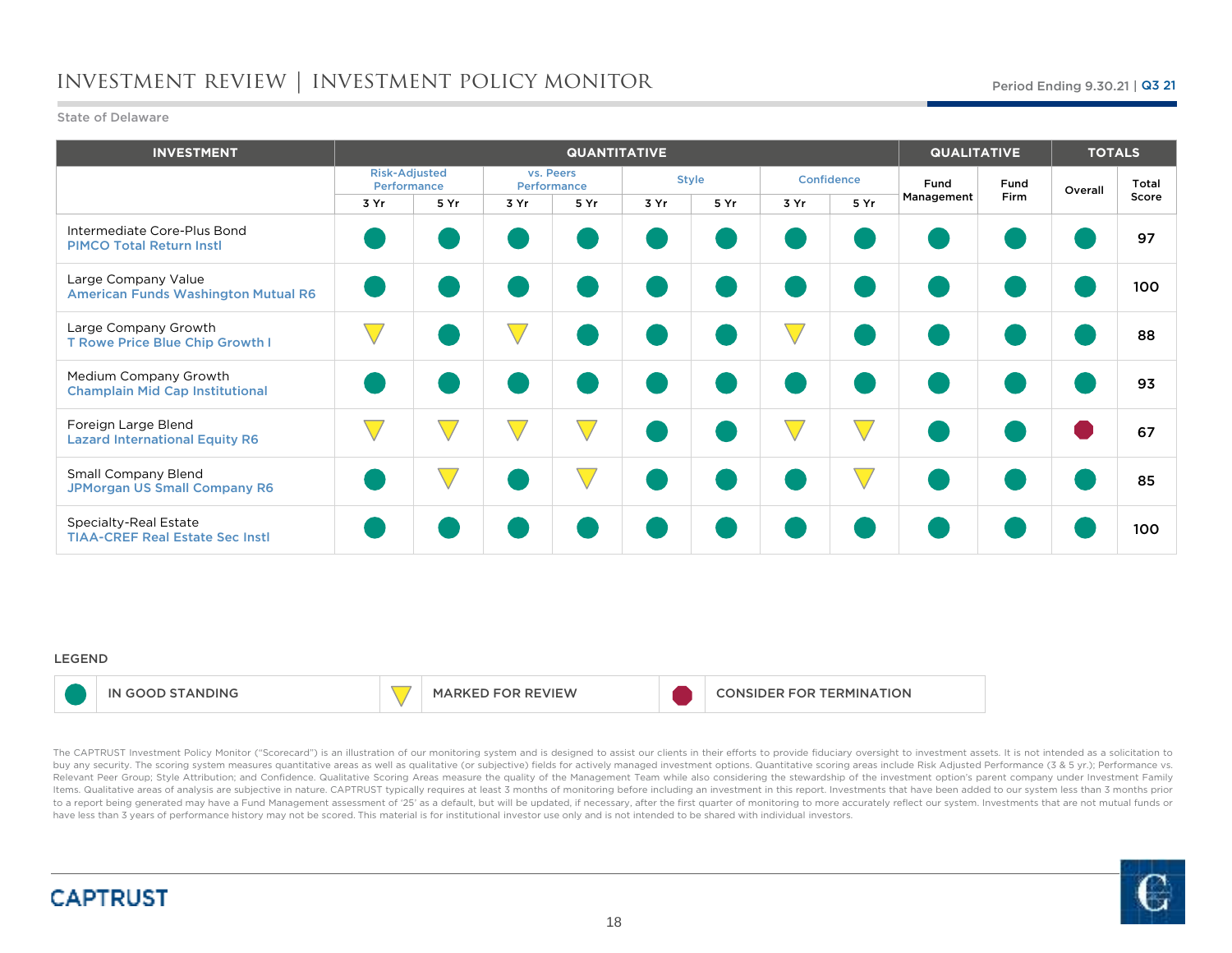#### State of Delaware

#### **TARGET DATE INVESTMENTS**

| <b>INVESTMENT</b>                 |                                     | <b>QUANTITATIVE</b> |      |                          |                         |                            | <b>QUALITATIVE</b> |                          |      |      | <b>TOTALS</b> |       |  |
|-----------------------------------|-------------------------------------|---------------------|------|--------------------------|-------------------------|----------------------------|--------------------|--------------------------|------|------|---------------|-------|--|
|                                   | <b>Risk-Adjusted</b><br>Performance |                     |      | vs. Peers<br>Performance |                         | Glidepath                  | Portfolio          | Underlying               | Fund | Fund | Overall       | Total |  |
|                                   | 3 Yr                                | 5 Yr                | 3 Yr | 5 Yr                     | % of<br><b>Equities</b> | Beta to<br><b>Equities</b> |                    | Construct. Inv. Vehicles | Mgmt | Firm |               | Score |  |
| <b>American Funds Target Date</b> |                                     |                     |      |                          |                         |                            |                    |                          |      |      |               | 88    |  |

#### **CAPITAL PRESERVATION INVESTMENTS**

| <b>INVESTMENT</b>                             | <b>Overall</b> | <b>Commentary</b>                                                                                                             |
|-----------------------------------------------|----------------|-------------------------------------------------------------------------------------------------------------------------------|
| <b>Vanguard Federal Money Market Investor</b> |                | This Capital Preservation option is in good standing per the guidelines as established by the Investment Policy<br>Statement. |
| <b>Voya Fixed Plus Account III</b>            |                | This Capital Preservation option is in good standing per the guidelines as established by the Investment Policy<br>Statement. |

#### CONTINUED…

The CAPTRUST Financial Advisors Investment Scorecard is an illustration of our monitoring system and is designed to assist our clients in their efforts to provide fiduciary oversight to investment assets. It is not intende buy any security. The scoring system measures quantitative areas as well as qualitative (or subjective) fields. Quantitative scoring areas for target date funds include Risk Adjusted Performance (3 & 5 yr.); Performance vs Group; and Glidepath. Qualitative Scoring Areas for target date funds measure the quality of the Management Team while also considering the stewardship of the investment option's parent company under Investment Family Item Qualitative areas of analysis are subjective in nature. Qualitative Scoring for Target Date funds also includes a score for Portfolio Construction and Underlying Investment vehicles to express CAPTRUST's views on the manag CAPTRUST typically requires at least 3 months of monitoring before including an investment in this report. Investments that have been added to our system less than 3 months prior to a report being generated may have a Fund assessment of '25' as a default, but will be updated, if necessary, after the first quarter of monitoring to more accurately reflect our system. Investments that are not mutual funds or have less than 3 years of performanc scored. Capital Preservation options are evaluated using a comprehensive scoring methodology proprietary to the Investment Consultant. This methodology incorporates both qualitative and quantitative metrics, depending on t capital preservation option being evaluated, and may include quantitative criteria such as: Crediting Rate/Yield, Market to Book Ratio, Average Crediting Quality, Insurer Quality/Diversification, Duration, and Sector Alloc qualitative criteria such as quality and experience of the Management Team and stewardship of the investment option's parent company. Passively Managed options are evaluated using a comprehensive scoring methodology propri the Investment Consultant. This methodology incorporates both qualitative and quantitative metrics and may include quantitative criteria such as: Tracking Error, Fees, and Performance versus relevant peer group, and/or qua such as index replication strategy, securities lending practices, and fair value pricing methodology. Distinct investment options are evaluated using a comprehensive scoring methodology proprietary to the Investment Consul methodology incorporates both qualitative and quantitative metrics. This material is for institutional investor use only and is not intended to be shared with individual investors.

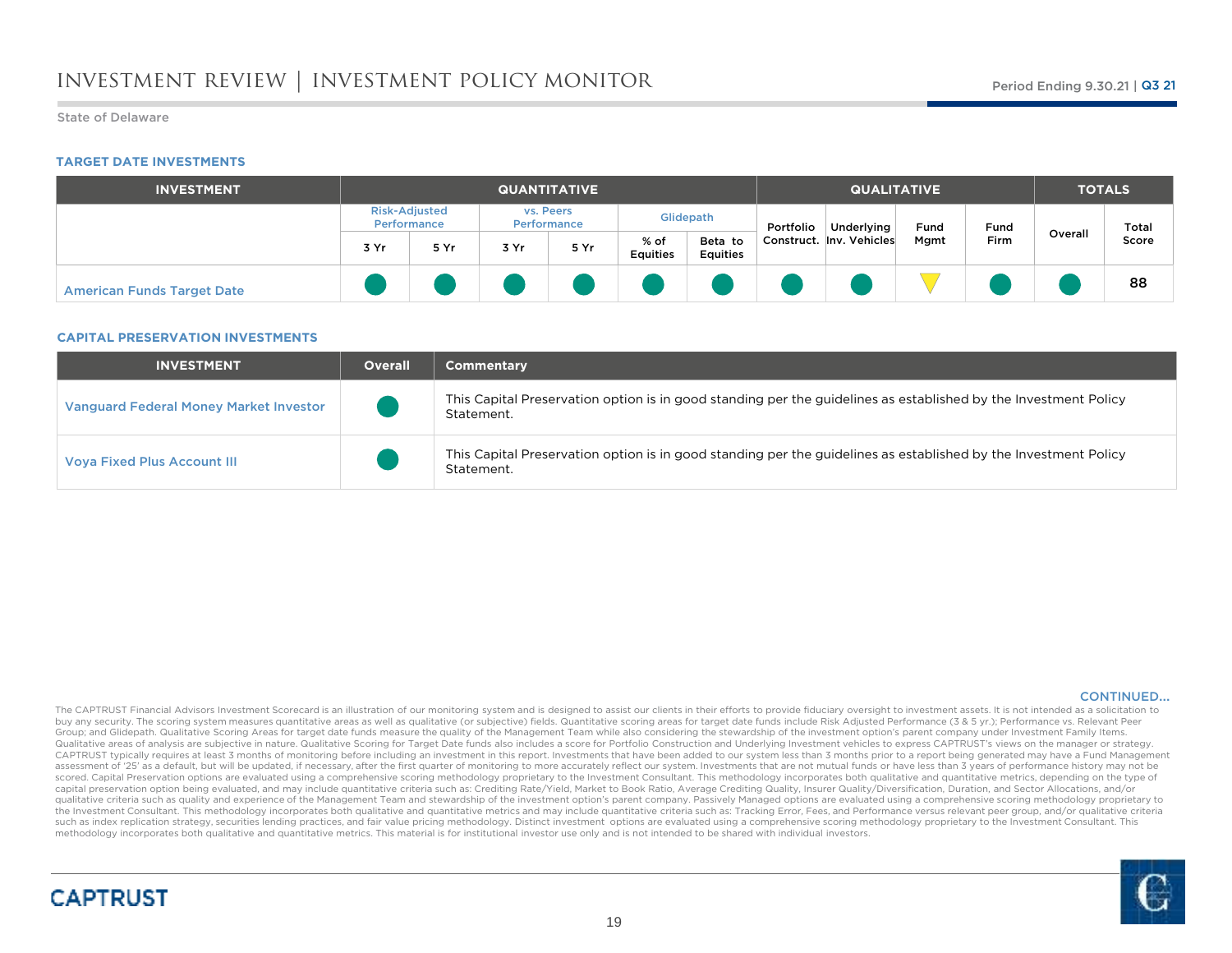### **PASSIVE INVESTMENTS**

| <b>INVESTMENT</b>                           | <b>Overall</b> | <b>Commentary</b>                                                                                                                                                                                                                                                                                                       |
|---------------------------------------------|----------------|-------------------------------------------------------------------------------------------------------------------------------------------------------------------------------------------------------------------------------------------------------------------------------------------------------------------------|
| <b>Vanguard Interm-Term Bond Index I</b>    |                | This fund currently meets the quidelines set forth by CAPTRUST for passively managed investments. This<br>assessment is based on both quantitative and qualitative data. Examples of quantitative and qualitative items<br>considered include, but are not limited to, quality of management, tracking error, and cost. |
| Vanguard Institutional Index I              |                | This fund currently meets the quidelines set forth by CAPTRUST for passively managed investments. This<br>assessment is based on both quantitative and qualitative data. Examples of quantitative and qualitative items<br>considered include, but are not limited to, quality of management, tracking error, and cost. |
| <b>Vanguard Extended Market Index Instl</b> |                | This fund currently meets the quidelines set forth by CAPTRUST for passively managed investments. This<br>assessment is based on both quantitative and qualitative data. Examples of quantitative and qualitative items<br>considered include, but are not limited to, quality of management, tracking error, and cost. |
| <b>Vanguard Total Intl Stock Index I</b>    |                | This fund currently meets the quidelines set forth by CAPTRUST for passively managed investments. This<br>assessment is based on both quantitative and qualitative data. Examples of quantitative and qualitative items<br>considered include, but are not limited to, quality of management, tracking error, and cost. |

The CAPTRUST Financial Advisors Investment Scorecard is an illustration of our monitoring system and is designed to assist our clients in their efforts to provide fiduciary oversight to investment assets. It is not intende buy any security. The scoring system measures quantitative areas as well as qualitative (or subjective) fields. Quantitative scoring areas for target date funds include Risk Adjusted Performance (3 & 5 yr.); Performance vs Group; and Glidepath. Qualitative Scoring Areas for target date funds measure the quality of the Management Team while also considering the stewardship of the investment option's parent company under Investment Family Item Qualitative areas of analysis are subjective in nature. Qualitative Scoring for Target Date funds also includes a score for Portfolio Construction and Underlying Investment vehicles to express CAPTRUST's views on the manag CAPTRUST typically requires at least 3 months of monitoring before including an investment in this report. Investments that have been added to our system less than 3 months prior to a report being generated may have a Fund assessment of '25' as a default, but will be updated, if necessary, after the first quarter of monitoring to more accurately reflect our system. Investments that are not mutual funds or have less than 3 years of performanc scored. Capital Preservation options are evaluated using a comprehensive scoring methodology proprietary to the Investment Consultant. This methodology incorporates both qualitative and quantitative metrics, depending on t capital preservation option being evaluated, and may include quantitative criteria such as: Crediting Rate/Yield, Market to Book Ratio, Average Crediting Quality, Insurer Quality/Diversification, Duration, and Sector Alloc qualitative criteria such as quality and experience of the Management Team and stewardship of the investment option's parent company. Passively Managed options are evaluated using a comprehensive scoring methodology propri the Investment Consultant. This methodology incorporates both qualitative and quantitative metrics and may include quantitative criteria such as: Tracking Error, Fees, and Performance versus relevant peer group, and/or qua such as index replication strategy, securities lending practices, and fair value pricing methodology. Distinct investment options are evaluated using a comprehensive scoring methodology proprietary to the Investment Consul methodology incorporates both qualitative and quantitative metrics. This material is for institutional investor use only and is not intended to be shared with individual investors.



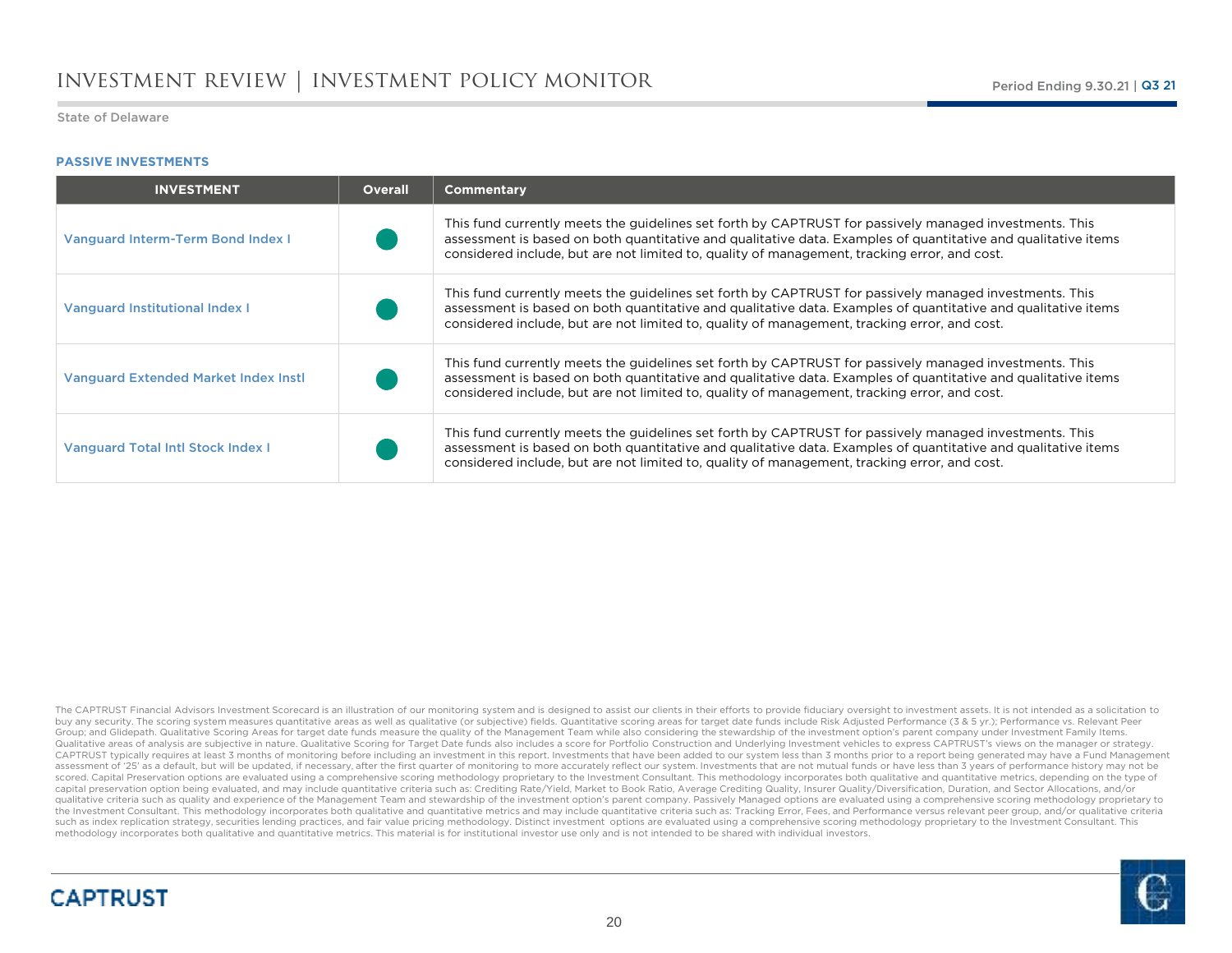### investment review | select commentary

#### State of Delaware

n.

| <b>FUND MANAGEMENT ITEMS</b>       | <b>COMMENTARY</b>                                                                                                                                                                                                                                                                                                                                                                                                                                                                                                                                                                                                                                                                       |
|------------------------------------|-----------------------------------------------------------------------------------------------------------------------------------------------------------------------------------------------------------------------------------------------------------------------------------------------------------------------------------------------------------------------------------------------------------------------------------------------------------------------------------------------------------------------------------------------------------------------------------------------------------------------------------------------------------------------------------------|
|                                    |                                                                                                                                                                                                                                                                                                                                                                                                                                                                                                                                                                                                                                                                                         |
| <b>Lazard International Equity</b> |                                                                                                                                                                                                                                                                                                                                                                                                                                                                                                                                                                                                                                                                                         |
|                                    | Michael Fry has been the lead manager since 2005 and is joined by five co-PMs who all have lengthy tenures at the firm. The<br>strategy uses a relative value approach and focuses on financial productivity, as measured by return on equity, to provide<br>strong returns over a full market cycle. The strategy posted consistent results from 2009-2015 and rarely landed in the bottom<br>half of the peer group during that period. However, it significantly lagged the benchmark and peer group in 2016-2017 and has<br>produced underwhelming results since then. Given the inconsistent performance in recent years, we believe the strategy<br>merits further consideration. |
| T. Rowe Price Blue Chip Growth     |                                                                                                                                                                                                                                                                                                                                                                                                                                                                                                                                                                                                                                                                                         |
|                                    | The T. Rowe Price Blue Chip Growth Trust created the new T8 share class with an expense ratio of 0.32% and \$4B investment<br>minimum.                                                                                                                                                                                                                                                                                                                                                                                                                                                                                                                                                  |
| <b>American Funds Target Date</b>  |                                                                                                                                                                                                                                                                                                                                                                                                                                                                                                                                                                                                                                                                                         |
|                                    | Capital Group has made several changes to the American Funds Target Date series including increasing the series allocation to<br>growth equities, small- and mid-cap equities, and widening the glidepath's U.S. and non-U.S. equity allocation ranges.                                                                                                                                                                                                                                                                                                                                                                                                                                 |
|                                    |                                                                                                                                                                                                                                                                                                                                                                                                                                                                                                                                                                                                                                                                                         |

| I FUND FIRM ITEMS    | <b>COMMENTARY</b>                                                                                                                                                                                              |
|----------------------|----------------------------------------------------------------------------------------------------------------------------------------------------------------------------------------------------------------|
|                      |                                                                                                                                                                                                                |
| Vanguard Group, Inc. |                                                                                                                                                                                                                |
|                      | Binbin Guo, head of the Alpha Equity U.S. Investment Team, has retired from the firm, after 14 years at Vanguard.                                                                                              |
|                      | John Hollyer, global head of Vanguard Fixed Income Group, retired at the end of June after 32 years with the firm. Sara<br>Devereux, who previously served as global head of rates, has succeeded Mr. Hollyer. |
|                      |                                                                                                                                                                                                                |
| <b>TIAA-CREF</b>     |                                                                                                                                                                                                                |
|                      | TIAA has hired Thasunda Brown Duckett as president and CEO, succeeding Roger Ferguson who recently retired. Ms. Duckett<br>is joining TIAA from JPMorgan Chase, where she was CEO of Chase Consumer Banking.   |

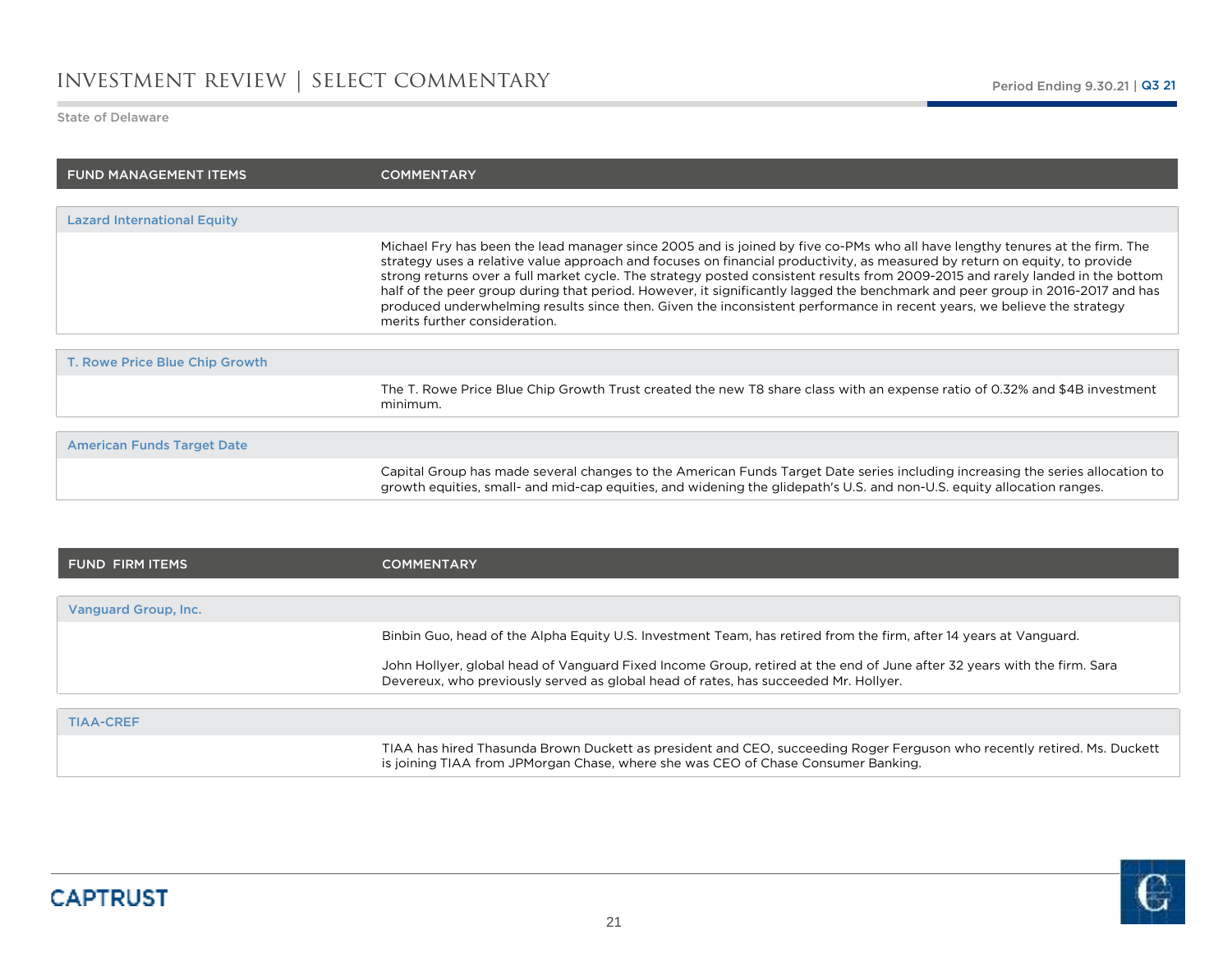### investment review | select commentary

State of Delaware

o.

| <b>FUND FIRM ITEMS</b> | <b>COMMENTARY</b>                                                                                                                                                                                                                                                                                                                                                                                                                                                                                                                                                                                                                                                                                                                                                                                                                                                                                                                                                                                                                                                                      |
|------------------------|----------------------------------------------------------------------------------------------------------------------------------------------------------------------------------------------------------------------------------------------------------------------------------------------------------------------------------------------------------------------------------------------------------------------------------------------------------------------------------------------------------------------------------------------------------------------------------------------------------------------------------------------------------------------------------------------------------------------------------------------------------------------------------------------------------------------------------------------------------------------------------------------------------------------------------------------------------------------------------------------------------------------------------------------------------------------------------------|
|                        |                                                                                                                                                                                                                                                                                                                                                                                                                                                                                                                                                                                                                                                                                                                                                                                                                                                                                                                                                                                                                                                                                        |
| <b>T. Rowe Price</b>   |                                                                                                                                                                                                                                                                                                                                                                                                                                                                                                                                                                                                                                                                                                                                                                                                                                                                                                                                                                                                                                                                                        |
|                        | T. Rowe Price has announced that CEO Bill Stromberg will be retiring effective December 31, 2021. Rob Sharps, currently<br>president, head of Investments, and group CIO, has been named as Mr. Stromberg's successor, effective January 1, 2022. Mr.<br>Sharps will become president and CEO and take over as chair of the Management Committee. As a result, Eric Veiel will<br>become the single head of Global Equity, will chair the Investment Management Steering Committee, and will join the<br>International Steering Committee, effective January 1, 2022. Josh Nelson will succeed Mr. Veiel as head of U.S. Equity and chair<br>of the U.S. Equity Steering Committee and will join the Management Committee, effective January 1, 2022.<br>Celine Dufetel, COO and CFO, has left the firm to join a fintech company. Jen Dardis, currently head of Finance, has been<br>replaced Ms. Dufetel as CFO. Robert Higginbotham, head of Global Distribution, and a member of the Management Committee,<br>will serve as interim COO while a search for a new COO is conducted. |
|                        | T. Rowe Price has transitioned the management of retirement technology development and retirement operations from its in-<br>house recordkeeping business to FIS. T. Rowe Price has partnered with FIS for over 30 years on recordkeeping IT and<br>operations. Current T. Rowe Price employees in these roles are expected to join FIS in the same roles.                                                                                                                                                                                                                                                                                                                                                                                                                                                                                                                                                                                                                                                                                                                             |
|                        | T. Rowe Price is splitting its investment research group into two separate and independent groups. Over the next 18 months,<br>finishing in Q2 2022, T. Rowe Price will transition six existing strategies, including portfolio management, research, and trading<br>teams to a new investment advisor it is forming called T. Rowe Price Investment Management. This new group will remain<br>entirely separate from the legacy group T. Rowe Price Associates. As a result of this change, the two groups will operate<br>independently, meaning they will not share investment research, resources, or portfolio management responsibilities.                                                                                                                                                                                                                                                                                                                                                                                                                                       |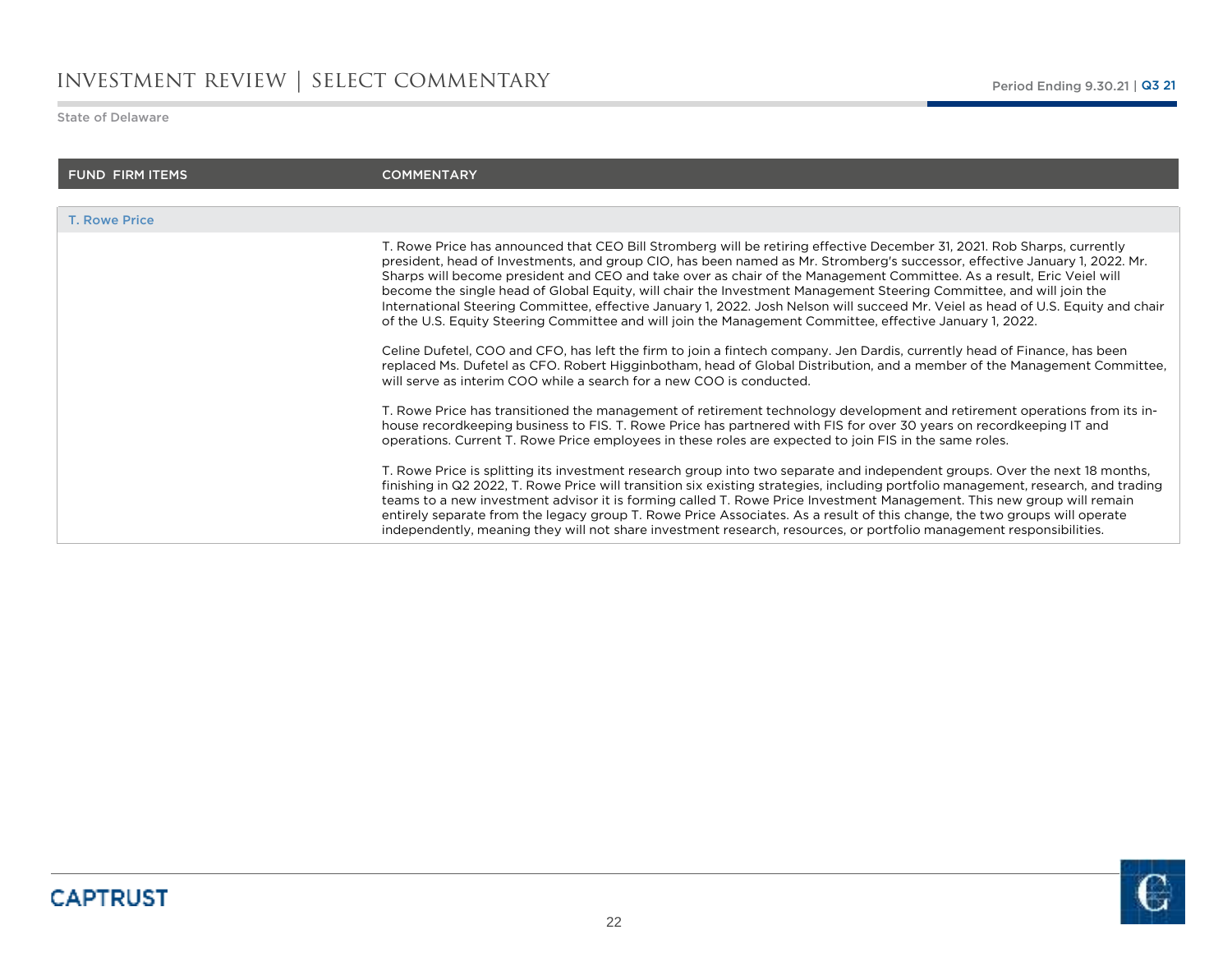## Lazard International Equity R6

|                           | Lazard International<br>Equity R6 | Peer Group<br>Rank | <b>MSCI EAFE</b><br>NR USD | Foreian<br>Large Blend | # of<br>Funds |                             |                                | 0.59                       |
|---------------------------|-----------------------------------|--------------------|----------------------------|------------------------|---------------|-----------------------------|--------------------------------|----------------------------|
| KEY MEASURES / 5 YEAR     |                                   |                    |                            |                        |               | Last Qtr.                   | $-1.58$                        |                            |
| <b>Standard Deviation</b> | 14.60                             | 26%                | 14.64                      | 15.15                  | 637           |                             |                                |                            |
| Sharpe Ratio              | 0.41                              | 79%                | 0.52                       | 0.49                   | 637           |                             | $-2.74$                        |                            |
| Alpha                     | $-1.54$                           | 81%                | 0.00                       | $-0.28$                | 637           | <b>YTD</b>                  | $-1.52$                        |                            |
| Beta                      | 0.97                              | 74%                | 1.00                       | 1.00                   | 637           |                             |                                |                            |
| R-Squared                 | 95.46                             | 32%                | 100.00                     | 93.09                  | 637           |                             | $-3.95$                        |                            |
| Up Mkt Capture            | 93.42                             | 86%                | 100.00                     | 99.26                  | 637           | 1 year                      | $-1.74$                        |                            |
| Down Mkt Capture          | 101.28                            | 54%                | 100.00                     | 100.55                 | 637           |                             |                                |                            |
| <b>Information Ratio</b>  | $-0.50$                           | 86%                | <b>NA</b>                  | $-0.08$                | 637           |                             | $-0.55$                        |                            |
| <b>TRAILING RETURNS</b>   |                                   |                    |                            |                        |               | 3 years                     |                                | 0.43                       |
| Last Qtr.                 | 0.14                              | 8%                 | $-0.45$                    | $-2.03$                | 720           |                             |                                |                            |
| <b>YTD</b>                | 5.60                              | 71%                | 8.35                       | 6.82                   | 718           |                             | $-1.73$                        |                            |
| 1 Year                    | 21.78                             | 74%                | 25.73                      | 23.99                  | 712           | 5 years                     | $-0.29$                        |                            |
| 3 Years                   | 7.07                              | 66%                | 7.62                       | 8.05                   | 668           |                             |                                |                            |
| 5 Years                   | 7.08                              | 83%                | 8.81                       | 8.52                   | 637           |                             | $-0.08$                        |                            |
| 10 Years                  | 8.01                              | 52%                | 8.10                       | 8.11                   | 524           | 10 years                    |                                |                            |
| <b>CALENDAR RETURNS</b>   |                                   |                    |                            |                        |               |                             |                                | 0.01                       |
| 2020                      | 8.79                              | 58%                | 7.82                       | 11.08                  | 704           |                             | $-5$                           | $\Omega$                   |
| 2019                      | 21.17                             | 69%                | 22.01                      | 22.76                  | 679           |                             | <b>EXCESS ANNUALIZED RET</b>   |                            |
| 2018                      | $-13.62$                          | 23%                | $-13.79$                   | $-15.52$               | 650           |                             | Lazard International Equity R6 |                            |
| 2017                      | 22.85                             | 87%                | 25.03                      | 25.85                  | 642           | Foreign Large Blend Average |                                |                            |
| 2016                      | $-4.17$                           | 95%                | 1.00                       | 0.96                   | 627           |                             |                                |                            |
|                           |                                   |                    |                            |                        |               |                             |                                | <b>Performance vs Risk</b> |





EXCESS ANNUALIZED RETURN %

<sup>5</sup>

Period Ending 9.30.21 | Q3 21

| <b>RLIEX</b> |
|--------------|
| 52107V500    |
| \$2.151.00   |
| Team Managed |
| 29.7 Years   |
| 0.81%        |
| 0.94%        |
| N/A          |
| 4.81%        |
| 04/01/2015   |
| 800-823-6300 |
|              |
|              |

#### HOLDINGS OVERVIEW

INVESTMENT PROFILE

| Total Number of Holdings    | 76          |
|-----------------------------|-------------|
| % Assets in Top 10 Holdings | 25.43%      |
| Ava Mkt Cap \$MM            | \$38.376.42 |
| Turnover Ratio              | 38.00%      |
|                             |             |

#### TOP HOLDINGS

| <b>State Street Instl Treasury</b> | 3.20% |
|------------------------------------|-------|
| Hitachi Ltd                        | 3.16% |
| Medtronic PLC                      | 2.91% |
| RELX PLC                           | 2.74% |
| Sanofi SA                          | 2.50% |
|                                    |       |





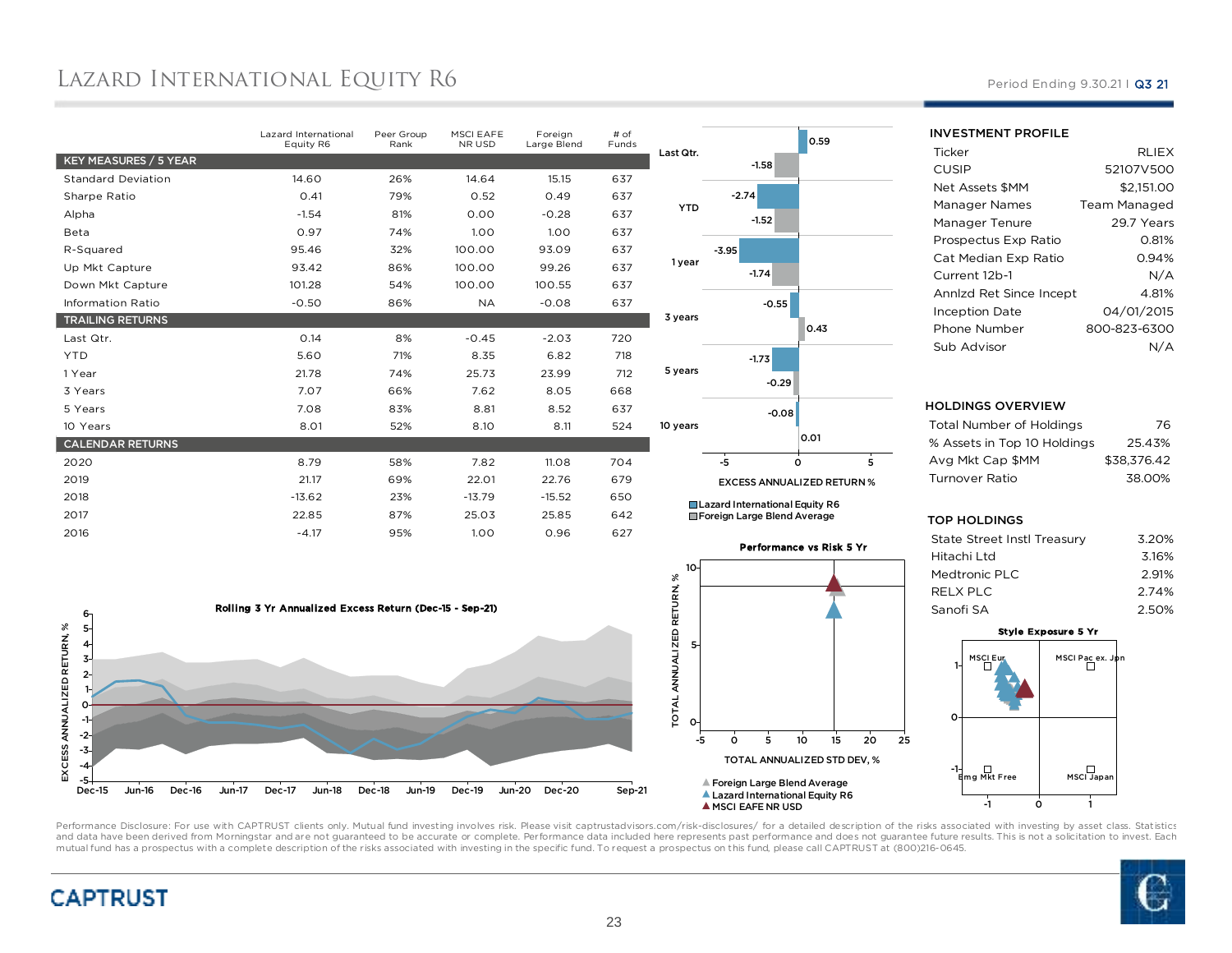## AMERICAN FUNDS EUROPACIFIC GROWTH R6

|                           | American Funds<br>Europacific Growth R6 | Peer Group<br>Rank | MSCI ACWI Ex<br>USA NR USD | Foreign<br>Large Blend | # of<br>Funds |
|---------------------------|-----------------------------------------|--------------------|----------------------------|------------------------|---------------|
| KEY MEASURES / 5 YEAR     |                                         |                    |                            |                        |               |
| <b>Standard Deviation</b> | 15.60                                   | 70%                | 14.65                      | 15.15                  | 637           |
| Sharpe Ratio              | 0.71                                    | 4%                 | 0.53                       | 0.49                   | 637           |
| Alpha                     | 2.93                                    | 4%                 | 0.00                       | $-0.43$                | 637           |
| Beta                      | 1.04                                    | 28%                | 1.00                       | 1.00                   | 637           |
| R-Squared                 | 95.12                                   | 45%                | 100.00                     | 93.71                  | 637           |
| Up Mkt Capture            | 110.08                                  | 8%                 | 100.00                     | 98.10                  | 637           |
| Down Mkt Capture          | 95.12                                   | 21%                | 100.00                     | 99.78                  | 637           |
| <b>Information Ratio</b>  | 0.85                                    | 2%                 | <b>NA</b>                  | $-0.10$                | 637           |
| <b>TRAILING RETURNS</b>   |                                         |                    |                            |                        |               |
| Last Qtr.                 | $-2.35$                                 | 60%                | $-2.99$                    | $-2.03$                | 720           |
| <b>YTD</b>                | 4.01                                    | 88%                | 5.90                       | 6.82                   | 718           |
| 1 Year                    | 24.76                                   | 48%                | 23.92                      | 23.99                  | 712           |
| 3 Years                   | 13.21                                   | 5%                 | 8.03                       | 8.05                   | 668           |
| 5 Years                   | 12.17                                   | 4%                 | 8.94                       | 8.52                   | 637           |
| 10 Years                  | 10.63                                   | 3%                 | 7.48                       | 8.11                   | 524           |
| <b>CALENDAR RETURNS</b>   |                                         |                    |                            |                        |               |
| 2020                      | 25.27                                   | 2%                 | 10.65                      | 11.08                  | 704           |
| 2019                      | 27.40                                   | 10%                | 21.51                      | 22.76                  | 679           |
| 2018                      | $-14.91$                                | 47%                | $-14.20$                   | $-15.52$               | 650           |
| 2017                      | 31.17                                   | 6%                 | 27.19                      | 25.85                  | 642           |
| 2016                      | 1.01                                    | 48%                | 4.50                       | 0.96                   | 627           |





American Funds Europacific Growth R6 Foreign Large Blend Average

Performance vs Risk 5 Yr15 $\aleph$ TOTAL ANNUALIZED RETURN, % TOTAL ANNUALIZED RETURN, 1050-5 $\circ$  <sup>5</sup> <sup>10</sup> <sup>15</sup> <sup>20</sup> <sup>25</sup> TOTAL ANNUALIZED STD DEV, %Foreign Large Blend Average American Funds Europacific Growth R6A MSCI ACWI Ex USA NR USD

#### Period Ending 9.30.21 | Q3 21

#### INVESTMENT PROFILE

| Ticker                  | <b>RERGX</b> |
|-------------------------|--------------|
| CUSIP                   | 298706821    |
| Net Assets \$MM         | \$190.126.00 |
| Manager Names           | Team Managed |
| Manager Tenure          | 20.4 Years   |
| Prospectus Exp Ratio    | 0.46%        |
| Cat Median Exp Ratio    | 0.94%        |
| Current 12b-1           | N/A          |
| Annlzd Ret Since Incept | 10.37%       |
| Inception Date          | 05/01/2009   |
| Phone Number            | 800-421-4225 |
| Sub Advisor             |              |

#### HOLDINGS OVERVIEW

| Total Number of Holdings    | 377         |
|-----------------------------|-------------|
| % Assets in Top 10 Holdings | 21.35%      |
| Ava Mkt Cap \$MM            | \$63.905.96 |
| Turnover Ratio              | 32.00%      |
|                             |             |

#### TOP HOLDINGS

| <b>ASML Holding NV</b>      | 3.40%    |
|-----------------------------|----------|
| Taiwan Semiconductor Mar    | 2.28%    |
| AIA Group Ltd               | $2.22\%$ |
| Reliance Industries Ltd Shs | 2.19%    |
| MercadoLibre Inc.           | 2.09%    |
|                             |          |

#### Style Exposure 5 Yr



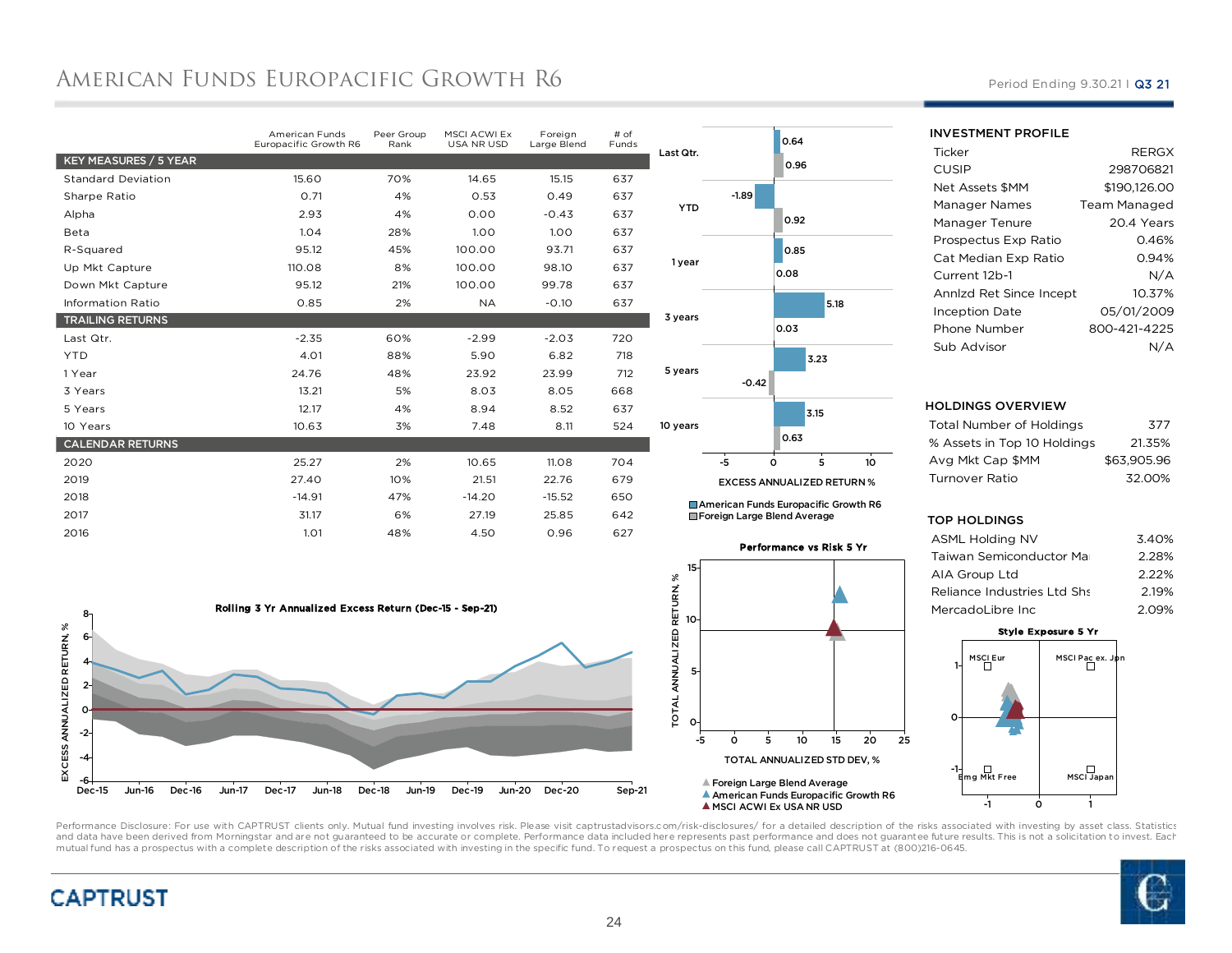## AMERICAN FUNDS EUROPACIFIC GROWTH R6

|                           | American Funds<br>Europacific Growth R6 | Peer Group<br>Rank | <b>MSCI ACWI Ex</b><br>USA NR USD | Foreign<br>Large Gr | $#$ of<br>Funds |
|---------------------------|-----------------------------------------|--------------------|-----------------------------------|---------------------|-----------------|
| KEY MEASURES / 5 YEAR     |                                         |                    |                                   |                     |                 |
| <b>Standard Deviation</b> | 15.60                                   | 67%                | 14.65                             | 15.01               | 380             |
| Sharpe Ratio              | 0.71                                    | 55%                | 0.53                              | 0.74                | 379             |
| Alpha                     | 2.93                                    | 61%                | 0.00                              | 3.81                | 380             |
| Beta                      | 1.04                                    | 16%                | 1.00                              | 0.94                | 380             |
| R-Squared                 | 95.12                                   | 7%                 | 100.00                            | 84.94               | 380             |
| Up Mkt Capture            | 110.08                                  | 21%                | 100.00                            | 104.05              | 380             |
| Down Mkt Capture          | 95.12                                   | 77%                | 100.00                            | 86.52               | 380             |
| <b>Information Ratio</b>  | 0.85                                    | 13%                | <b>NA</b>                         | 0.50                | 380             |
| <b>TRAILING RETURNS</b>   |                                         |                    |                                   |                     |                 |
| Last Qtr.                 | $-2.35$                                 | 62%                | $-2.99$                           | $-1.85$             | 446             |
| <b>YTD</b>                | 4.01                                    | 62%                | 5.90                              | 4.87                | 434             |
| 1 Year                    | 24.76                                   | 18%                | 23.92                             | 19.87               | 428             |
| 3 Years                   | 13.21                                   | 35%                | 8.03                              | 13.06               | 404             |
| 5 Years                   | 12.17                                   | 38%                | 8.94                              | 12.31               | 380             |
| 10 Years                  | 10.63                                   | 33%                | 7.48                              | 10.45               | 320             |
| <b>CALENDAR RETURNS</b>   |                                         |                    |                                   |                     |                 |
| 2020                      | 25.27                                   | 36%                | 10.65                             | 25.10               | 420             |
| 2019                      | 27.40                                   | 64%                | 21.51                             | 28.63               | 406             |
| 2018                      | $-14.91$                                | 58%                | $-14.20$                          | $-13.77$            | 402             |
| 2017                      | 31.17                                   | 49%                | 27.19                             | 31.95               | 389             |
| 2016                      | 1.01                                    | 24%                | 4.50                              | $-1.65$             | 367             |
|                           |                                         |                    |                                   |                     |                 |





0.64

American Funds Europacific Growth R6 Foreign Large Gr Average

Performance vs Risk 5 Yr15 $\aleph$ TOTAL ANNUALIZED RETURN, %  $\circ$  <sup>5</sup> <sup>10</sup> <sup>15</sup> <sup>20</sup> <sup>25</sup> TOTAL ANNUALIZED STD DEV, %Foreign Large Gr Average American Funds Europacific Growth R6A MSCI ACWI Ex USA NR USD

#### Period Ending 9.30.21 | Q3 21

INVESTMENT PROFILE

| Ticker                  | <b>RERGX</b> |
|-------------------------|--------------|
| <b>CUSIP</b>            | 298706821    |
| <b>Net Assets \$MM</b>  | \$190.126.00 |
| Manager Names           | Team Managed |
| Manager Tenure          | 20.4 Years   |
| Prospectus Exp Ratio    | 0.46%        |
| Cat Median Exp Ratio    | 1.00%        |
| Current 12b-1           | N/A          |
| Annizd Ret Since Incept | 10.37%       |
| <b>Inception Date</b>   | 05/01/2009   |
| Phone Number            | 800-421-4225 |
| Sub Advisor             |              |

#### HOLDINGS OVERVIEW

| <b>Total Number of Holdings</b> | 377         |
|---------------------------------|-------------|
| % Assets in Top 10 Holdings     | 21.35%      |
| Avg Mkt Cap \$MM                | \$63.905.96 |
| Turnover Ratio                  | 32.00%      |
|                                 |             |

#### TOP HOLDINGS

| <b>ASML Holding NV</b>      | 3.40% |
|-----------------------------|-------|
| Taiwan Semiconductor Mar    | 2.28% |
| AIA Group Ltd               | 2.22% |
| Reliance Industries Ltd Shs | 2.19% |
| MercadoLibre Inc            | 2.09% |

#### Style Exposure 5 Yr





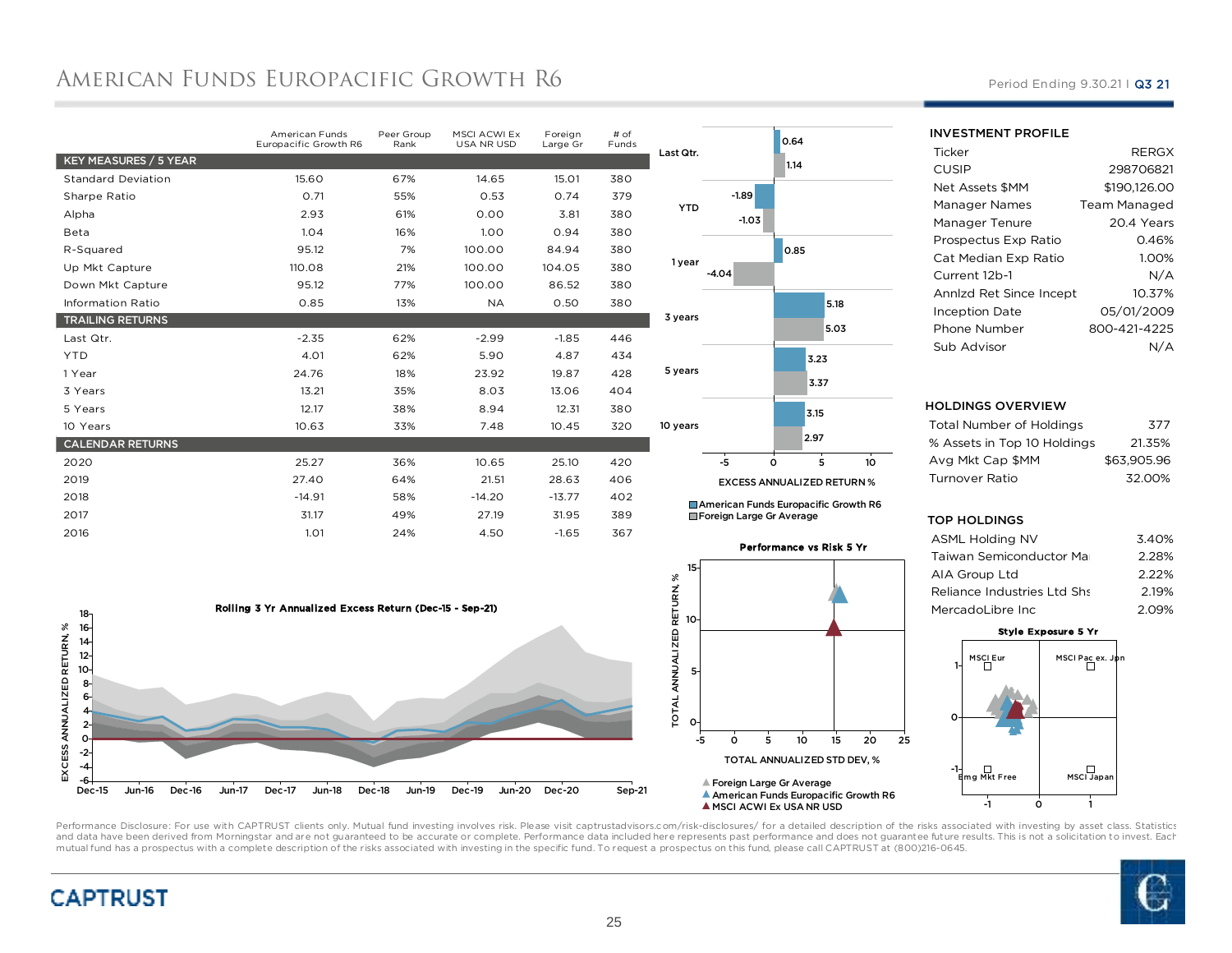## T ROWE PRICE OVERSEAS STOCK I

|                           | <b>T Rowe Price</b><br>Overseas Stock I | Peer Group<br>Rank | <b>MSCI EAFE</b><br>NR USD | Foreign<br>Large Blend | # of<br>Funds |
|---------------------------|-----------------------------------------|--------------------|----------------------------|------------------------|---------------|
| KEY MEASURES / 5 YEAR     |                                         |                    |                            |                        |               |
| <b>Standard Deviation</b> | 15.70                                   | 73%                | 14.64                      | 15.15                  | 637           |
| Sharpe Ratio              | 0.53                                    | 29%                | 0.52                       | 0.49                   | 637           |
| Alpha                     | 0.22                                    | 34%                | 0.00                       | $-0.28$                | 637           |
| Beta                      | 1.06                                    | 19%                | 1.00                       | 1.00                   | 637           |
| R-Squared                 | 97.12                                   | 17%                | 100.00                     | 93.09                  | 637           |
| Up Mkt Capture            | 105.33                                  | 20%                | 100.00                     | 99.26                  | 637           |
| Down Mkt Capture          | 103.13                                  | 66%                | 100.00                     | 100.55                 | 637           |
| <b>Information Ratio</b>  | 0.21                                    | 21%                | <b>NA</b>                  | $-0.08$                | 637           |
| <b>TRAILING RETURNS</b>   |                                         |                    |                            |                        |               |
| Last Qtr.                 | $-1.28$                                 | 37%                | $-0.45$                    | $-2.03$                | 720           |
| <b>YTD</b>                | 8.65                                    | 24%                | 8.35                       | 6.82                   | 718           |
| 1 Year                    | 26.58                                   | 27%                | 25.73                      | 23.99                  | 712           |
| 3 Years                   | 8.09                                    | 47%                | 7.62                       | 8.05                   | 668           |
| 5 Years                   | 9.47                                    | 25%                | 8.81                       | 8.52                   | 637           |
| 10 Years                  | 8.80                                    | 24%                | 8.10                       | 8.11                   | 524           |
| <b>CALENDAR RETURNS</b>   |                                         |                    |                            |                        |               |
| 2020                      | 9.32                                    | 54%                | 7.82                       | 11.08                  | 704           |
| 2019                      | 23.05                                   | 41%                | 22.01                      | 22.76                  | 679           |
| 2018                      | $-14.83$                                | 45%                | $-13.79$                   | $-15.52$               | 650           |
| 2017                      | 27.22                                   | 34%                | 25.03                      | 25.85                  | 642           |
| 2016                      | 3.01                                    | 22%                | 1.00                       | 0.96                   | 627           |
|                           |                                         |                    |                            |                        |               |



Foreign Large Blend Average





#### Period Ending 9.30.21 | Q3 21

INVESTMENT PROFILE

| Ticker                  | <b>TROIX</b>     |
|-------------------------|------------------|
| CUSIP                   | 77956H435        |
| Net Assets \$MM         | \$22,289.00      |
| Manager Names           | Raymond A. Mills |
| Manager Tenure          | 14.8 Years       |
| Prospectus Exp Ratio    | 0.66%            |
| Cat Median Exp Ratio    | 0.94%            |
| Current 12b-1           | N/A              |
| Annlzd Ret Since Incept | 7.77%            |
| <b>Inception Date</b>   | 08/28/2015       |
| Phone Number            | 800-638-8790     |
| Sub Advisor             | N/A              |
|                         |                  |

#### HOLDINGS OVERVIEW

| Total Number of Holdings    | 159         |
|-----------------------------|-------------|
| % Assets in Top 10 Holdings | 18.44%      |
| Avg Mkt Cap \$MM            | \$46.435.12 |
| Turnover Ratio              | 13.40%      |
|                             |             |

#### TOP HOLDINGS

| Nestle SA                | 3.02% |
|--------------------------|-------|
| Taiwan Semiconductor Mar | 2.19% |
| Siemens AG               | 2.02% |
| Unilever PLC             | 1.87% |
| Roche Holdina AG         | 1.81% |
|                          |       |





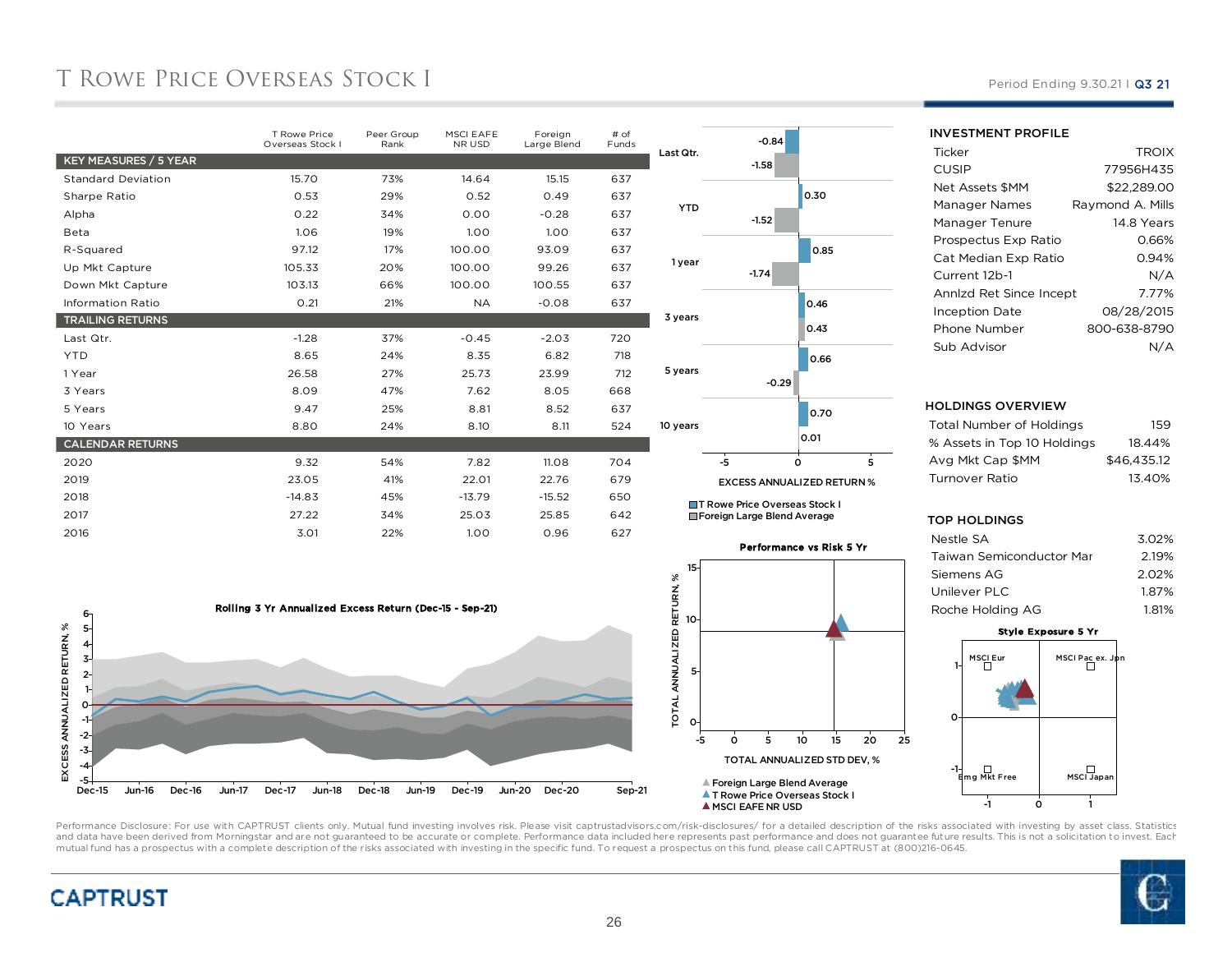State of Delaware

| <b>INVESTMENT NAME</b>                   | Q3 '21   | <b>YTD '21</b> | 2020   | 2019   | 2018     | 2017                                          | 2016  | 1 YEAR*        | 3 YEAR* |       | 5 YEAR* 10 YEAR* |
|------------------------------------------|----------|----------------|--------|--------|----------|-----------------------------------------------|-------|----------------|---------|-------|------------------|
| <b>MONEY MARKET</b>                      |          |                |        |        |          |                                               |       |                |         |       |                  |
| Vanguard Federal Money Market Investor   | $0.00\%$ | 0.01%          | 0.45%  | 2.14%  | 1.78%    | 0.81%                                         | 0.30% | 0.02%          | 1.04%   | 1.05% | 0.55%            |
| ICE BofA ML US Treasury Bill 3 Mon USD   | 0.01%    | 0.04%          | 0.67%  | 2.28%  | 1.87%    | 0.86%                                         | 0.33% | 0.07%          | 1.18%   | 1.16% | 0.63%            |
| <b>STABLE VALUE</b>                      |          |                |        |        |          |                                               |       |                |         |       |                  |
| <b>Voya Fixed Plus Account III</b>       |          | ۰              |        |        |          | 1.35% crediting rate as of September 30, 2021 |       | $\blacksquare$ |         |       |                  |
| ICE BofA ML US Treasury Bill 3 Mon USD   | 0.01%    | 0.04%          | 0.67%  | 2.28%  | 1.87%    | 0.86%                                         | 0.33% | 0.07%          | 1.18%   | 1.16% | 0.63%            |
| Hueler Stable Value Index (gross)        | 0.42%    | 1.32%          | 2.26%  | 2.52%  | 2.26%    | 1.95%                                         | 1.79% | 1.85%          | 2.24%   | 2.15% | 2.03%            |
| <b>INTERMEDIATE CORE BOND</b>            |          |                |        |        |          |                                               |       |                |         |       |                  |
| Vanguard Interm-Term Bond Index I        | $-0.03%$ | $-1.92%$       | 9.82%  | 10.20% | $-0.15%$ | 3.87%                                         | 2.85% | $-1.19%$       | 6.57%   | 3.37% | 3.72%            |
| Bloomberg US Agg Bond TR USD             | 0.05%    | $-1.55%$       | 7.51%  | 8.72%  | 0.01%    | 3.54%                                         | 2.65% | $-0.90%$       | 5.36%   | 2.94% | 3.01%            |
| Intermediate Core Bond Universe          | 0.00%    | $-1.27%$       | 8.00%  | 8.36%  | $-0.45%$ | 3.40%                                         | 2.71% | $-0.20%$       | 5.36%   | 2.95% | 3.07%            |
| <b>INTERMEDIATE CORE-PLUS BOND</b>       |          |                |        |        |          |                                               |       |                |         |       |                  |
| <b>PIMCO Total Return Instl</b>          | 0.30%    | $-0.77%$       | 8.88%  | 8.26%  | $-0.26%$ | 5.13%                                         | 2.60% | 0.28%          | 5.85%   | 3.65% | 3.92%            |
| Bloomberg US Agg Bond TR USD             | 0.05%    | $-1.55%$       | 7.51%  | 8.72%  | 0.01%    | 3.54%                                         | 2.65% | $-0.90\%$      | 5.36%   | 2.94% | 3.01%            |
| Intermediate Core Plus Bond Universe     | 0.10%    | $-0.55%$       | 8.50%  | 9.03%  | $-0.74%$ | 4.36%                                         | 3.95% | 1.50%          | 5.77%   | 3.55% | 3.73%            |
| <b>TARGET DATE 2000-2010 MODERATE</b>    |          |                |        |        |          |                                               |       |                |         |       |                  |
| American Funds 2010 Trgt Date Retire R6  | $-0.24%$ | 5.26%          | 9.25%  | 13.88% | $-2.49%$ | 10.41%                                        | 7.45% | 11.52%         | 8.06%   | 7.11% | 7.72%            |
| Morningstar Lifetime Moderate 2010 Index | $-0.07%$ | 4.75%          | 11.78% | 14.93% | $-2.97%$ | 10.19%                                        | 6.64% | 12.03%         | 8.67%   | 7.37% | 7.20%            |
| 2000-2010 Moderate                       | $-0.29%$ | 4.19%          | 10.15% | 14.14% | $-3.90%$ | 10.40%                                        | 5.78% | 10.73%         | 7.67%   | 6.74% | 6.98%            |

#### \*ANNUALIZED

**CAPTRUST** 

#### CONTINUED…

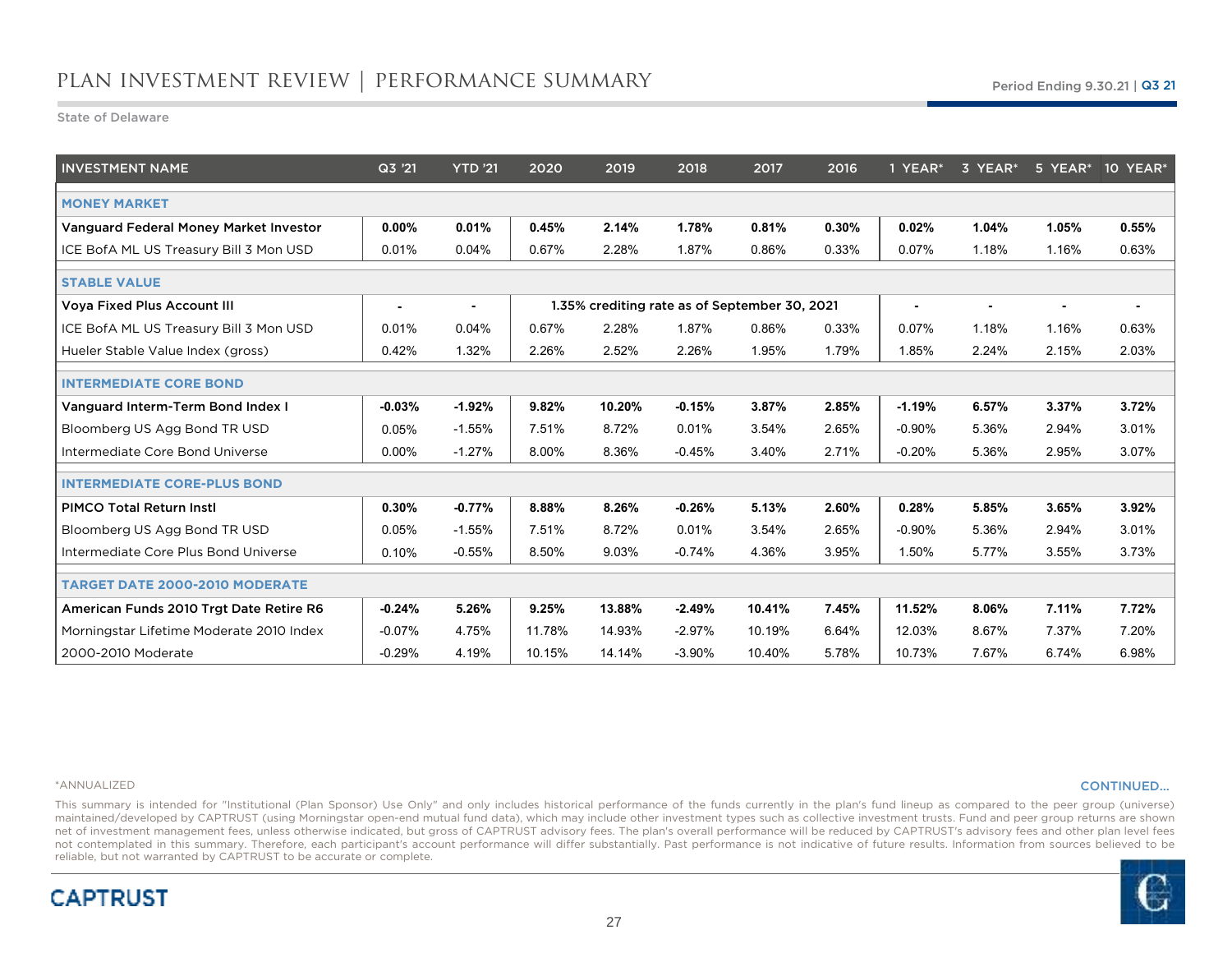State of Delaware

| <b>INVESTMENT NAME</b>                   | Q3 '21   | YTD '21 | 2020   | 2019   | 2018     | 2017   | 2016   | 1 YEAR* | 3 YEAR* |        | 5 YEAR* 10 YEAR* |
|------------------------------------------|----------|---------|--------|--------|----------|--------|--------|---------|---------|--------|------------------|
| <b>TARGET DATE 2015 MODERATE</b>         |          |         |        |        |          |        |        |         |         |        |                  |
| American Funds 2015 Trgt Date Retire R6  | $-0.23%$ | 5.92%   | 9.96%  | 14.94% | $-2.72%$ | 11.19% | 7.55%  | 13.04%  | 8.64%   | 7.68%  | 8.48%            |
| Morningstar Lifetime Moderate 2015 Index | $-0.18%$ | 4.87%   | 12.67% | 16.29% | $-3.54%$ | 11.39% | 7.10%  | 12.85%  | 9.21%   | 7.94%  | 7.86%            |
| 2015 Moderate                            | $-0.36%$ | 4.79%   | 10.47% | 15.19% | $-4.18%$ | 11.21% | 6.15%  | 12.30%  | 8.01%   | 7.23%  | 7.51%            |
| <b>TARGET DATE 2020 MODERATE</b>         |          |         |        |        |          |        |        |         |         |        |                  |
| American Funds 2020 Trgt Date Retire R6  | $-0.27%$ | 6.09%   | 10.99% | 15.59% | $-2.69%$ | 12.87% | 7.05%  | 13.39%  | 8.99%   | 8.36%  | 9.36%            |
| Morningstar Lifetime Moderate 2020 Index | $-0.29%$ | 5.24%   | 13.32% | 17.73% | $-4.16%$ | 12.79% | 7.66%  | 14.14%  | 9.71%   | 8.58%  | 8.65%            |
| 2020 Moderate                            | $-0.50%$ | 5.44%   | 11.15% | 16.57% | $-4.93%$ | 13.25% | 6.10%  | 13.93%  | 8.53%   | 8.02%  | 8.55%            |
| <b>TARGET DATE 2025 MODERATE</b>         |          |         |        |        |          |        |        |         |         |        |                  |
| American Funds 2025 Trgt Date Retire R6  | $-0.18%$ | 6.60%   | 13.67% | 17.85% | $-3.47%$ | 15.32% | 7.36%  | 15.29%  | 10.19%  | 9.73%  | 10.87%           |
| Morningstar Lifetime Moderate 2025 Index | $-0.42%$ | 5.93%   | 13.67% | 19.36% | -4.90%   | 14.54% | 8.39%  | 16.07%  | 10.15%  | 9.35%  | 9.57%            |
| 2025 Moderate                            | $-0.50%$ | 6.21%   | 12.54% | 18.33% | $-5.54%$ | 15.15% | 6.78%  | 15.91%  | 9.36%   | 9.06%  | 9.52%            |
| <b>TARGET DATE 2030 MODERATE</b>         |          |         |        |        |          |        |        |         |         |        |                  |
| American Funds 2030 Trgt Date Retire R6  | $-0.27%$ | 7.65%   | 15.16% | 20.06% | $-4.16%$ | 18.40% | 7.71%  | 18.14%  | 11.10%  | 11.12% | 11.94%           |
| Morningstar Lifetime Moderate 2030 Index | $-0.57%$ | 7.09%   | 13.69% | 21.24% | $-5.82%$ | 16.59% | 9.26%  | 18.97%  | 10.57%  | 10.26% | 10.49%           |
| 2030 Moderate                            | $-0.64%$ | 7.42%   | 13.44% | 20.55% | $-6.43%$ | 17.27% | 7.27%  | 18.85%  | 10.16%  | 10.14% | 10.39%           |
| <b>TARGET DATE 2035 MODERATE</b>         |          |         |        |        |          |        |        |         |         |        |                  |
| American Funds 2035 Trgt Date Retire R6  | $-0.36%$ | 9.21%   | 17.55% | 23.29% | $-5.14%$ | 21.04% | 8.00%  | 22.19%  | 12.62%  | 12.79% | 12.85%           |
| Morningstar Lifetime Moderate 2035 Index | $-0.73%$ | 8.58%   | 13.38% | 23.04% | $-6.82%$ | 18.52% | 10.07% | 22.53%  | 10.90%  | 11.10% | 11.20%           |
| 2035 Moderate                            | $-0.78%$ | 8.80%   | 14.78% | 22.37% | $-7.33%$ | 19.10% | 7.72%  | 22.12%  | 11.13%  | 11.23% | 11.25%           |

#### \*ANNUALIZED

**CAPTRUST** 

#### CONTINUED…

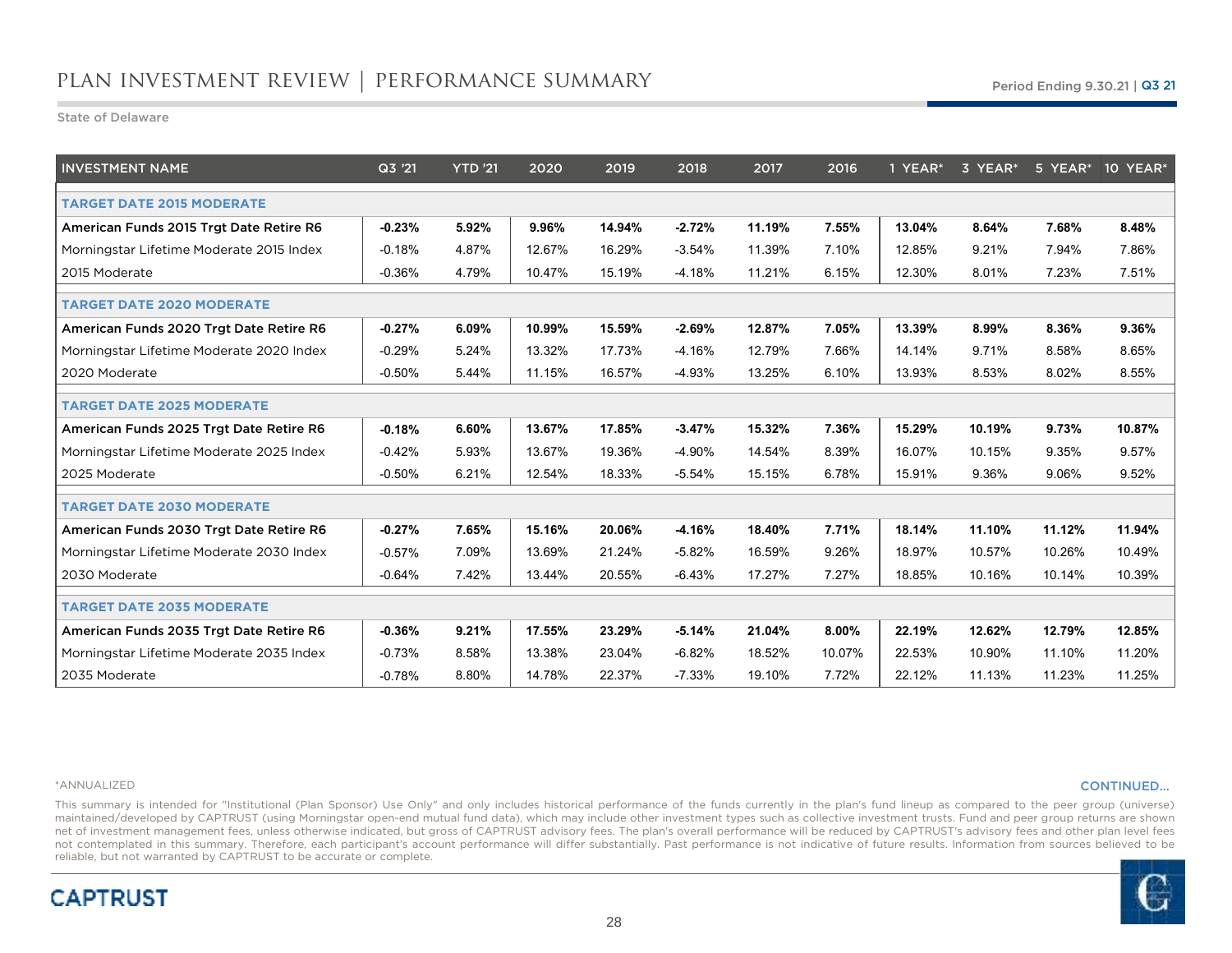State of Delaware

| <b>INVESTMENT NAME</b>                   | Q3 '21   | YTD '21 | 2020   | 2019   | 2018      | 2017   | 2016   | 1 YEAR* | 3 YEAR* |        | 5 YEAR* 10 YEAR*         |
|------------------------------------------|----------|---------|--------|--------|-----------|--------|--------|---------|---------|--------|--------------------------|
| <b>TARGET DATE 2040 MODERATE</b>         |          |         |        |        |           |        |        |         |         |        |                          |
| American Funds 2040 Trgt Date Retire R6  | $-0.48%$ | 10.08%  | 18.77% | 24.40% | $-5.52%$  | 21.97% | 8.17%  | 24.39%  | 13.37%  | 13.52% | 13.30%                   |
| Morningstar Lifetime Moderate 2040 Index | $-0.89%$ | 9.89%   | 13.09% | 24.35% | $-7.65%$  | 19.87% | 10.61% | 25.72%  | 11.17%  | 11.69% | 11.58%                   |
| 2040 Moderate                            | $-0.99%$ | 9.75%   | 15.32% | 23.69% | $-7.90\%$ | 20.10% | 7.53%  | 24.29%  | 11.59%  | 11.82% | 11.72%                   |
| <b>TARGET DATE 2045 MODERATE</b>         |          |         |        |        |           |        |        |         |         |        |                          |
| American Funds 2045 Trgt Date Retire R6  | $-0.52%$ | 10.31%  | 19.21% | 24.68% | $-5.58%$  | 22.44% | 8.27%  | 25.02%  | 13.57%  | 13.79% | 13.45%                   |
| Morningstar Lifetime Moderate 2045 Index | $-1.01%$ | 10.65%  | 12.95% | 24.97% | $-8.17%$  | 20.53% | 10.84% | 27.69%  | 11.32%  | 11.96% | 11.68%                   |
| 2045 Moderate                            | $-1.14%$ | 10.49%  | 15.32% | 24.39% | $-8.42%$  | 20.57% | 7.89%  | 26.23%  | 11.81%  | 12.09% | 11.74%                   |
| <b>TARGET DATE 2050 MODERATE</b>         |          |         |        |        |           |        |        |         |         |        |                          |
| American Funds 2050 Trgt Date Retire R6  | $-0.43%$ | 10.58%  | 19.42% | 25.04% | $-5.61%$  | 22.61% | 8.33%  | 25.44%  | 13.76%  | 13.99% | 13.56%                   |
| Morningstar Lifetime Moderate 2050 Index | $-1.10%$ | 10.87%  | 12.91% | 25.09% | -8.41%    | 20.78% | 10.89% | 28.42%  | 11.36%  | 11.99% | 11.64%                   |
| 2050 Moderate                            | $-1.14%$ | 10.60%  | 15.16% | 24.67% | $-8.33%$  | 20.76% | 7.77%  | 26.37%  | 11.86%  | 12.16% | 11.87%                   |
| <b>TARGET DATE 2055 MODERATE</b>         |          |         |        |        |           |        |        |         |         |        |                          |
| American Funds 2055 Trgt Date Retire R6  | $-0.46%$ | 10.65%  | 19.39% | 25.09% | $-5.65%$  | 22.63% | 8.30%  | 25.54%  | 13.77%  | 13.98% | 13.55%                   |
| Morningstar Lifetime Moderate 2055 Index | $-1.17%$ | 10.83%  | 12.91% | 25.05% | $-8.57%$  | 20.95% | 10.90% | 28.59%  | 11.32%  | 11.96% | 11.55%                   |
| 2055 Moderate                            | $-1.28%$ | 10.44%  | 15.15% | 24.29% | $-8.95%$  | 20.65% | 8.21%  | 26.77%  | 11.58%  | 11.96% | 11.57%                   |
| <b>TARGET DATE 2060 MODERATE</b>         |          |         |        |        |           |        |        |         |         |        |                          |
| American Funds 2060 Trgt Date Retire R6  | $-0.40%$ | 10.68%  | 19.44% | 25.01% | $-5.64%$  | 22.49% | 8.41%  | 25.65%  | 13.78%  | 13.97% | $\blacksquare$           |
| Morningstar Lifetime Moderate 2060 Index | $-1.24%$ | 10.73%  | 12.89% | 24.96% | $-8.69%$  | 21.06% | 10.88% | 28.62%  | 11.27%  | 11.89% | $\overline{\phantom{a}}$ |
| 2060 Moderate                            | $-1.21%$ | 10.72%  | 16.39% | 24.77% | $-8.25%$  | 20.61% | 8.58%  | 27.14%  | 12.25%  | 12.49% | $\overline{\phantom{a}}$ |

#### \*ANNUALIZED

**CAPTRUST** 

#### CONTINUED…

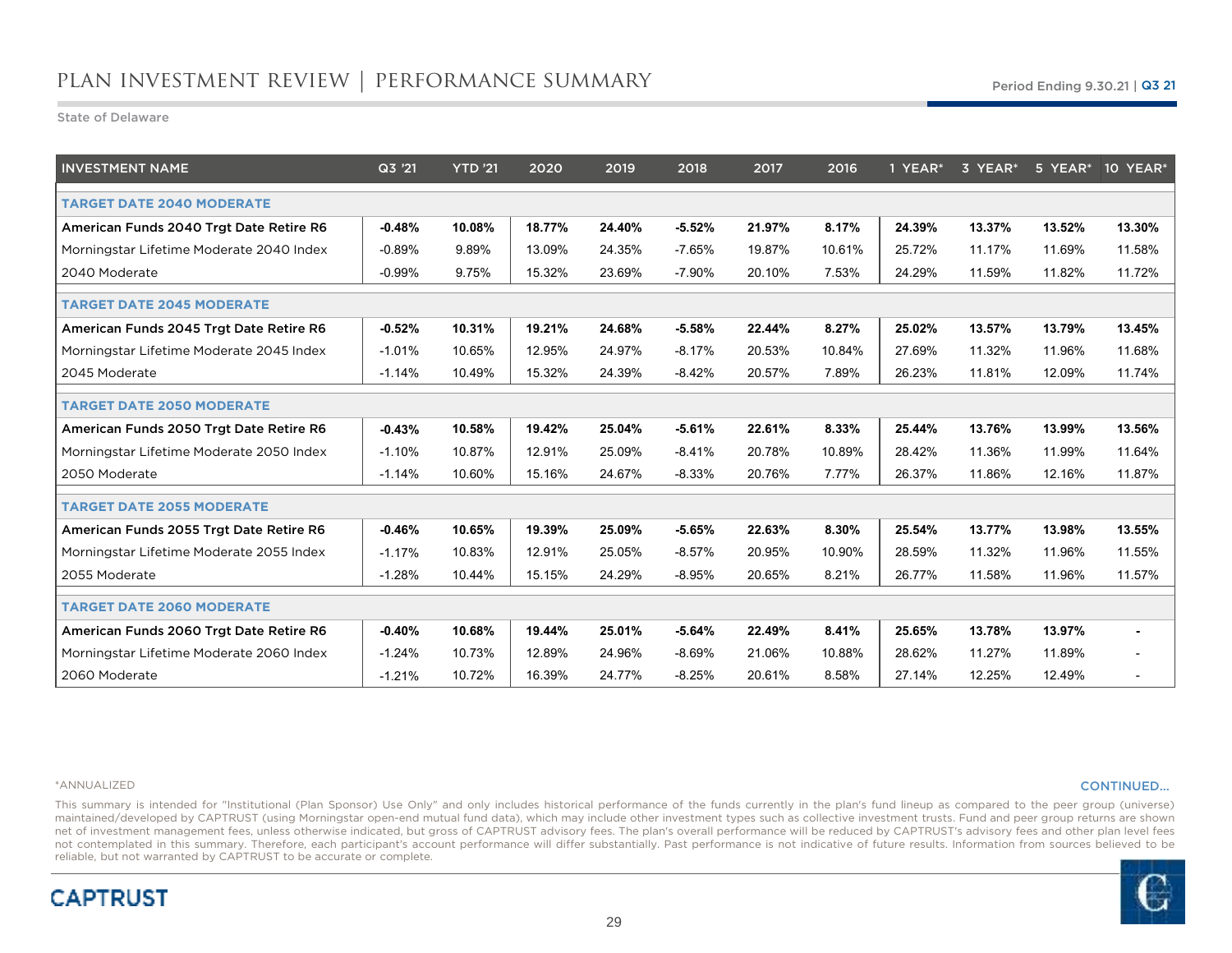State of Delaware

| <b>INVESTMENT NAME</b>                   | Q3'21    | <b>YTD '21</b> | 2020   | 2019   | 2018      | 2017           | 2016           | 1 YEAR* | 3 YEAR*        |                          | 5 YEAR* 10 YEAR* |
|------------------------------------------|----------|----------------|--------|--------|-----------|----------------|----------------|---------|----------------|--------------------------|------------------|
| <b>TARGET DATE 2065+ MODERATE</b>        |          |                |        |        |           |                |                |         |                |                          |                  |
| American Funds 2065 Trgt Date Retire R6  | $-0.43%$ | 10.75%         | ٠      |        |           |                | $\blacksquare$ | 25.67%  | $\blacksquare$ |                          |                  |
| Morningstar Lifetime Moderate 2065 Index | $-1.30%$ | 10.61%         | 12.88% | 24.74% |           |                | $\sim$         | 28.58%  |                |                          |                  |
| 2065+ Moderate                           | $-1.12%$ | 10.88%         | 15.67% | 26.02% | $-9.43%$  | $\blacksquare$ | $\sim$         | 27.39%  | 11.67%         | $\overline{\phantom{a}}$ |                  |
| <b>LARGE COMPANY VALUE</b>               |          |                |        |        |           |                |                |         |                |                          |                  |
| American Funds Washington Mutual R6      | $-0.37%$ | 15.13%         | 8.08%  | 25.93% | $-2.66%$  | 20.54%         | 13.73%         | 28.35%  | 12.45%         | 14.21%                   | 14.57%           |
| Russell 1000 Value                       | $-0.78%$ | 16.14%         | 2.80%  | 26.54% | $-8.27%$  | 13.66%         | 17.34%         | 35.01%  | 10.07%         | 10.94%                   | 13.51%           |
| Large Value Universe                     | $-0.84%$ | 16.43%         | 3.28%  | 25.46% | $-8.61%$  | 16.12%         | 14.58%         | 35.23%  | 9.58%          | 11.09%                   | 12.74%           |
| <b>LARGE COMPANY BLEND</b>               |          |                |        |        |           |                |                |         |                |                          |                  |
| Vanguard Institutional Index I           | 0.57%    | 15.90%         | 18.39% | 31.46% | $-4.42%$  | 21.79%         | 11.93%         | 29.98%  | 15.97%         | 16.87%                   | 16.61%           |
| <b>S&amp;P 500 Index</b>                 | 0.58%    | 15.92%         | 18.40% | 31.49% | $-4.38%$  | 21.83%         | 11.96%         | 30.00%  | 15.99%         | 16.90%                   | 16.63%           |
| Large Blend Universe                     | $-0.07%$ | 14.97%         | 16.47% | 29.30% | $-6.24%$  | 20.90%         | 10.21%         | 29.72%  | 14.28%         | 15.23%                   | 15.12%           |
| <b>LARGE COMPANY GROWTH</b>              |          |                |        |        |           |                |                |         |                |                          |                  |
| T Rowe Price Blue Chip Growth I          | 0.45%    | 13.13%         | 34.90% | 30.13% | 2.14%     | 36.71%         | 1.14%          | 22.41%  | 19.45%         | 22.55%                   | 20.19%           |
| Russell 1000 Growth                      | 1.16%    | 14.30%         | 38.49% | 36.39% | $-1.51%$  | 30.21%         | 7.08%          | 27.32%  | 22.00%         | 22.84%                   | 19.68%           |
| Large Growth Universe                    | 0.14%    | 12.48%         | 38.95% | 32.77% | $-1.47%$  | 28.80%         | 3.31%          | 26.38%  | 20.14%         | 20.99%                   | 18.19%           |
| <b>MEDIUM COMPANY BLEND</b>              |          |                |        |        |           |                |                |         |                |                          |                  |
| Vanguard Extended Market Index Insti     | $-3.27%$ | 11.69%         | 32.23% | 28.05% | $-9.35%$  | 18.12%         | 16.15%         | 42.33%  | 15.66%         | 16.42%                   | 16.38%           |
| Russell Mid Cap                          | $-0.93%$ | 15.17%         | 17.10% | 30.54% | $-9.06%$  | 18.52%         | 13.80%         | 38.11%  | 14.22%         | 14.39%                   | 15.52%           |
| Mid Blend Universe                       | $-1.51%$ | 14.61%         | 13.57% | 27.49% | $-10.86%$ | 15.84%         | 14.54%         | 38.46%  | 11.43%         | 12.36%                   | 13.65%           |

#### \*ANNUALIZED

**CAPTRUST** 

#### CONTINUED…

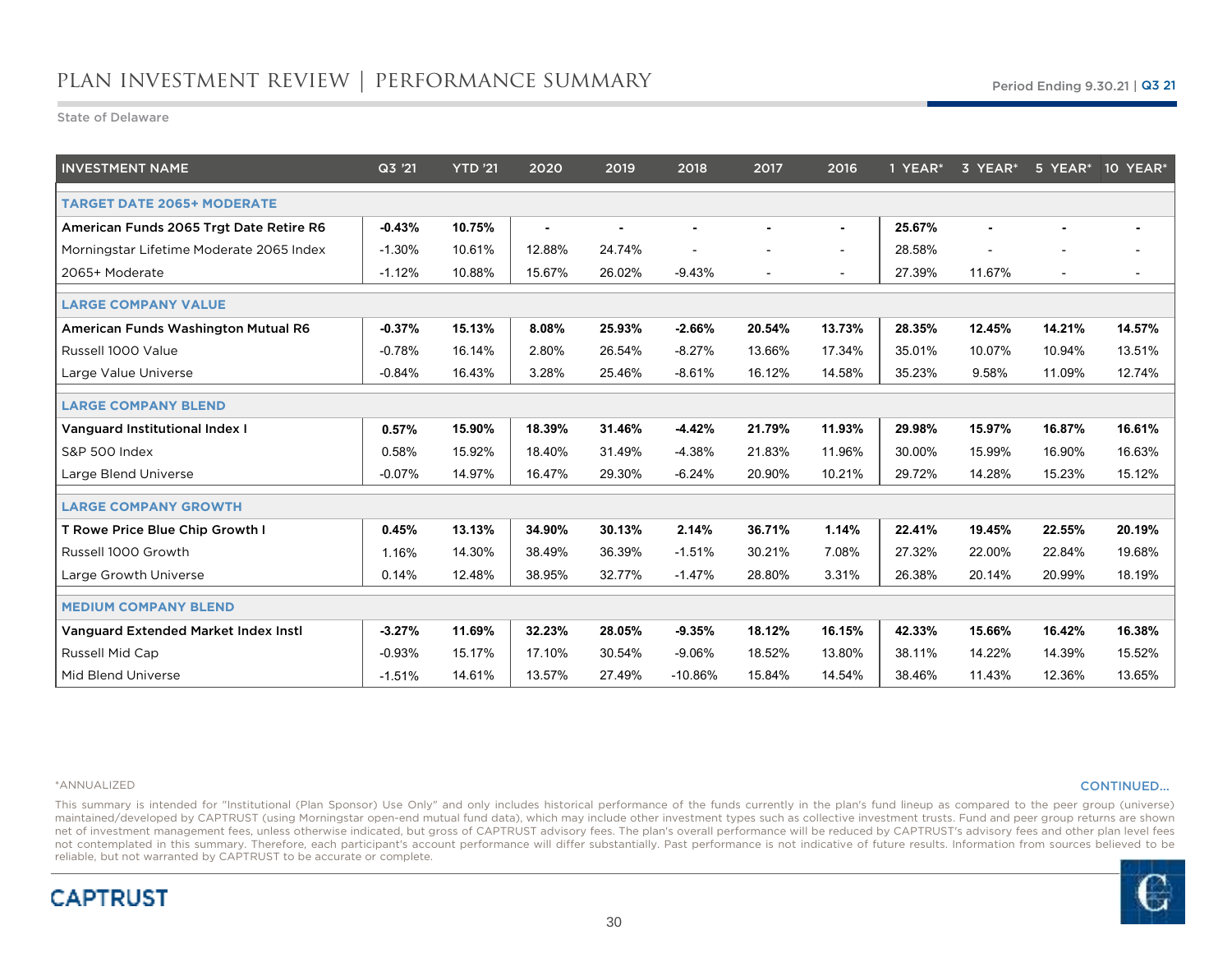State of Delaware

| <b>INVESTMENT NAME</b>                   | Q3 '21    | <b>YTD</b> '21 | 2020      | 2019   | 2018      | 2017   | 2016     | 1 YEAR* | 3 YEAR* | 5 YEAR* | 10 YEAR* |
|------------------------------------------|-----------|----------------|-----------|--------|-----------|--------|----------|---------|---------|---------|----------|
| <b>MEDIUM COMPANY GROWTH</b>             |           |                |           |        |           |        |          |         |         |         |          |
| <b>Champlain Mid Cap Institutional</b>   | 3.07%     | 17.46%         | 29.38%    | 26.55% | 3.76%     | 19.50% | 18.68%   | 38.62%  | 19.39%  | 19.91%  | 18.19%   |
| Russell Mid Cap Growth                   | $-0.76%$  | 9.61%          | 35.59%    | 35.47% | -4.75%    | 25.27% | 7.33%    | 30.45%  | 19.14%  | 19.27%  | 17.54%   |
| Mid Growth Universe                      | $-0.55%$  | 9.40%          | 41.03%    | 33.89% | $-4.87%$  | 25.50% | 5.72%    | 32.07%  | 18.87%  | 19.37%  | 16.82%   |
| <b>FOREIGN LARGE BLEND</b>               |           |                |           |        |           |        |          |         |         |         |          |
| <b>Lazard International Equity R6</b>    | 0.14%     | 5.60%          | 8.79%     | 21.17% | $-13.62%$ | 22.85% | $-4.17%$ | 21.78%  | 7.07%   | 7.08%   | 8.01%    |
| <b>Vanguard Total Intl Stock Index I</b> | $-3.00\%$ | 6.42%          | 11.28%    | 21.56% | $-14.39%$ | 27.55% | 4.70%    | 24.40%  | 8.34%   | 9.05%   | 7.92%    |
| <b>MSCI EAFE</b>                         | $-0.35%$  | 8.79%          | 8.28%     | 22.66% | $-13.36%$ | 25.62% | 1.51%    | 26.29%  | 8.13%   | 9.33%   | 8.60%    |
| Foreign Large Blend Universe             | $-2.03%$  | 6.82%          | 11.08%    | 22.76% | $-15.52%$ | 25.85% | 0.96%    | 23.99%  | 8.05%   | 8.52%   | 8.11%    |
| <b>SMALL COMPANY BLEND</b>               |           |                |           |        |           |        |          |         |         |         |          |
| JPMorgan US Small Company R6             | $-2.27%$  | 16.16%         | 18.32%    | 22.18% | $-11.97%$ | 9.08%  | 20.87%   | 50.38%  | 10.91%  | 11.98%  | 15.08%   |
| Russell 2000                             | $-4.36%$  | 12.41%         | 19.96%    | 25.53% | $-11.01%$ | 14.65% | 21.31%   | 47.68%  | 10.54%  | 13.45%  | 14.63%   |
| <b>Small Blend Universe</b>              | $-2.30%$  | 16.87%         | 11.67%    | 24.62% | $-12.24%$ | 13.20% | 21.29%   | 50.16%  | 9.25%   | 11.91%  | 13.71%   |
| <b>SPECIALTY-REAL ESTATE</b>             |           |                |           |        |           |        |          |         |         |         |          |
| <b>TIAA-CREF Real Estate Sec Instl</b>   | $-0.30%$  | 20.64%         | 1.33%     | 31.09% | $-4.04%$  | 12.29% | 4.38%    | 30.71%  | 14.67%  | 10.69%  | 12.99%   |
| Dow Jones US Select REIT                 | 1.25%     | 24.48%         | $-11.20%$ | 23.10% | $-4.22%$  | 3.76%  | 6.68%    | 40.56%  | 8.32%   | 5.68%   | 10.53%   |
| Specialty-Real Estate Universe           | 0.89%     | 21.70%         | $-3.34%$  | 28.12% | $-6.35%$  | 6.72%  | 6.31%    | 33.68%  | 11.68%  | 7.73%   | 11.18%   |

#### \*ANNUALIZED

**CAPTRUST** 

 This summary is intended for "Institutional (Plan Sponsor) Use Only" and only includes historical performance of the funds currently in the plan's fund lineup as compared to the peer group (universe) maintained/developed by CAPTRUST (using Morningstar open-end mutual fund data), which may include other investment types such as collective investment trusts. Fund and peer group returns are shownnet of investment management fees, unless otherwise indicated, but gross of CAPTRUST advisory fees. The plan's overall performance will be reduced by CAPTRUST's advisory fees and other plan level fees not contemplated in this summary. Therefore, each participant's account performance will differ substantially. Past performance is not indicative of future results. Information from sources believed to bereliable, but not warranted by CAPTRUST to be accurate or complete.

31

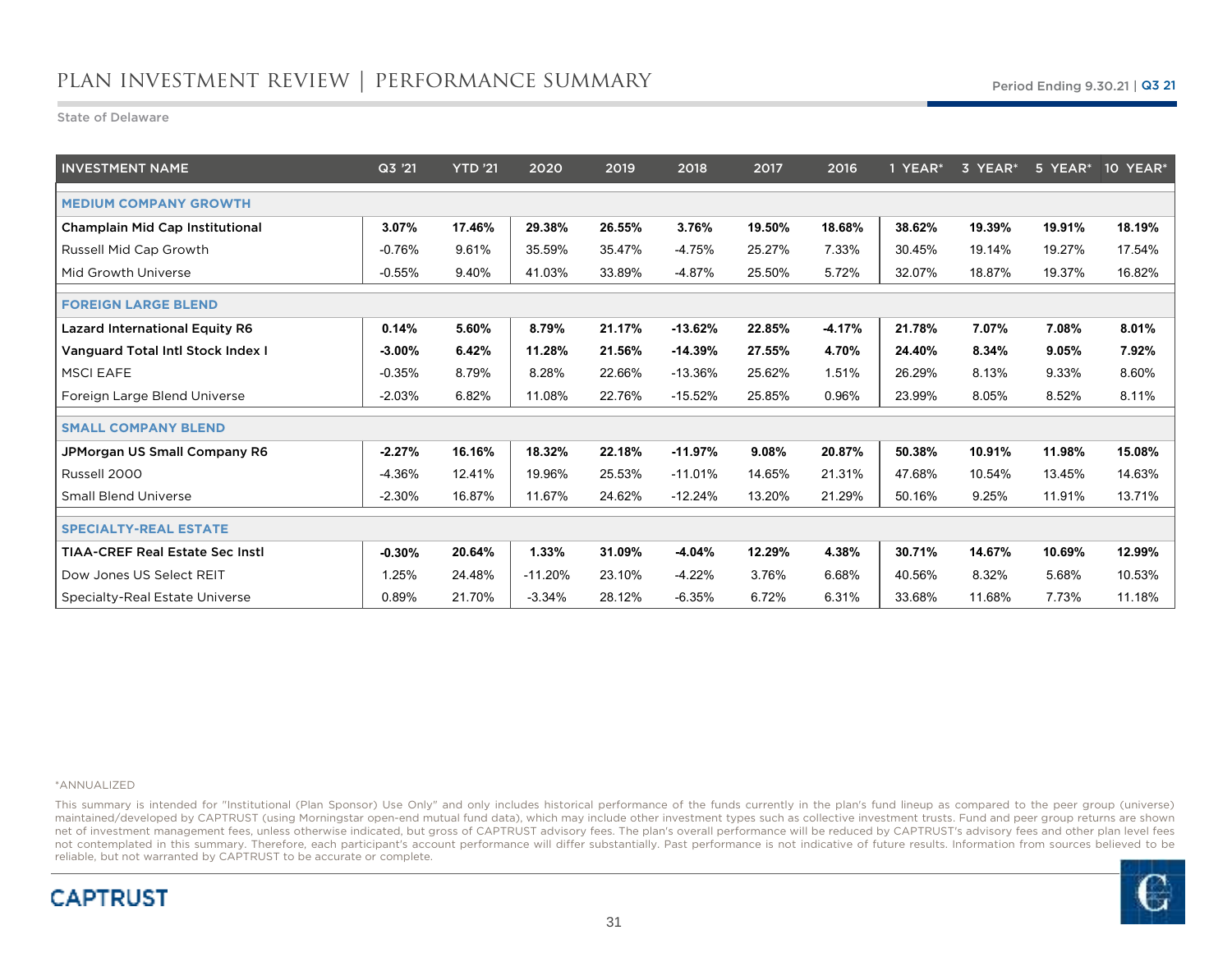State of Delaware

n.

### **SECTION 4: FUND FACT SHEETS**

Fund Fact Sheets…………………………………………………………………………………………………………….

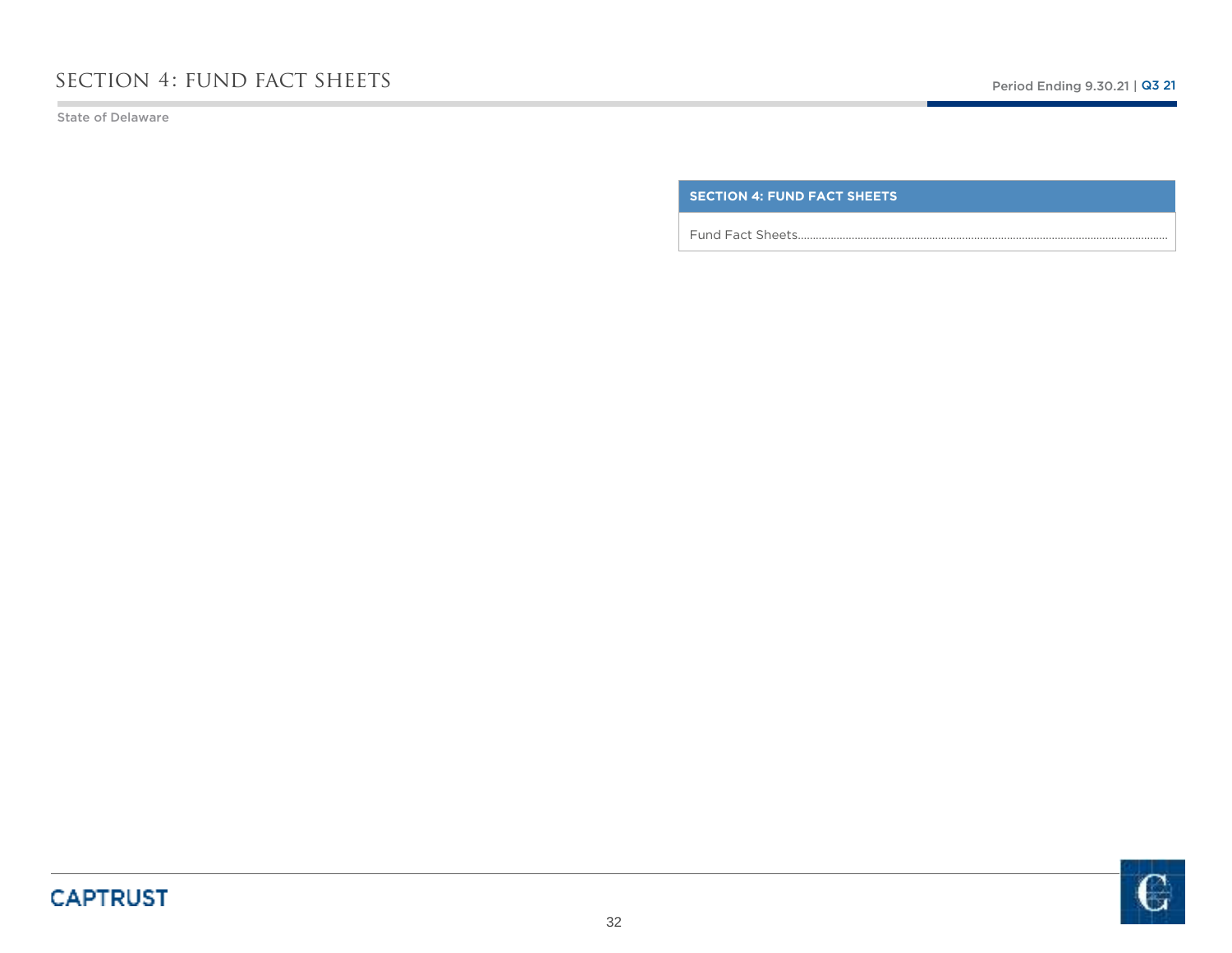#### INDUSTRY ANALYSIS

**CAPTRUST** 

The Federal Reserve has made the decision to keep federal interest rates at levels near zero, but guaranteed contract providers are optimistic about the health of guaranteed crediting rates going forward. When determining the guaranteed rate for <sup>a</sup> fund, insurance companies use forward-looking projections of the interest rate environment. Following <sup>a</sup> steep decline in interest rates in the first half of 2020, many investment managers decreased guaranteed rates, with some products approaching their contract minimum. Interest rates for intermediate and long Treasurys began to increase at the end of the fourth quarter <sup>2020</sup> and have continued through the first quarter of 2021. Rising interest rates present short-term, market value declines on current holdings but give insurer's comfort that higher yields will support the ability to offer higher guaranteed rates in the future.

### CAPTRUST ANALYSISScott T. Matheson, CFA, CPA – Sr. Director | Investment Research

 The Voya Fixed Account Plus III is <sup>a</sup> Voya Retirement Insurance and Annuity Company (VRIAC) group fixed unallocated annuity contract. The product is <sup>a</sup> "general account" product meaning participant assets are commingled within the insurance general account at Voya. All guarantees are ultimately backed bythe financial strength and claims-paying ability of VRIAC.

The rate is declared annually with interest credited on <sup>a</sup> daily basis at an annual effective rate. The product credits interest under <sup>a</sup> portfolio interest crediting method in which all deposits receive the same return regardless of date of initial deposit. This product is only available to existing clients.

#### NEW BUSINESS GROSS CREDITING RATE

### Crediting Rate: 1.35%

| <b>INVESTMENT DETAILS</b>      |                                                                                 |  |
|--------------------------------|---------------------------------------------------------------------------------|--|
| <b>Crediting Rate Details:</b> | New and existing money are credited equally, rates are<br>reset monthly.        |  |
| <b>Competing Options:</b>      | Competing options are allowed, but they are subject to a<br>90 day equity wash. |  |
| <b>Minimum Rate:</b>           | The minimum crediting rate is 1.00% as of 9/30/2021.                            |  |

| <b>LIQUIDITY PROVISIONS</b>                                                                                                                                    |                           |  |
|----------------------------------------------------------------------------------------------------------------------------------------------------------------|---------------------------|--|
| <b>Plan Sponsor</b>                                                                                                                                            | <b>Participant</b>        |  |
| Plan sponsor-directed transfers from the<br>Fixed-Interest Option to another<br>investment option would be restricted to<br>20 percent per year for five years | <b>Benefit Responsive</b> |  |

Important Disclosures: This slide is intended solely for institutional use. The opinions expressed in this report are subject to change without notice. The statistics and data have been compiled from sources believed to be guaranteed to be accurate or complete. Any performance quoted represents past performance and does not guarantee future results. Bloomberg Index averages are derived from Morningstar. This material is not a solicitation or buy any security or to participate in any investment strategy. Any such solicitation must be made by prospectus only. For more information or to obtain a prospectus, please contact your financial advisor at 800.216.0645. C Financial Advisors.

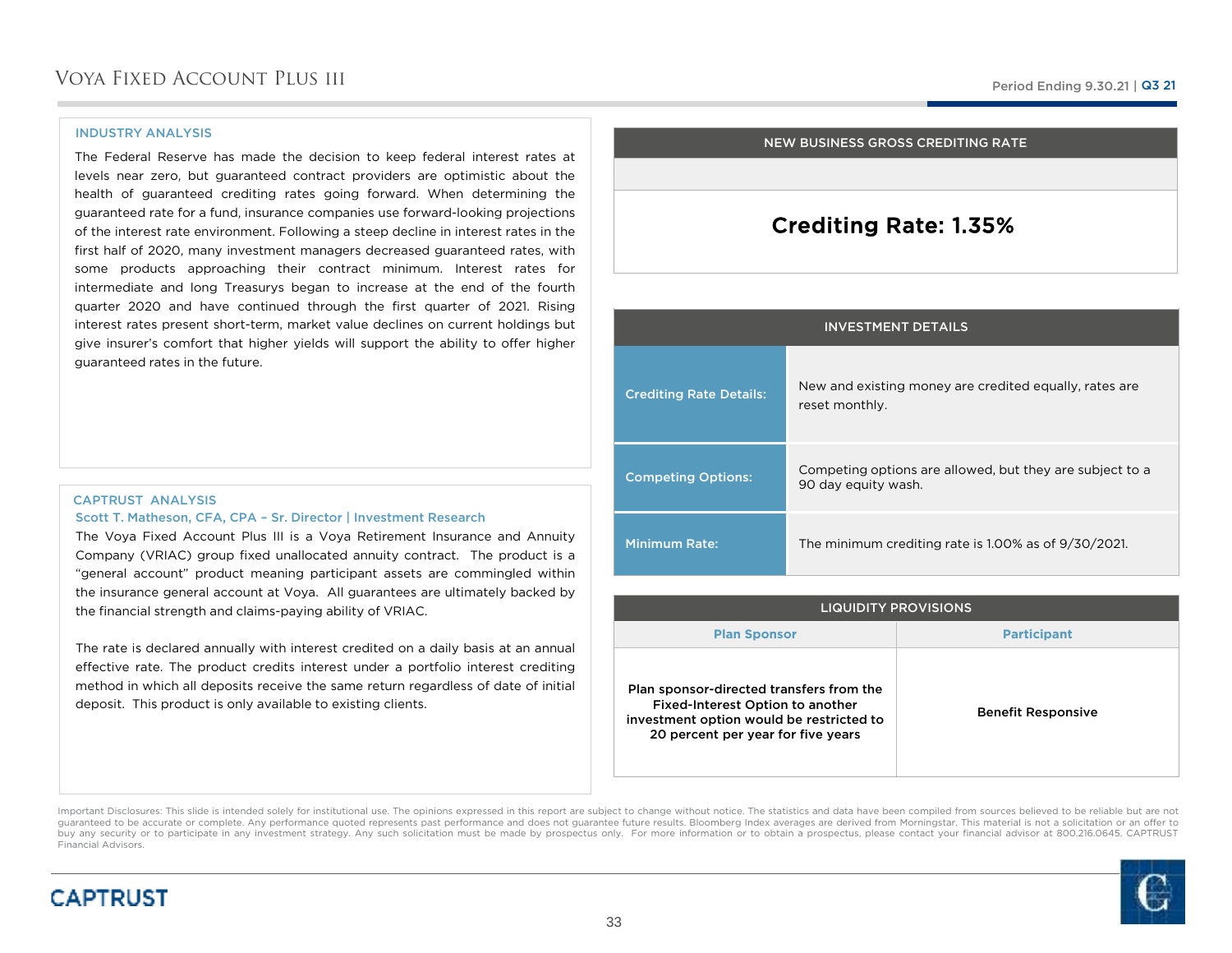### Vanguard Federal Money Market Investor

#### INDUSTRY ANALYSIS

 The Federal Reserve continues to keep interest rates near zero at the front-end of the yield curve but have hinted that it will begin cutting back their bond buying program, but with no definitive timeline. Yields on money market funds remain close to 0.00% and are expected to remain at such levels until the Fed hikes interest rates. Money market managers continue to waive expense ratios on offerings to avoid negative returns. Inflation levels has remained elevated throughout the third quarter and there has been indication from policymakers that an interest rate hike could happen sooner than 2023. Money market managers and governing parties continue to seek structural reform of money market funds as regulatory concerns remain, with a focus on prime options and governing response to liquidity events.

|                              | Vanguard Federal Money<br>Market Investor | FTSE Treasury<br>Bill 3 Mon USD |
|------------------------------|-------------------------------------------|---------------------------------|
| <b>TRAILING RETURNS</b>      |                                           |                                 |
| Last Qtr.                    | 0.00                                      | 0.01                            |
| <b>YTD</b>                   | 0.01                                      | 0.03                            |
| 1 Year                       | 0.02                                      | 0.06                            |
| 3 Years                      | 1.04                                      | 1.14                            |
| 5 Years                      | 1.05                                      | 1.13                            |
| 10 Years                     | 0.55                                      | 0.60                            |
| <b>CALENDAR RETURNS</b>      |                                           |                                 |
| 2020                         | 0.45                                      | 0.58                            |
| 2019                         | 2.14                                      | 2.25                            |
| 2018                         | 1.78                                      | 1.86                            |
| 2017                         | 0.81                                      | 0.84                            |
| 2016                         | 0.30                                      | 0.27                            |
| <b>KEY MEASURES / 5 YEAR</b> |                                           |                                 |
| 5 Year                       | 0.25                                      | 0.25                            |







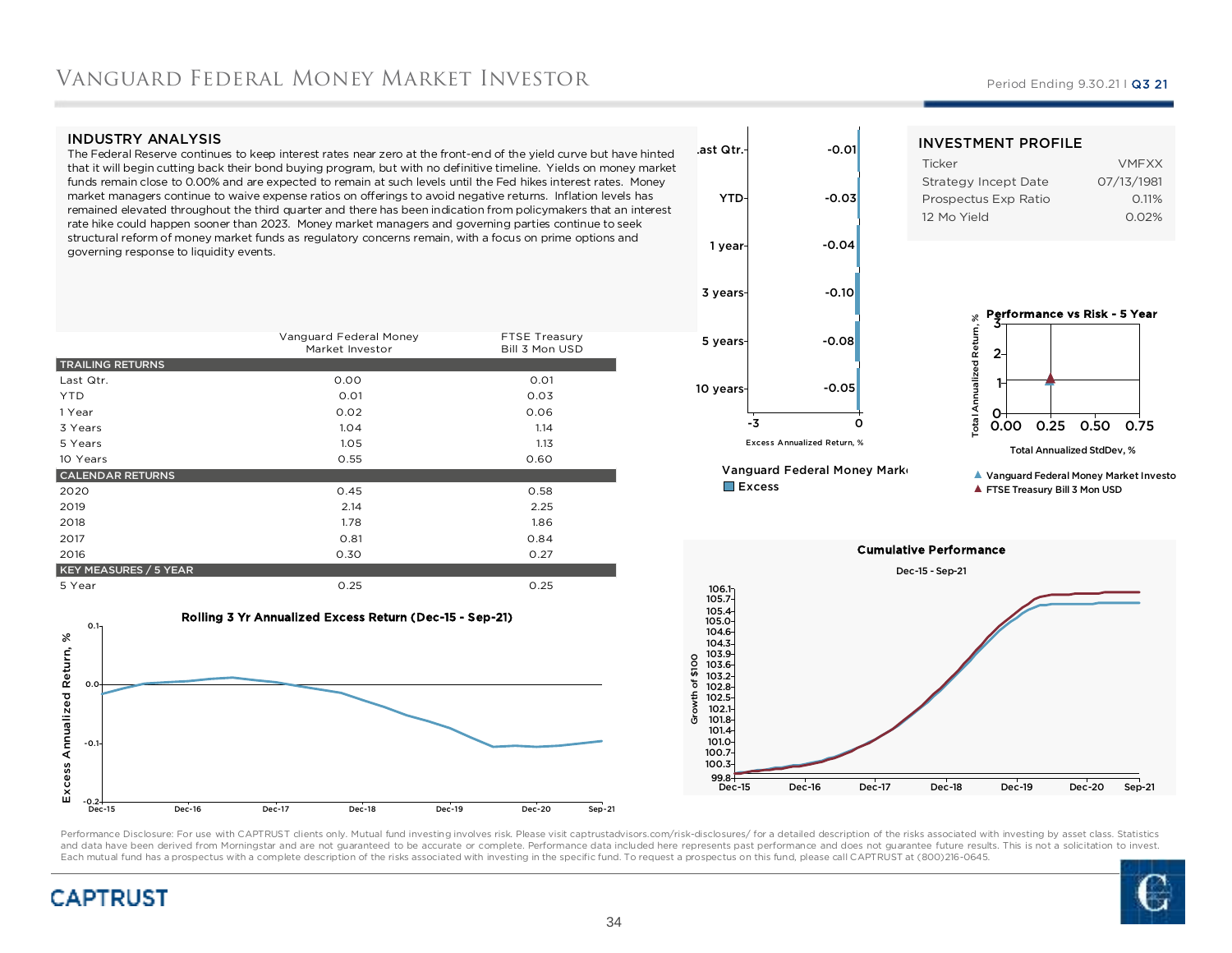## Vanguard Interm-Term Bond Index I

|                           | Vanguard Interm-Term Peer Group<br>Bond Index I | Rank | Bloomberg US 5-10<br><b>GovCredit FIAdj TR USD</b> | Intermediate<br>Core Bond | # of<br>Funds |
|---------------------------|-------------------------------------------------|------|----------------------------------------------------|---------------------------|---------------|
| KEY MEASURES / 5 YEAR     |                                                 |      |                                                    |                           |               |
| <b>Standard Deviation</b> | 4.11                                            | 94%  | 4.11                                               | 3.47                      | 364           |
| Sharpe Ratio              | 0.54                                            | 47%  | 0.55                                               | 0.52                      | 364           |
| Alpha                     | $-0.05$                                         | 57%  | 0.00                                               | 0.00                      | 364           |
| Beta                      | 1.00                                            | 1%   | 1.00                                               | 0.80                      | 364           |
| R-Squared                 | 99.44                                           | 1%   | 100.00                                             | 88.58                     | 364           |
| Up Mkt Capture            | 99.77                                           | 1%   | 100.00                                             | 81.10                     | 364           |
| Down Mkt Capture          | 100.80                                          | 99%  | 100.00                                             | 77.76                     | 364           |
| <b>Information Ratio</b>  | $-0.16$                                         | 35%  | <b>NA</b>                                          | $-0.33$                   | 364           |
| <b>TRAILING RETURNS</b>   |                                                 |      |                                                    |                           |               |
| Last Qtr.                 | $-0.03$                                         | 62%  | $-0.03$                                            | 0.00                      | 406           |
| <b>YTD</b>                | $-1.92$                                         | 87%  | $-1.99$                                            | $-1.27$                   | 400           |
| 1 Year                    | $-1.19$                                         | 88%  | $-1.25$                                            | $-0.20$                   | 396           |
| 3 Years                   | 6.57                                            | 4%   | 6.60                                               | 5.36                      | 382           |
| 5 Years                   | 3.37                                            | 24%  | 3.42                                               | 2.95                      | 364           |
| 10 Years                  | 3.72                                            | 12%  | 3.77                                               | 3.07                      | 334           |
| <b>CALENDAR RETURNS</b>   |                                                 |      |                                                    |                           |               |
| 2020                      | 9.82                                            | 11%  | 9.73                                               | 8.00                      | 390           |
| 2019                      | 10.20                                           | 4%   | 10.38                                              | 8.36                      | 383           |
| 2018                      | $-0.15$                                         | 35%  | $-0.07$                                            | $-0.45$                   | 376           |
| 2017                      | 3.87                                            | 28%  | 3.81                                               | 3.40                      | 370           |
| 2016                      | 2.85                                            | 35%  | 3.10                                               | 2.71                      | 353           |
|                           |                                                 |      |                                                    |                           |               |



| 0.00                                                 | 0.02                                                                |
|------------------------------------------------------|---------------------------------------------------------------------|
|                                                      | 0.07<br>0.73                                                        |
|                                                      | 0.06<br>1.06                                                        |
| $-0.03$<br>$-1.24$                                   |                                                                     |
| $-0.05$<br>$-0.47$                                   |                                                                     |
| $-0.04$<br>$-0.70$                                   |                                                                     |
| $\overline{.5}$<br><b>EXCESS ANNUALIZED RETURN %</b> | $\frac{1}{5}$<br>Ó                                                  |
|                                                      | Last Qtr.<br><b>YTD</b><br>1 year<br>3 years<br>5 years<br>10 years |

Vanguard Interm-Term Bond Index IIntermediate Core Bond Average

#### Performance vs Risk 5 Yr



## Period Ending 9.30.21 | Q3 21

| <b>INVESTMENT PROFILE</b> |              |  |  |  |  |
|---------------------------|--------------|--|--|--|--|
| Ticker                    | <b>VBIMX</b> |  |  |  |  |
| CUSIP                     | 921937884    |  |  |  |  |
| <b>Net Assets \$MM</b>    | \$39.159.00  |  |  |  |  |
| Manager Names             | Team Managed |  |  |  |  |
| Manager Tenure            | 13.4 Years   |  |  |  |  |
| Prospectus Exp Ratio      | 0.05%        |  |  |  |  |
| Cat Median Exp Ratio      | 0.54%        |  |  |  |  |
| Current 12b-1             | N/A          |  |  |  |  |
| Annizd Ret Since Incept   | 5.08%        |  |  |  |  |
| <b>Inception Date</b>     | 01/26/2006   |  |  |  |  |
| Phone Number              | 888-809-8102 |  |  |  |  |
| Sub Advisor               |              |  |  |  |  |

#### HOLDINGS OVERVIEW

| Total Number of Holdings    | 2140   |
|-----------------------------|--------|
| % Assets in Top 10 Holdings | 20.93% |
| Ava Mkt Cap \$MM            | N/A    |
| Turnover Ratio              | 55.00% |
|                             |        |

#### TOP HOLDINGS

| 2.61% |
|-------|
| 2.49% |
| 2.49% |
| 2.23% |
| 2.05% |
|       |

#### Style Exposure 5 YrGov Long Bond  $\Box$ Corp Long Bond 1Duration Duration 0Corporate Int Bond $Gov Int Bor$ -1 -1 $\mathbf{o}$

0 1 Quality

Bloomberg US 5-10 GovCredit FlAdj TR USD



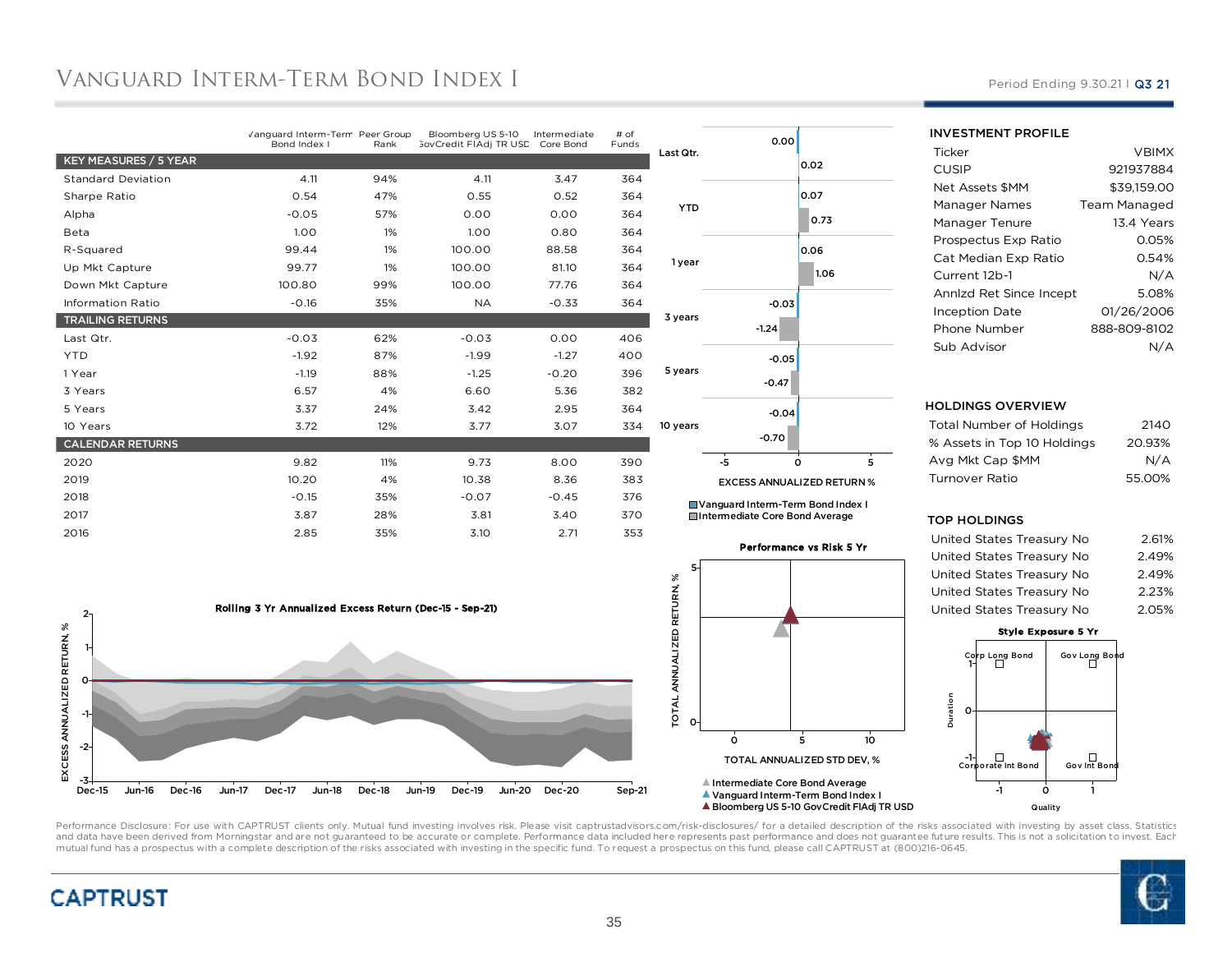## PIMCO TOTAL RETURN INSTI.

|                           | PIMCO Total<br>Return Instl | Peer Group<br>Rank | Bloomberg US Agg<br>Bond TR USD | Intermediate<br>Core Plus Bond | # of<br>Funds |
|---------------------------|-----------------------------|--------------------|---------------------------------|--------------------------------|---------------|
| KEY MEASURES / 5 YEAR     |                             |                    |                                 |                                |               |
| <b>Standard Deviation</b> | 3.36                        | 12%                | 3.31                            | 4.03                           | 557           |
| Sharpe Ratio              | 0.74                        | 19%                | 0.54                            | 0.60                           | 557           |
| Alpha                     | 0.75                        | 38%                | 0.00                            | 0.63                           | 557           |
| Beta                      | 0.98                        | 65%                | 1.00                            | 0.98                           | 557           |
| R-Squared                 | 90.20                       | 6%                 | 100.00                          | 66.62                          | 557           |
| Up Mkt Capture            | 106.61                      | 68%                | 100.00                          | 109.35                         | 557           |
| Down Mkt Capture          | 90.40                       | 27%                | 100.00                          | 98.56                          | 557           |
| <b>Information Ratio</b>  | 0.66                        | 10%                | <b>NA</b>                       | 0.26                           | 557           |
| <b>TRAILING RETURNS</b>   |                             |                    |                                 |                                |               |
| Last Qtr.                 | 0.30                        | 16%                | 0.05                            | 0.10                           | 611           |
| <b>YTD</b>                | $-0.77$                     | 56%                | $-1.55$                         | $-0.55$                        | 604           |
| 1 Year                    | 0.28                        | 81%                | $-0.90$                         | 1.50                           | 604           |
| 3 Years                   | 5.85                        | 48%                | 5.36                            | 5.77                           | 586           |
| 5 Years                   | 3.65                        | 43%                | 2.94                            | 3.55                           | 557           |
| 10 Years                  | 3.92                        | 37%                | 3.01                            | 3.73                           | 498           |
| <b>CALENDAR RETURNS</b>   |                             |                    |                                 |                                |               |
| 2020                      | 8.88                        | 36%                | 7.51                            | 8.50                           | 594           |
| 2019                      | 8.26                        | 76%                | 8.72                            | 9.03                           | 594           |
| 2018                      | $-0.26$                     | 26%                | 0.01                            | $-0.74$                        | 568           |
| 2017                      | 5.13                        | 22%                | 3.54                            | 4.36                           | 560           |
| 2016                      | 2.60                        | 82%                | 2.65                            | 3.95                           | 536           |
|                           |                             |                    |                                 |                                |               |





Performance vs Risk 5 Yr

 <sup>5</sup> <sup>10</sup> TOTAL ANNUALIZED STD DEV, %

Bloomberg US Agg Bond TR USD

5

 $\ddot{\mathbf{o}}$ 

 $Ma$ 

**Ticker** 

| CUSIP                   | 693390700           |
|-------------------------|---------------------|
| Net Assets \$MM         | \$71,330.00         |
| Manager Names           | <b>Team Managed</b> |
| Manager Tenure          | 7.0 Years           |
| Prospectus Exp Ratio    | 0.47%               |
| Cat Median Exp Ratio    |                     |
| Current 12b-1           | N/A                 |
| Annizd Ret Since Incept | 6.98%               |
| Inception Date          | 05/11/1987          |
| Phone Number            | 888-877-4626        |
| Sub Advisor             |                     |

#### HOLDINGS OVERVIEW

INVESTMENT PROFILE

| Total Number of Holdings    | 7428    |
|-----------------------------|---------|
| % Assets in Top 10 Holdings | 48.87%  |
| Ava Mkt Cap \$MM            | N/A     |
| Turnover Ratio              | 430.00% |
|                             |         |

#### TOP HOLDINGS

| 10 Year Treasury Note Futi | 20.83% |
|----------------------------|--------|
| Pimco Fds                  | 5.09%  |
| Pimco Fds                  | 5.02%  |
| Federal National Mortgage  | 4.26%  |
| Secretaria Tesouro Naciona | 3.31%  |
|                            |        |

#### Style Exposure 5 Yr



Performance Disclosure: For use with CAPTRUST clients only. Mutual fund investing involves risk. Please visit captrustadvisors.com/risk-disclosures/ for a detailed description of the risks associated with investing by asse and data have been derived from Morningstar and are not guaranteed to be accurate or complete. Performance data included here represents past performance and does not guarantee future results. This is not a solicitation to mutual fund has a prospectus with a complete description of the risks associated with investing in the specific fund. To request a prospectus on this fund, please call CAPTRUST at (800)216-0645.





#### Period Ending 9.30.21 | Q3 21

PTTRX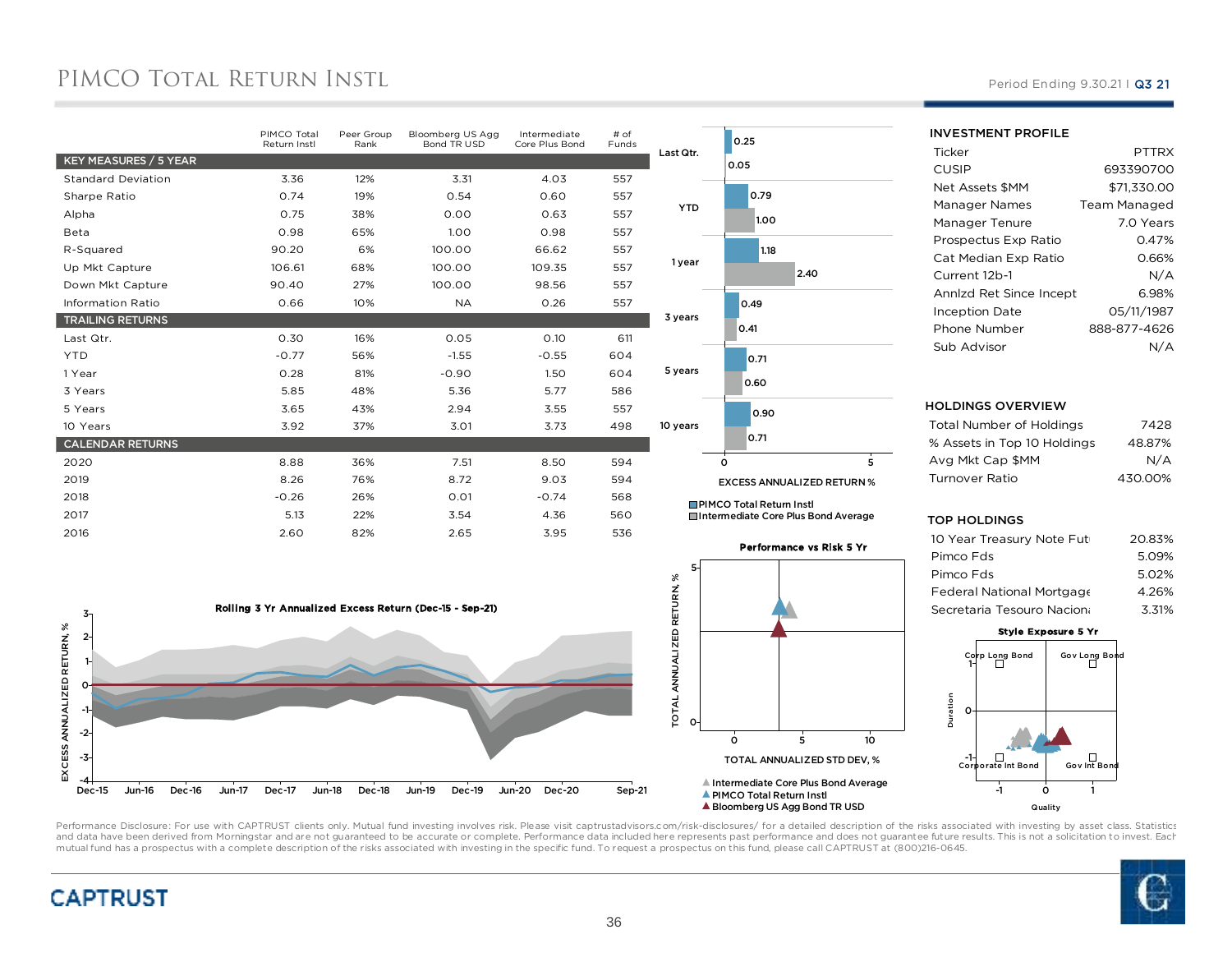## AMERICAN FUNDS RETIREMENT

#### Period Ending 9.30.21 I **Q3 21**

#### Investor Assumptions/Glidepath Methodology

| <b>Glidepath Management</b>                                | ⋅ 30 years through retirement                                                                               |
|------------------------------------------------------------|-------------------------------------------------------------------------------------------------------------|
| <b>Assumed Investor</b><br><b>Savings Rate:</b>            | . No savings assumptions were used.                                                                         |
| <b>Assumed Investor Income</b><br><b>Growth Rate</b>       | • 25-34: 5.8%, 35-44: 3.8%, 45-49: 1.8%, 50-59: 0.8%, 60-65:<br>0%                                          |
| <b>Income Replacement</b>                                  | . No income replacement assumptions were used.                                                              |
| <b>Assumed Accumulated</b><br><b>Savings at Retirement</b> | . No accumulated savings assumptions were used.                                                             |
| <b>Life Expectancy</b>                                     | •95 vears                                                                                                   |
| <b>Asset Allocation Flexibility</b>                        | · Some flexibility-ten percentage points around four major<br>fund categories                               |
| <b>Other Assumptions</b>                                   | . The glidepath was built by determining the most risk/reward<br>efficient mix of the nine underlying funds |

The glidepath was constructed with the belief that at age 65 retirement participants are still longterm investors and need meaningful equity exposure to last a 25-30 year distribution. By focusing on dividend paying equities at- and post-retirement, American Funds takes a balanced approach of addressing both market and longevity risks.

| <b>Investment Profile</b> |                |                              |                    |  |  |
|---------------------------|----------------|------------------------------|--------------------|--|--|
|                           |                |                              |                    |  |  |
| % Open Architecture:      | $O\%$          | Active/Passive:              | Active             |  |  |
| <b>Inception Date:</b>    | $2 - 1 - 2007$ | % Active:                    | 100%               |  |  |
| Net Assets \$MM:          | \$225.064      | <b>Manager Tenure:</b>       | 9.75 Yrs (longest) |  |  |
| Manager Name:             | Team           | <b>Expense Range:</b>        | 0.30-1.53%         |  |  |
| Avg # of Holdings:        | 17             | <b>Investment Structure:</b> | Mutual Fund        |  |  |
|                           |                |                              |                    |  |  |



Target Asset Allocation Glidepath per Vintage Year

| Dedicated Asset Class Granularity/Diversification |           |  |  |  |
|---------------------------------------------------|-----------|--|--|--|
| <b>Emerging Market Equities</b>                   | Yes       |  |  |  |
| International/Global Debt                         | Yes       |  |  |  |
| <b>Inflation-Protected Securities</b>             | Yes       |  |  |  |
| <b>High Yield Fixed Income</b>                    | Yes       |  |  |  |
| <b>Real Estate</b>                                | No        |  |  |  |
| Commodities                                       | <b>No</b> |  |  |  |

The American Funds glide path is constructed using objective-based categories rather than specific asset class targets. Matching these objectives (growth, income, capital preservation and purchasing power protection) to the needs of retirement participants at various points along the glide path and then allocating to the appropriate underlying fund that best meets those objectives serves as a starting point for glide path construction. Flexible underlying funds that can invest both inside and outside the U.S., as well as funds that may hold both stocks and bonds are utilized, and allow portfolio managers to select the appropriate asset class allocations based on fundamental, bottomup research.

Important Disclosures: This slide is intended solely for institutional use. The opinions expressed in this report are subject to change without notice. The statistircs and data have been compiled from sources believed to be reliable but are not quaranteed to be accurate or complete. Any performance quoted represents past performance and does not quarantee future results. Index averages are derived from Morningstar. This material is not <sup>a</sup> solicitation or an offer to buy any security or to participate in any investment strategy. Any such solicitation must be made by prospectus only. For more information or toobtain <sup>a</sup> prospectus, please contact your financial advisor at 800.216.0645. CAPTRUST Financial Advisors.



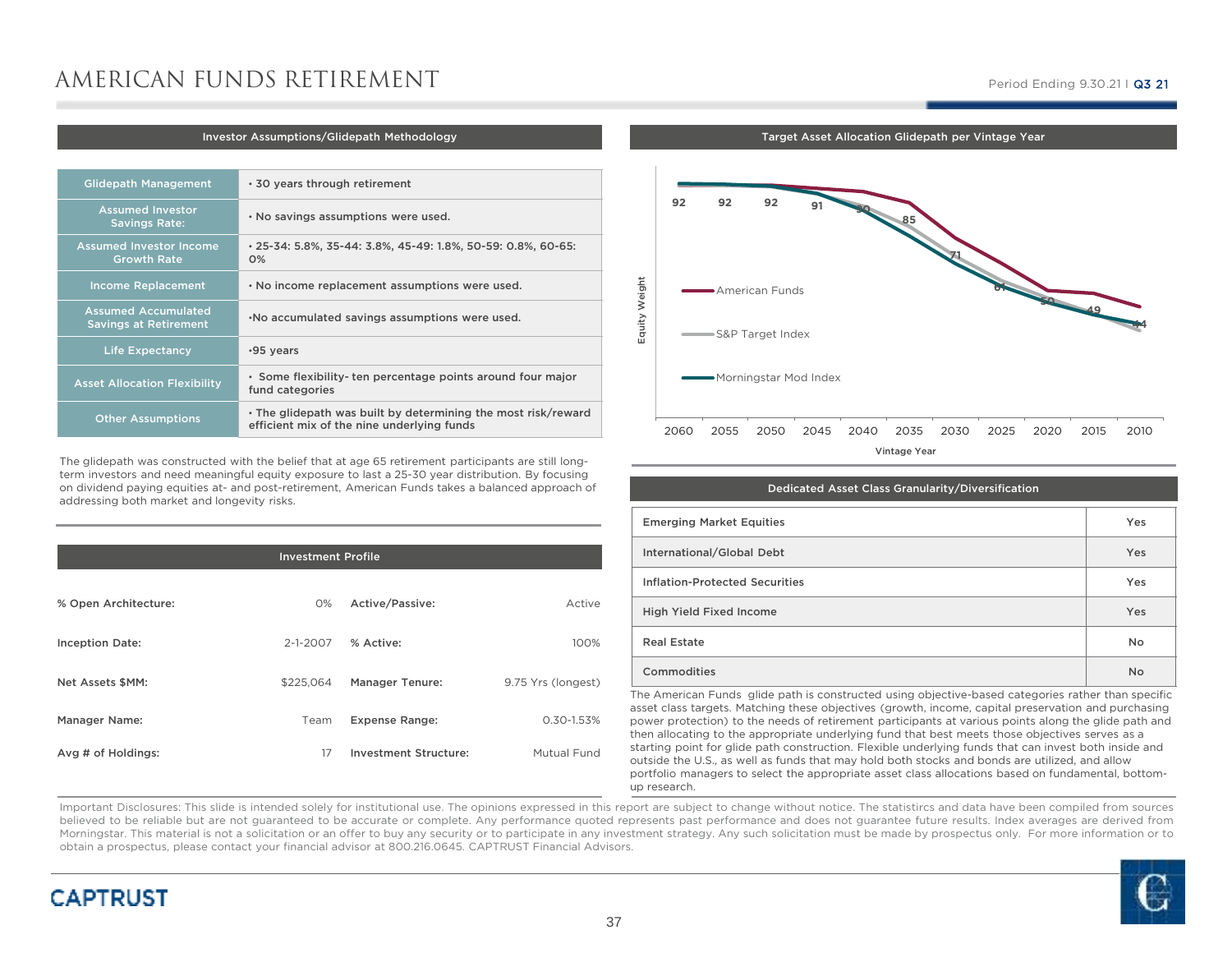## AMERICAN FUNDS RETIREMENT

### Material Changes to the Series Key FACTORS AND ASSUMPTIONS AND ASSUMPTIONS AND ASSUMPTIONS AND ASSUMPTIONS AND

2009: International Growth and Income Fund added to the growth and income category of the portfolio

90100

0.00

 $\frac{8}{10.00}$ 

 $\frac{8}{12}$  20.00

30.00

% Of Fixed Income Exposure

Inco

Pe

 $\overline{O}$ 

sure

40.00

50.00

2010: 2055 fund made available to shareholders and American Funds Mortgage Fund added to the bond category

2013: American Funds Inflation Linked Bond Fund added to the bond category

2015: American Funds Global Balanced Fund will be added to the glidepath effective January 2, 2015

2021: Increasing the series allocation to growth equities, small- and mid-cap equities, and widening the glidepath's U.S. and non-U.S. equity allocation ranges.



Vintage Years

<sup>2065</sup> <sup>2060</sup> <sup>2055</sup> <sup>2050</sup> <sup>2045</sup> <sup>2040</sup> <sup>2035</sup> <sup>2030</sup> <sup>2025</sup> <sup>2020</sup> <sup>2015</sup> <sup>2010</sup>

Equity Exposure

\*All information provided by the asset manager, as of 12/31/20. Asset allocations shown are static in nature and do not incorporate any tactical views implemented by the manager.

**CAPTRUST** 

Important Disclosures: This slide is intended solely for institutional use. The opinions expressed in this report are subject to change without notice. The statistics and data have been compiled from sources believed to be reliable but are not guaranteed to be accurate or complete. Any performance quoted represents past performance and does not guarantee future results. Index averages are derived from Morningstar. This material is not <sup>a</sup> solicitation or an offer to buy any security or to participate in any investment strategy. Any such solicitation must be made by prospectus only. For more information or toobtain <sup>a</sup> prospectus, please contact your financial advisor at 800.216.0645. CAPTRUST Financial Advisors.



 $\Omega$ 2010

0.2

0.4

0.60.8

Duration by Vintage Year

 $\overline{\mathsf{S}}$ 

tion

훔

High Yield

**EM Debt** 

International

U.S. Bonds

**TIPS** 

1

#### Period Ending 9.30.21 I **Q3 21**

**REITS**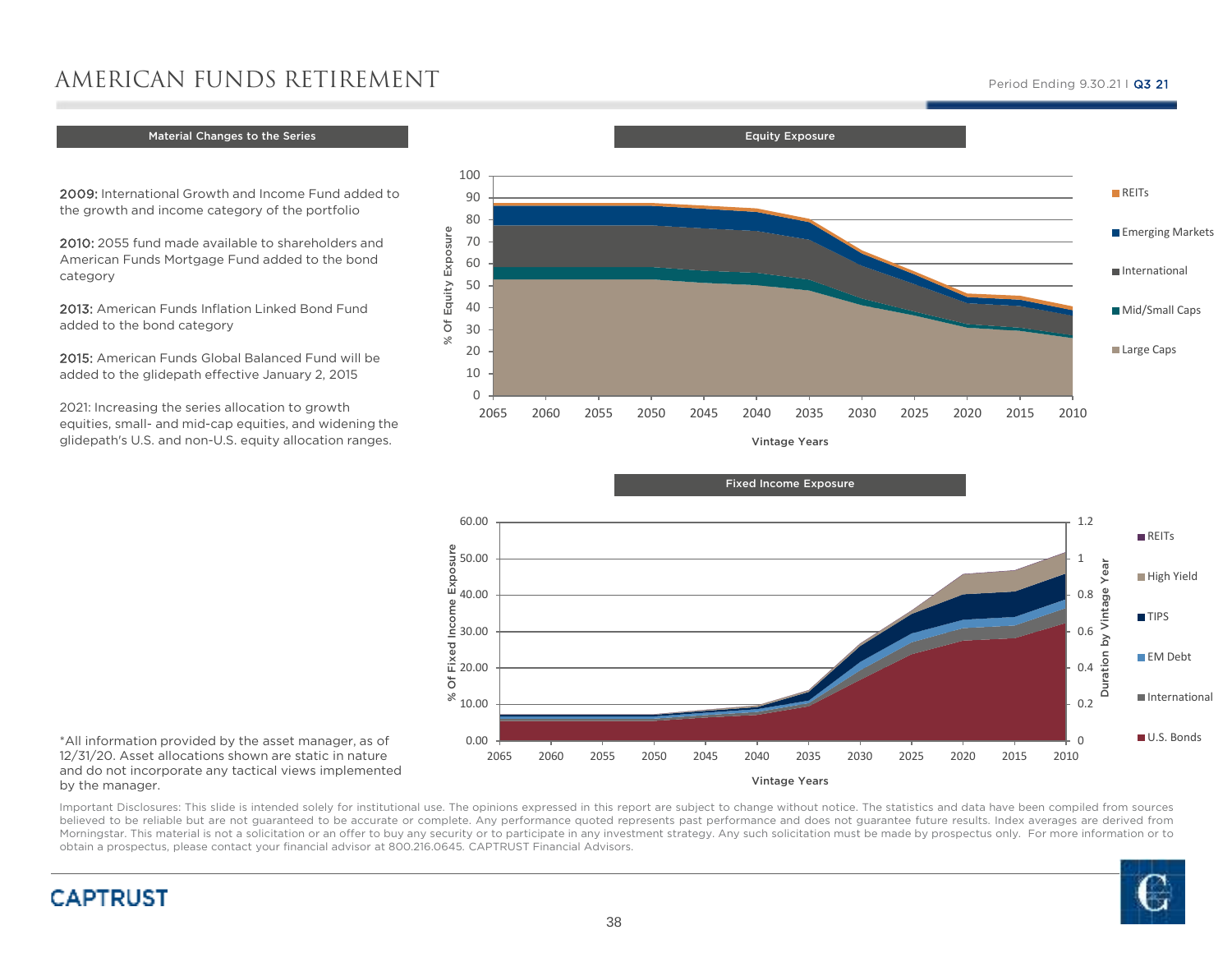|                                | 3 Year      |        |            |              | 5 Year      |        |            |              |
|--------------------------------|-------------|--------|------------|--------------|-------------|--------|------------|--------------|
|                                | <b>Beta</b> | Sharpe | Up Capture | Down Capture | <b>Beta</b> | Sharpe | Up Capture | Down Capture |
| Amer Funds Target Date 2015 R6 | 0.94        | 0.92   | 100.98     | 93.73        | 0.95        | 0.99   | 98.66      | 93.52        |
| Morningstar Target Date 2015   | 1.01        | 0.82   | 100.66     | 98.54        | 1.01        | 0.90   | 98.23      | 98.33        |
| S&P Target Date 2015 TR        | 1.00        | 0.80   | 100.00     | 100.00       | 1.00        | 0.92   | 100.00     | 100.00       |

|                                | 3 Year      |        |            |              |             | 5 Year |            |              |
|--------------------------------|-------------|--------|------------|--------------|-------------|--------|------------|--------------|
|                                | <b>Beta</b> | Sharpe | Up Capture | Down Capture | <b>Beta</b> | Sharpe | Up Capture | Down Capture |
| Amer Funds Target Date 2025 R6 | 0.90        | 0.89   | 98.49      | 87.79        | 0.91        | 1.05   | 97.84      | 87.49        |
| Morningstar Target Date 2025   | 0.97        | 0.73   | 96.96      | 94.51        | 0.97        | 0.87   | 95.70      | 95.07        |
| S&P Target Date 2025 TR        | 1.00        | 0.70   | 100.00     | 100.00       | 1.00        | 0.88   | 100.00     | 100.00       |

|                                | 3 Year      |        |            |              |             | 5 Year |            |              |
|--------------------------------|-------------|--------|------------|--------------|-------------|--------|------------|--------------|
|                                | <b>Beta</b> | Sharpe | Up Capture | Down Capture | <b>Beta</b> | Sharpe | Up Capture | Down Capture |
| Amer Funds Target Date 2045 R6 | 0.95        | 0.78   | 102.15     | 92.00        | 0.95        | 0.99   | 103.02     | 91.75        |
| Morningstar Target Date 2045   | 0.99        | 0.64   | 100.53     | 98.58        | 0.99        | 0.83   | 99.87      | 98.86        |
| S&P Target Date 2045 TR        | 1.00        | 0.61   | 100.00     | 100.00       | 1.00        | 0.81   | 100.00     | 100.00       |

\*Lowest cost share class shown

Important Disclosures: This slide is intended solely for institutional use. The opinions expressed in this report are subject to change without notice. The statistics and data have been compiled from sources believed to be reliable but are not guaranteed to be accurate or complete. Any performance quoted represents past performance and does not guarantee future results. Index averages are derived from Morningstar. This material is not a solicitation or an offer to buy any security or to participate in any investment strategy. Any such solicitation must be made by prospectus only. For more information or to obtain a prospectus, please contact your financial advisor at 800.216.0645. CAPTRUST Financial Advisors.

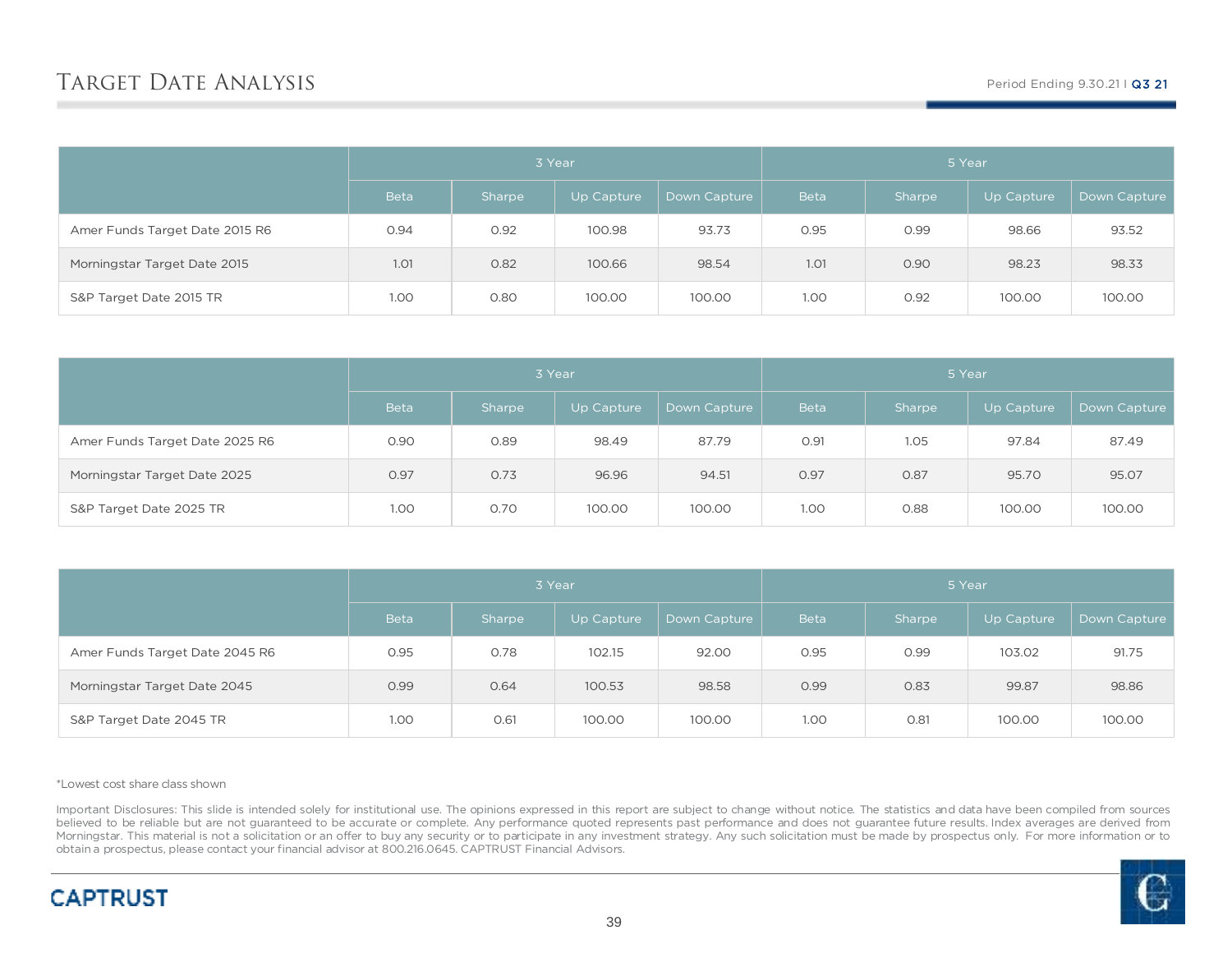## AMERICAN FUNDS WASHINGTON MUTUAL R6

|                           | American Funds<br>Washington Mutual R6 | Peer Group<br>Rank | S&P 500<br>TR USD | Large<br>Value | # of<br>Funds |                 |
|---------------------------|----------------------------------------|--------------------|-------------------|----------------|---------------|-----------------|
| KEY MEASURES / 5 YEAR     |                                        |                    |                   |                |               | Las             |
| <b>Standard Deviation</b> | 14.05                                  | 13%                | 15.20             | 16.52          | 1058          |                 |
| Sharpe Ratio              | 0.93                                   | 1%                 | 1.04              | 0.61           | 1058          |                 |
| Alpha                     | $-1.12$                                | 2%                 | 0.00              | $-6.07$        | 1058          |                 |
| Beta                      | 0.90                                   | 85%                | 1.00 <sub>o</sub> | 1.02           | 1058          |                 |
| R-Squared                 | 94.65                                  | 3%                 | 100.00            | 87.86          | 1058          |                 |
| Up Mkt Capture            | 86.05                                  | 47%                | 100.00            | 85.32          | 1058          | 1               |
| Down Mkt Capture          | 91.25                                  | 11%                | 100.00            | 108.91         | 1058          |                 |
| <b>Information Ratio</b>  | $-0.65$                                | 24%                | <b>NA</b>         | $-0.87$        | 1058          |                 |
| <b>TRAILING RETURNS</b>   |                                        |                    |                   |                |               | 3 <sub>1</sub>  |
| Last Qtr.                 | $-0.37$                                | 35%                | 0.58              | $-0.84$        | 1121          |                 |
| <b>YTD</b>                | 15.13                                  | 63%                | 15.92             | 16.43          | 1112          |                 |
| 1 Year                    | 28.35                                  | 80%                | 30.00             | 35.23          | 1112          | 5)              |
| 3 Years                   | 12.45                                  | 12%                | 15.99             | 9.58           | 1095          |                 |
| 5 Years                   | 14.21                                  | 7%                 | 16.90             | 11.09          | 1058          |                 |
| 10 Years                  | 14.57                                  | 9%                 | 16.63             | 12.74          | 947           | 10 <sub>1</sub> |
| <b>CALENDAR RETURNS</b>   |                                        |                    |                   |                |               |                 |
| 2020                      | 8.08                                   | 15%                | 18.40             | 3.28           | 1111          |                 |
| 2019                      | 25.93                                  | 45%                | 31.49             | 25.46          | 1096          |                 |
| 2018                      | $-2.66$                                | 5%                 | $-4.38$           | $-8.61$        | 1091          |                 |
| 2017                      | 20.54                                  | 9%                 | 21.83             | 16.12          | 1068          |                 |
| 2016                      | 13.73                                  | 60%                | 11.96             | 14.58          | 1050          |                 |
|                           |                                        |                    |                   |                |               |                 |



■ American Funds Washington Mutual R6 Large Value Average





INVESTMENT PROFILE

| Ticker                  | <b>RWMGX</b> |
|-------------------------|--------------|
| CUSIP                   | 939330817    |
| Net Assets \$MM         | \$153.902.00 |
| Manager Names           | Team Managed |
| Manager Tenure          | 24.3 Years   |
| Prospectus Exp Ratio    | 0.27%        |
| Cat Median Exp Ratio    | 0.90%        |
| Current 12b-1           | N/A          |
| Annlzd Ret Since Incept | 14.54%       |
| Inception Date          | 05/01/2009   |
| Phone Number            | 800-421-4225 |
| Sub Advisor             |              |
|                         |              |

Period Ending 9.30.21 | Q3 21

#### HOLDINGS OVERVIEW

| Total Number of Holdings    | 189          |
|-----------------------------|--------------|
| % Assets in Top 10 Holdings | 30.20%       |
| Ava Mkt Cap \$MM            | \$133,602.80 |
| Turnover Ratio              | 24.00%       |
|                             |              |

#### TOP HOLDINGS

| Microsoft Corp         | 5.61% |
|------------------------|-------|
| Broadcom Inc           | 4.92% |
| Comcast Corp Class A   | 4.46% |
| UnitedHealth Group Inc | 3.33% |
| BlackRock Inc          | 2.35% |
|                        |       |



Performance Disclosure: For use with CAPTRUST clients only. Mutual fund investing involves risk. Please visit captrustadvisors.com/risk-disclosures/ for a detailed description of the risks associated with investing by asse and data have been derived from Morningstar and are not guaranteed to be accurate or complete. Performance data included here represents past performance and does not guarantee future results. This is not a solicitation to mutual fund has a prospectus with a complete description of the risks associated with investing in the specific fund. To request a prospectus on this fund, please call CAPTRUST at (800)216-0645.



 $-14$ 

-12-10-8-6-4-2 $\Omega$  $2<sub>1</sub>$ 

EXCESS ANNUALIZED RETURN, %

EXCESS ANNUALIZED RETURN, %

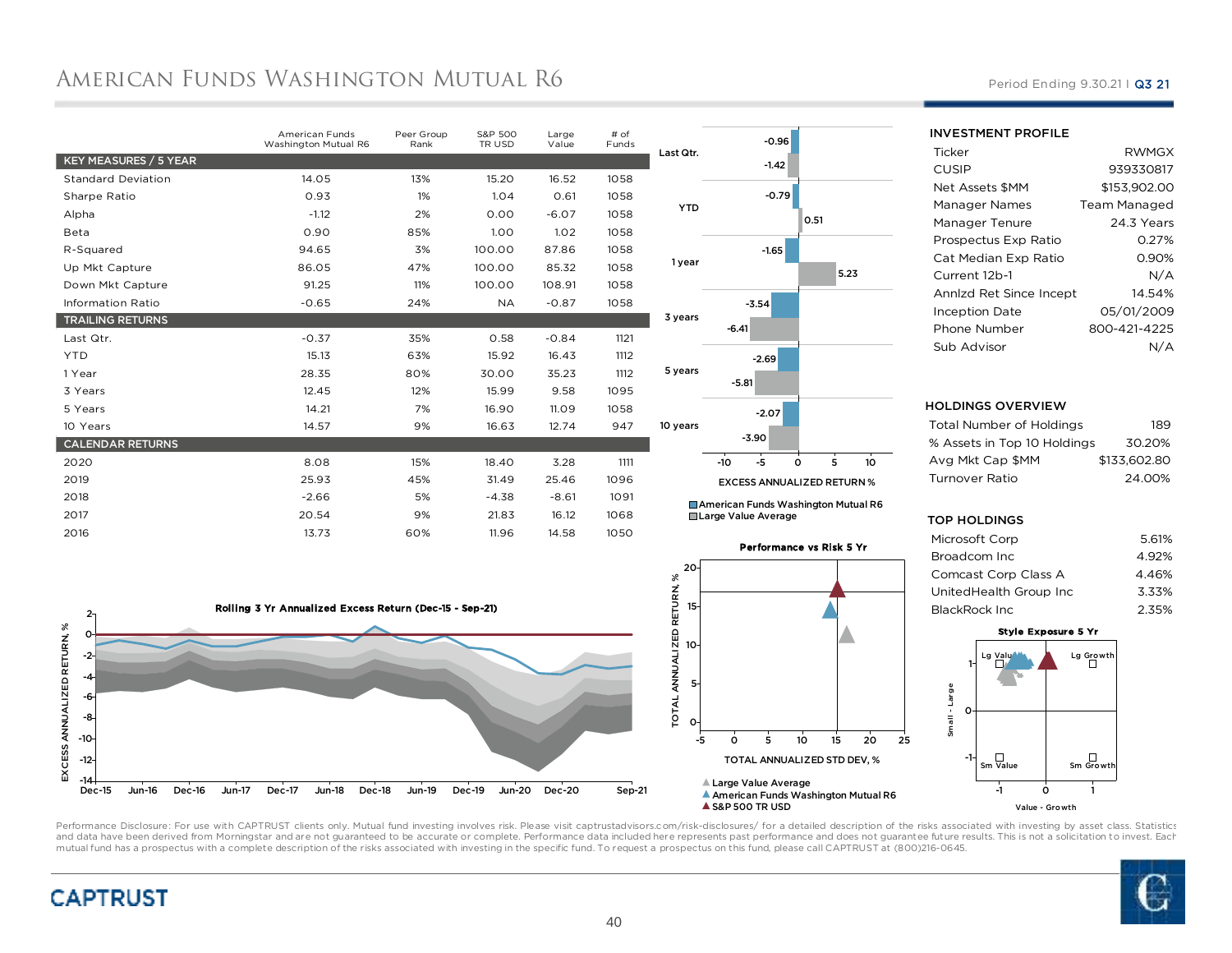## Vanguard Institutional Index I

|                           | Vanguard Institutional<br>Index I | Peer Group<br>Rank | S&P 500<br>TR USD | Large<br>Blend | $#$ of<br>Funds | Last Qtr.  |                            |
|---------------------------|-----------------------------------|--------------------|-------------------|----------------|-----------------|------------|----------------------------|
| KEY MEASURES / 5 YEAR     |                                   |                    |                   |                |                 |            |                            |
| <b>Standard Deviation</b> | 15.20                             | 43%                | 15.20             | 15.56          | 1138            |            |                            |
| Sharpe Ratio              | 1.03                              | 15%                | 1.04              | 0.91           | 1138            |            |                            |
| Alpha                     | $-0.03$                           | 21%                | 0.00              | $-1.66$        | 1138            | <b>YTD</b> |                            |
| Beta                      | 1.00                              | 50%                | 1.00              | 1.00           | 1138            |            |                            |
| R-Squared                 | 100.00                            | 1%                 | 100.00            | 95.54          | 1138            |            |                            |
| Up Mkt Capture            | 99.92                             | 25%                | 100.00            | 95.32          | 1138            | 1 year     |                            |
| Down Mkt Capture          | 100.04                            | 42%                | 100.00            | 101.61         | 1138            |            |                            |
| <b>Information Ratio</b>  | $-2.31$                           | 93%                | <b>NA</b>         | $-1.01$        | 1138            |            |                            |
| <b>TRAILING RETURNS</b>   |                                   |                    |                   |                |                 | 3 years    |                            |
| Last Qtr.                 | 0.57                              | 24%                | 0.58              | $-0.07$        | 1271            |            |                            |
| <b>YTD</b>                | 15.90                             | 33%                | 15.92             | 14.97          | 1254            |            |                            |
| 1 Year                    | 29.98                             | 45%                | 30.00             | 29.72          | 1241            | 5 years    |                            |
| 3 Years                   | 15.97                             | 25%                | 15.99             | 14.28          | 1188            |            |                            |
| 5 Years                   | 16.87                             | 19%                | 16.90             | 15.23          | 1138            |            |                            |
| 10 Years                  | 16.61                             | 13%                | 16.63             | 15.12          | 991             | 10 years   |                            |
| <b>CALENDAR RETURNS</b>   |                                   |                    |                   |                |                 |            |                            |
| 2020                      | 18.39                             | 35%                | 18.40             | 16.47          | 1223            |            | $-5$                       |
| 2019                      | 31.46                             | 24%                | 31.49             | 29.30          | 1195            |            | <b>EXCESS</b>              |
| 2018                      | $-4.42$                           | 25%                | $-4.38$           | $-6.24$        | 1175            |            | $\blacksquare$ Vanguard In |
| 2017                      | 21.79                             | 34%                | 21.83             | 20.90          | 1149            |            | Large Blenc                |
| 2016                      | 11.93                             | 27%                | 11.96             | 10.21          | 1126            |            |                            |
|                           |                                   |                    |                   |                |                 |            |                            |





1 stitutional Index d Average



#### Period Ending 9.30.21 | Q3 21

#### INVESTMENT PROFILE

| Ticker                  | <b>VINIX</b> |
|-------------------------|--------------|
| CUSIP                   | 922040100    |
| Net Assets \$MM         | \$281.280.00 |
| Manager Names           | Team Managed |
| Manager Tenure          | 20.8 Years   |
| Prospectus Exp Ratio    | 0.04%        |
| Cat Median Exp Ratio    | 0.82%        |
| Current 12b-1           | N/A          |
| Annlzd Ret Since Incept | 10.60%       |
| <b>Inception Date</b>   | 07/31/1990   |
| Phone Number            | 888-809-8102 |
| Sub Advisor             | N/A          |

#### HOLDINGS OVERVIEW

| Total Number of Holdings    | 506          |
|-----------------------------|--------------|
| % Assets in Top 10 Holdings | 28.44%       |
| Avg Mkt Cap \$MM            | \$214.804.96 |
| Turnover Ratio              | 4.00%        |
|                             |              |

#### TOP HOLDINGS

| Apple Inc            | 6.21% |
|----------------------|-------|
| Microsoft Corp       | 5.93% |
| Amazon.com Inc       | 3.88% |
| Facebook Inc Class A | 2.37% |
| Alphabet Inc Class A | 2.27% |
|                      |       |





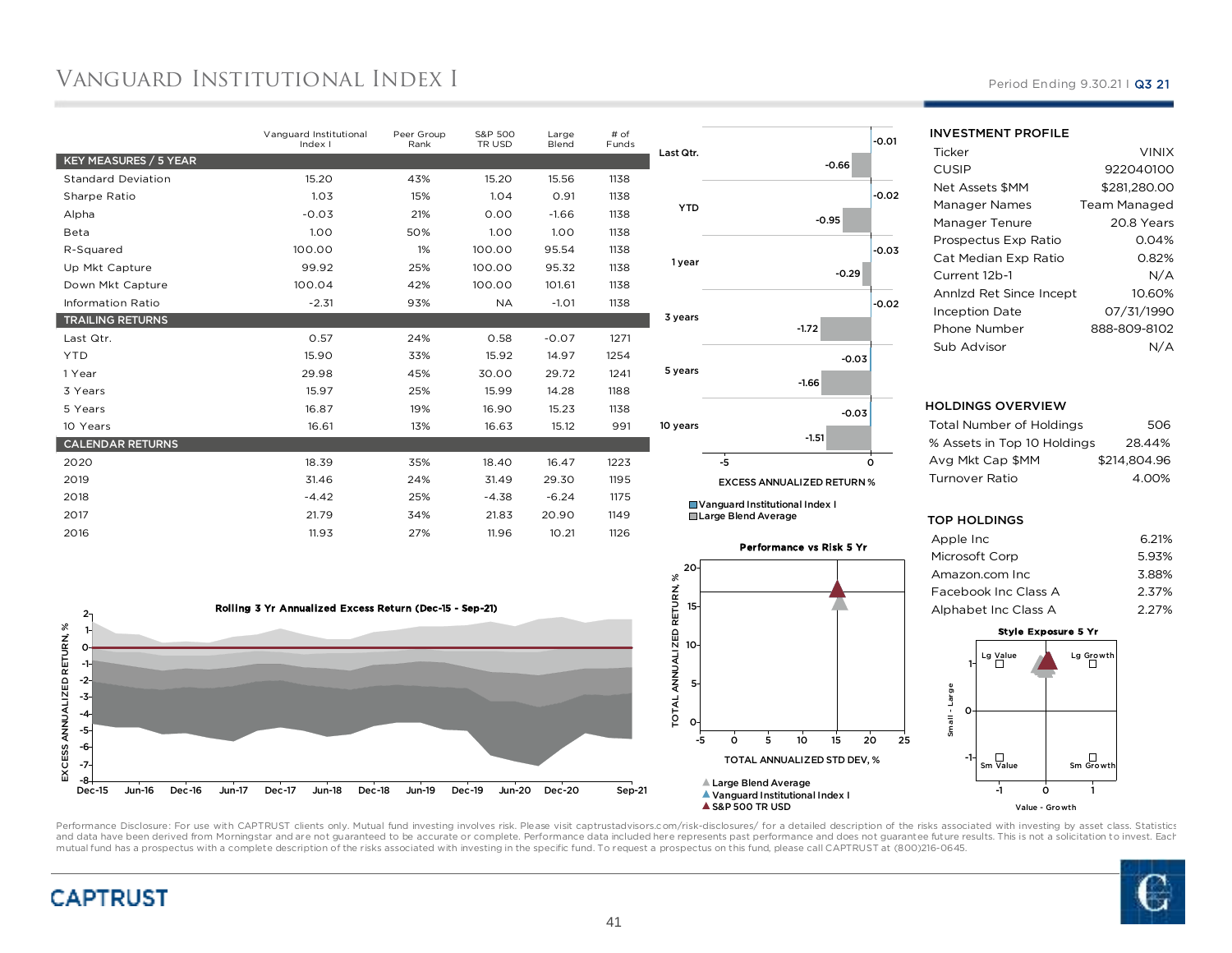## T ROWE PRICE BLUE CHIP GROWTH I

|                           | T Rowe Price Blue<br>Chip Growth I | Peer Group<br>Rank | S&P 500<br>TR USD | Large<br>Growth | # of<br>Funds | Last Qtr.  |
|---------------------------|------------------------------------|--------------------|-------------------|-----------------|---------------|------------|
| KEY MEASURES / 5 YEAR     |                                    |                    |                   |                 |               |            |
| <b>Standard Deviation</b> | 16.50                              | 58%                | 15.20             | 16.73           | 1110          |            |
| Sharpe Ratio              | 1.30                               | 26%                | 1.04              | 1.18            | <b>1110</b>   |            |
| Alpha                     | 5.66                               | 28%                | 0.00              | 3.84            | 1110          | <b>YTD</b> |
| Beta                      | 1.00                               | 59%                | 1.00              | 1.02            | 1110          |            |
| R-Squared                 | 84.93                              | 71%                | 100.00            | 86.48           | <b>1110</b>   |            |
| Up Mkt Capture            | 113.74                             | 29%                | 100.00            | 110.06          | <b>1110</b>   | 1 year     |
| Down Mkt Capture          | 90.73                              | 32%                | 100.00            | 93.44           | <b>1110</b>   |            |
| <b>Information Ratio</b>  | 0.77                               | 28%                | <b>NA</b>         | 0.53            | <b>1110</b>   |            |
| <b>TRAILING RETURNS</b>   |                                    |                    |                   |                 |               | 3 years    |
| Last Qtr.                 | 0.45                               | 45%                | 0.58              | 0.14            | 1197          |            |
| <b>YTD</b>                | 13.13                              | 47%                | 15.92             | 12.48           | 1191          |            |
| 1 Year                    | 22.41                              | 83%                | 30.00             | 26.38           | 1189          | 5 years    |
| 3 Years                   | 19.45                              | 56%                | 15.99             | 20.14           | 1144          |            |
| 5 Years                   | 22.55                              | 27%                | 16.90             | 20.99           | <b>1110</b>   |            |
| 10 Years                  | 20.19                              | 15%                | 16.63             | 18.19           | 987           | 10 years   |
| <b>CALENDAR RETURNS</b>   |                                    |                    |                   |                 |               |            |
| 2020                      | 34.90                              | 50%                | 18.40             | 38.95           | 1176          |            |
| 2019                      | 30.13                              | 73%                | 31.49             | 32.77           | 1148          |            |
| 2018                      | 2.14                               | 16%                | $-4.38$           | $-1.47$         | 1137          | П.         |
| 2017                      | 36.71                              | 6%                 | 21.83             | 28.80           | 1115          | ш          |
| 2016                      | 1.14                               | 67%                | 11.96             | 3.31            | 1098          |            |

Dec-16 Jun-17 Dec-17 Jun-18 Dec-18 Jun-19 Dec-19 Jun-20





-0.44-0.13

■T Rowe Price Blue Chip Growth I



Period Ending 9.30.21 | Q3 21



#### HOLDINGS OVERVIEW

| Total Number of Holdings    | 121          |
|-----------------------------|--------------|
| % Assets in Top 10 Holdings | 50.77%       |
| Ava Mkt Cap \$MM            | \$346.908.95 |
| Turnover Ratio              | 28.50%       |
|                             |              |

#### TOP HOLDINGS

| Amazon.com Inc       | 10.83% |
|----------------------|--------|
| Alphabet Inc Class C | 8.02%  |
| Facebook Inc Class A | 7.48%  |
| Microsoft Corp       | 7.46%  |
| Apple Inc            | 4.44%  |
|                      |        |



Performance Disclosure: For use with CAPTRUST clients only. Mutual fund investing involves risk. Please visit captrustadvisors.com/risk-disclosures/ for a detailed description of the risks associated with investing by asse and data have been derived from Morningstar and are not guaranteed to be accurate or complete. Performance data included here represents past performance and does not guarantee future results. This is not a solicitation to mutual fund has a prospectus with a complete description of the risks associated with investing in the specific fund. To request a prospectus on this fund, please call CAPTRUST at (800)216-0645.

Jun-20 Dec-20 Sep-21



Jun-16

-10Dec-15

-5 $\Omega$ 51015 $20 -$ 

EXCESS ANNUALIZED RETURN, %

EXCESS ANNUALIZED RETURN, %

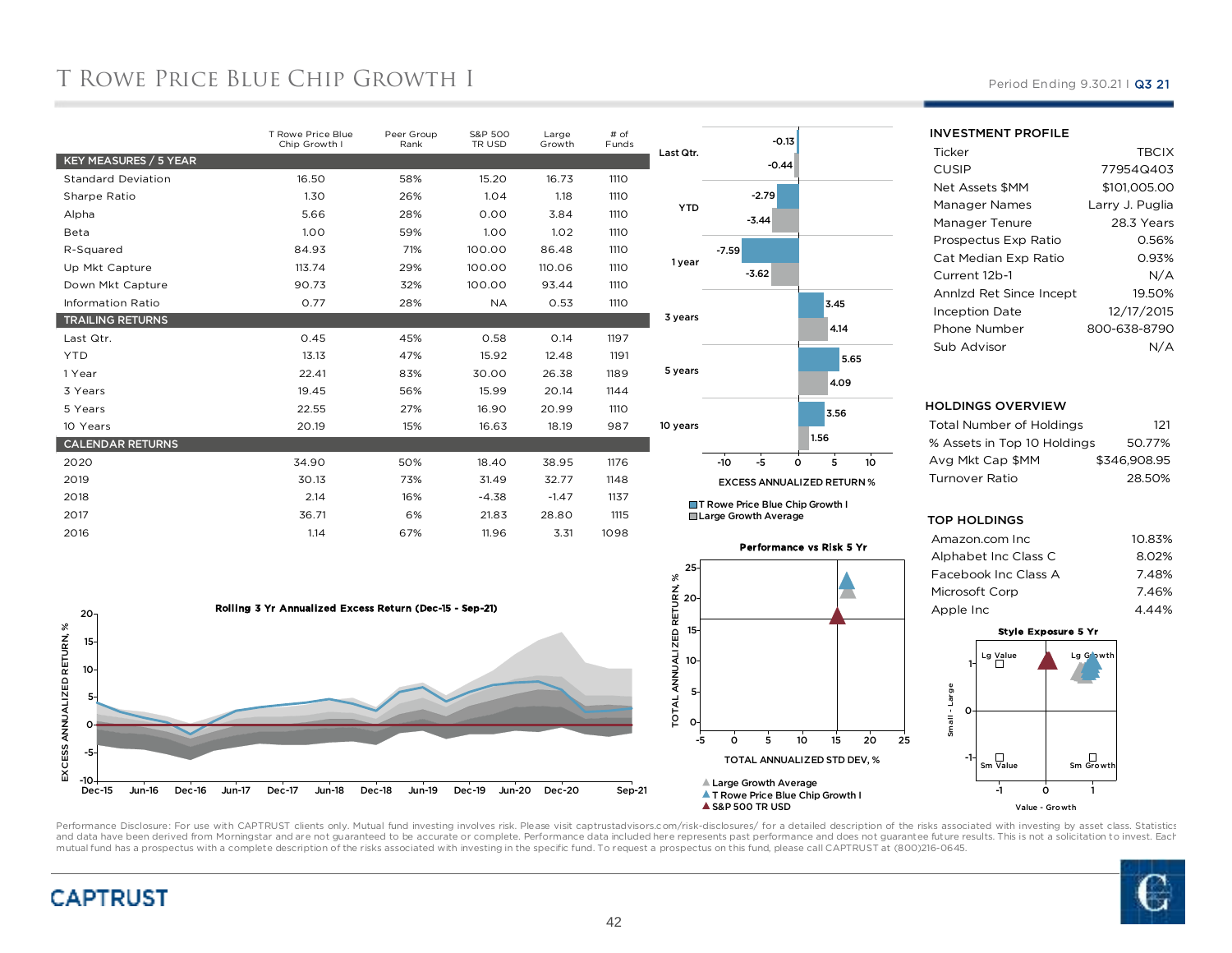## Vanguard Extended Market Index Insti.

|                           | Vanguard Extended<br>Market Index Instl | Peer Group<br>Rank | S&P Completion<br>TR USD | Mid<br>Blend | # of<br>Funds |
|---------------------------|-----------------------------------------|--------------------|--------------------------|--------------|---------------|
| KEY MEASURES / 5 YEAR     |                                         |                    |                          |              |               |
| <b>Standard Deviation</b> | 20.41                                   | 91%                | 20.41                    | 18.51        | 319           |
| Sharpe Ratio              | 0.75                                    | 15%                | 0.74                     | 0.61         | 319           |
| Alpha                     | 0.12                                    | 23%                | 0.00                     | $-1.80$      | 319           |
| Beta                      | 1.00                                    | 5%                 | 1.00                     | 0.86         | 319           |
| R-Squared                 | 100.00                                  | 1%                 | 100.00                   | 89.49        | 319           |
| Up Mkt Capture            | 100.27                                  | 3%                 | 100.00                   | 79.01        | 319           |
| Down Mkt Capture          | 99.86                                   | 92%                | 100.00                   | 85.78        | 319           |
| <b>Information Ratio</b>  | 1.43                                    | 1%                 | <b>NA</b>                | $-0.51$      | 319           |
| <b>TRAILING RETURNS</b>   |                                         |                    |                          |              |               |
| Last Qtr.                 | $-3.27$                                 | 87%                | $-3.30$                  | $-1.51$      | 353           |
| <b>YTD</b>                | 11.69                                   | 80%                | 11.61                    | 14.61        | 350           |
| 1 Year                    | 42.33                                   | 38%                | 42.19                    | 38.46        | 350           |
| 3 Years                   | 15.66                                   | 7%                 | 15.54                    | 11.43        | 334           |
| 5 Years                   | 16.42                                   | 7%                 | 16.30                    | 12.36        | 319           |
| 10 Years                  | 16.38                                   | 4%                 | 16.26                    | 13.65        | 255           |
| <b>CALENDAR RETURNS</b>   |                                         |                    |                          |              |               |
| 2020                      | 32.23                                   | 3%                 | 32.17                    | 13.57        | 348           |
| 2019                      | 28.05                                   | 44%                | 27.95                    | 27.49        | 339           |
| 2018                      | $-9.35$                                 | 33%                | $-9.57$                  | $-10.86$     | 332           |
| 2017                      | 18.12                                   | 30%                | 18.11                    | 15.84        | 324           |
| 2016                      | 16.15                                   | 44%                | 15.95                    | 14.54        | 301           |





■ Vanguard Extended Market Index Instl ■ Mid Blend Average



▲ S&P Completion TR USD

#### Period Ending 9.30.21 | Q3 21

#### INVESTMENT PROFILE

| Ticker                  | <b>VIEIX</b> |
|-------------------------|--------------|
| CUSIP                   | 922908884    |
| Net Assets \$MM         | \$110.002.00 |
| Manager Names           | Team Managed |
| Manager Tenure          | 23.8 Years   |
| Prospectus Exp Ratio    | 0.05%        |
| Cat Median Exp Ratio    | 0.97%        |
| Current 12b-1           | N/A          |
| Annlzd Ret Since Incept | 9.90%        |
| Inception Date          | 07/07/1997   |
| Phone Number            | 888-809-8102 |
| Sub Advisor             |              |

#### HOLDINGS OVERVIEW

| Total Number of Holdings    | 3536       |
|-----------------------------|------------|
| % Assets in Top 10 Holdings | 8.31%      |
| Avg Mkt Cap \$MM            | \$8.188.57 |
| Turnover Ratio              | 19.00%     |
|                             |            |

#### TOP HOLDINGS

| Square Inc A           | 1.33% |
|------------------------|-------|
| Blackstone Inc         | 1.09% |
| Snap Inc Class A       | 0.91% |
| Zoom Video Communicati | 0.78% |
| Twilio Inc A           | 0.74% |
|                        |       |





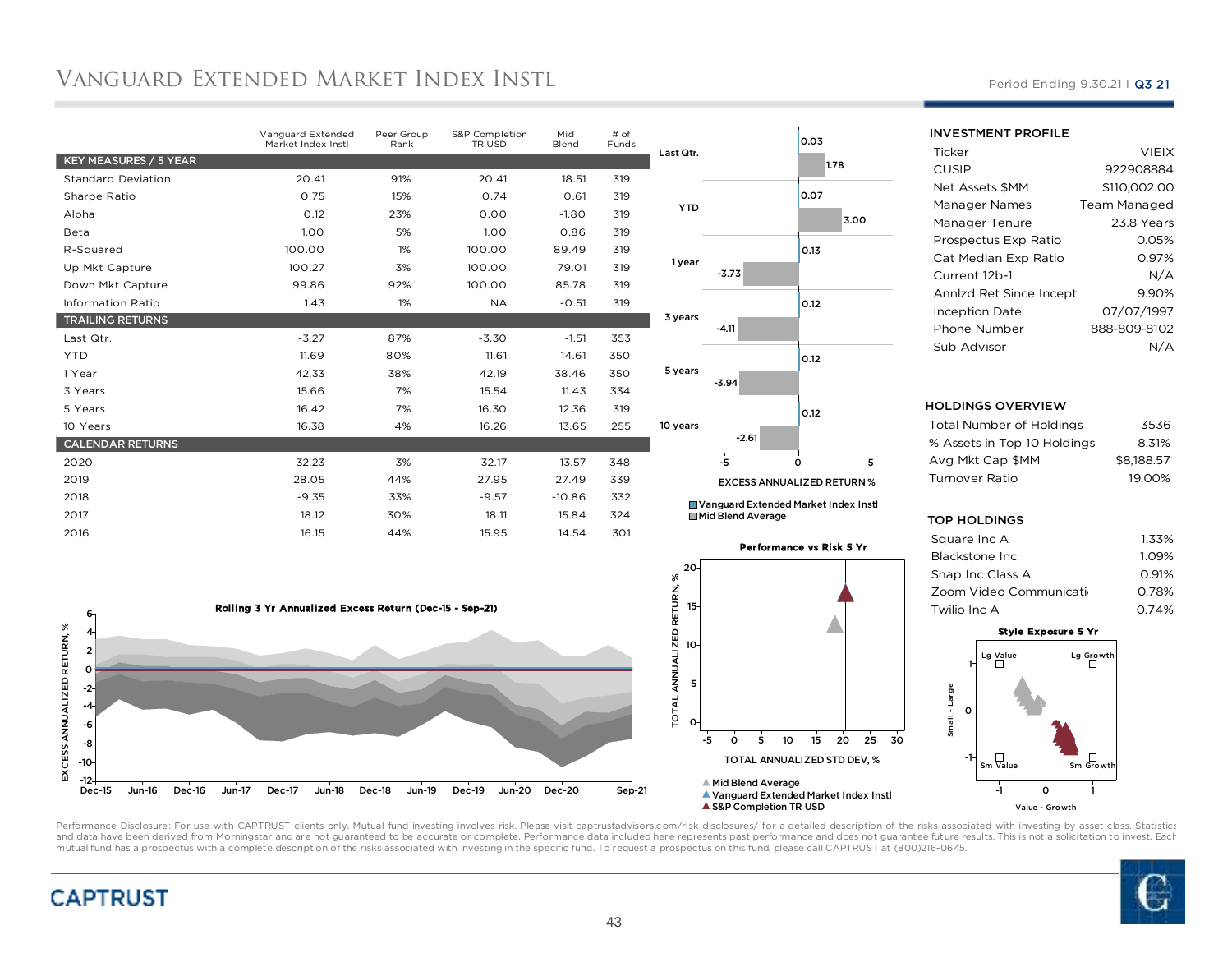## Champlain Mid Cap Institutional

|                           | Champlain Mid Cap<br>Institutional | Peer Group<br>Rank | Russell Mid<br>Cap TR USD | Mid<br>Growth | # of<br>Funds |  |
|---------------------------|------------------------------------|--------------------|---------------------------|---------------|---------------|--|
| KEY MEASURES / 5 YEAR     |                                    |                    |                           |               |               |  |
| <b>Standard Deviation</b> | 16.08                              | 6%                 | 17.77                     | 18.56         | 522           |  |
| Sharpe Ratio              | 1.17                               | 11%                | 0.74                      | 0.99          | 522           |  |
| Alpha                     | 7.39                               | 29%                | 0.00                      | 5.57          | 522           |  |
| Beta                      | 0.86                               | 93%                | 1.00                      | 0.96          | 522           |  |
| R-Squared                 | 89.88                              | 31%                | 100.00                    | 85.03         | 522           |  |
| Up Mkt Capture            | 104.67                             | 56%                | 100.00                    | 106.92        | 522           |  |
| Down Mkt Capture          | 77.77                              | 23%                | 100.00                    | 84.12         | 522           |  |
| <b>Information Ratio</b>  | 0.80                               | 24%                | <b>NA</b>                 | 0.58          | 522           |  |
| <b>TRAILING RETURNS</b>   |                                    |                    |                           |               |               |  |
| Last Qtr.                 | 3.07                               | 8%                 | $-0.93$                   | $-0.55$       | 582           |  |
| <b>YTD</b>                | 17.46                              | 6%                 | 15.17                     | 9.40          | 574           |  |
| 1 Year                    | 38.62                              | 13%                | 38.11                     | 32.07         | 561           |  |
| 3 Years                   | 19.39                              | 40%                | 14.22                     | 18.87         | 540           |  |
| 5 Years                   | 19.91                              | 38%                | 14.39                     | 19.37         | 522           |  |
| 10 Years                  | 18.19                              | 20%                | 15.52                     | 16.82         | 495           |  |
| <b>CALENDAR RETURNS</b>   |                                    |                    |                           |               |               |  |
| 2020                      | 29.38                              | 75%                | 17.10                     | 41.03         | 552           |  |
| 2019                      | 26.55                              | 96%                | 30.54                     | 33.89         | 542           |  |
| 2018                      | 3.76                               | 5%                 | $-9.06$                   | $-4.87$       | 535           |  |
| 2017                      | 19.50                              | 90%                | 18.52                     | 25.50         | 522           |  |
| 2016                      | 18.68                              | 2%                 | 13.80                     | 5.72          | 522           |  |
|                           |                                    |                    |                           |               |               |  |





Champlain Mid Cap InstitutionalMid Growth Average



Russell Mid Cap TR USD

Period Ending 9.30.21 | Q3 21

#### INVESTMENT PROFILE**Ticker**  CIPIXP 00766Y513 CUSIPNet Assets \$MM57,096.00<br>Team Managed Manager Names 13.3 Years Manager TenureProspectus Exp Ratio0.84%

| Prospectus EXP Ratio    | 1.047        |
|-------------------------|--------------|
| Cat Median Exp Ratio    | 1.05%        |
| Current 12b-1           | N/A          |
| Annizd Ret Since Incept | 15.84%       |
| <b>Inception Date</b>   | 01/03/2011   |
| Phone Number            | 866-773-3238 |
| Sub Advisor             | N/A          |
|                         |              |

#### HOLDINGS OVERVIEW

| Total Number of Holdings    | 67          |
|-----------------------------|-------------|
| % Assets in Top 10 Holdings | 26.22%      |
| Ava Mkt Cap \$MM            | \$18,152,70 |
| Turnover Ratio              | N/A         |
|                             |             |

#### TOP HOLDINGS

| Asana Inc Ordinary Shares | 3.00% |
|---------------------------|-------|
| AMETEK Inc                | 2.93% |
| <b>Fortive Corp</b>       | 2.89% |
| Workday Inc Class A       | 2.64% |
| Advance Auto Parts Inc    | 2.60% |
|                           |       |

#### Style Exposure 5 Yr





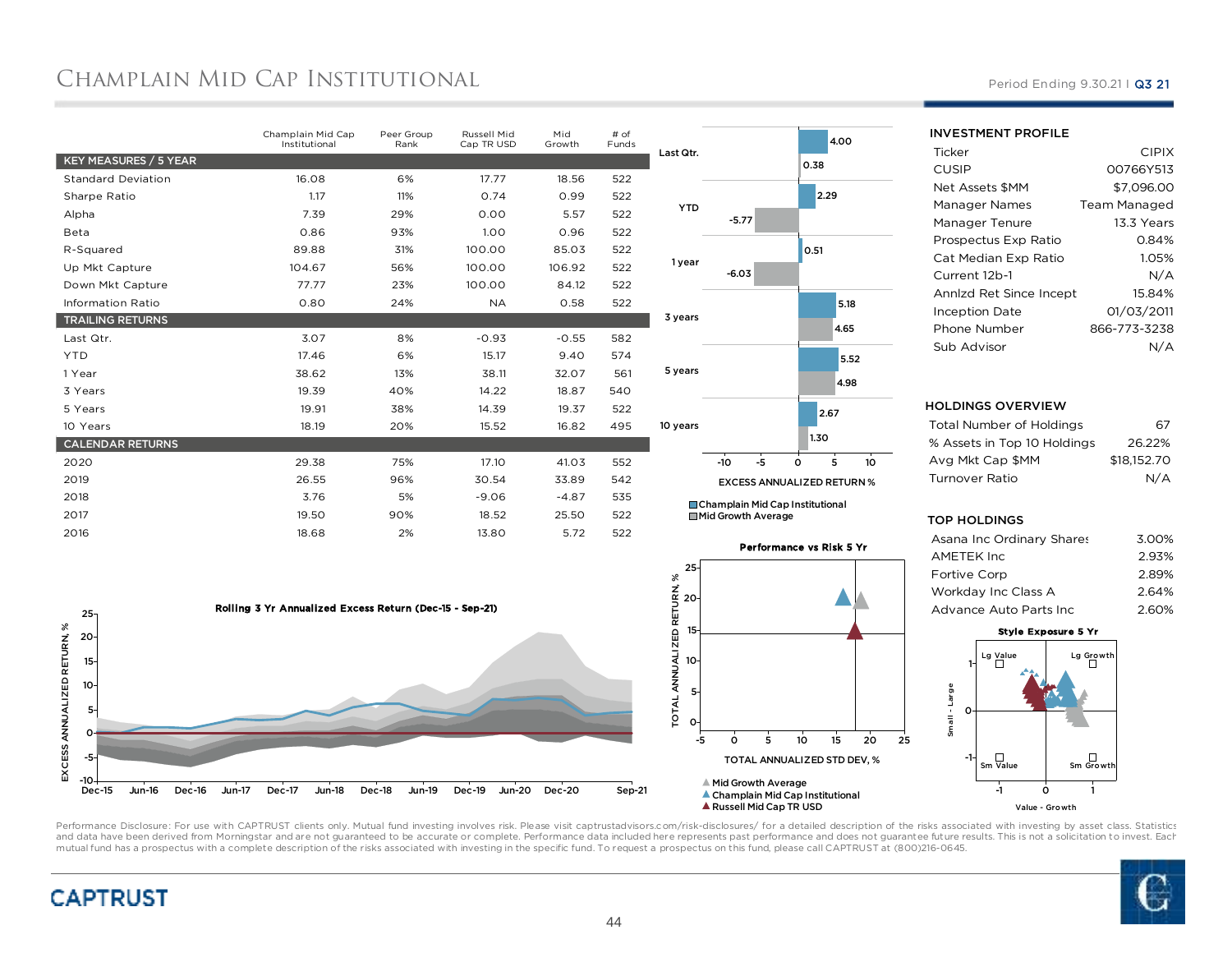## Lazard International Equity R6

|                           | Lazard International<br>Equity R6 | Peer Group<br>Rank | MSCI EAFE<br>NR USD | Foreign<br>Large Blend | $#$ of<br>Funds |                 |
|---------------------------|-----------------------------------|--------------------|---------------------|------------------------|-----------------|-----------------|
| KEY MEASURES / 5 YEAR     |                                   |                    |                     |                        |                 | <b>Last Qtr</b> |
| <b>Standard Deviation</b> | 14.60                             | 26%                | 14.64               | 15.15                  | 637             |                 |
| Sharpe Ratio              | 0.41                              | 79%                | 0.52                | 0.49                   | 637             |                 |
| Alpha                     | $-1.54$                           | 81%                | 0.00                | $-0.28$                | 637             | <b>YTD</b>      |
| Beta                      | 0.97                              | 74%                | 1.00                | 1.00                   | 637             |                 |
| R-Squared                 | 95.46                             | 32%                | 100.00              | 93.09                  | 637             |                 |
| Up Mkt Capture            | 93.42                             | 86%                | 100.00              | 99.26                  | 637             | 1 yea           |
| Down Mkt Capture          | 101.28                            | 54%                | 100.00              | 100.55                 | 637             |                 |
| <b>Information Ratio</b>  | $-0.50$                           | 86%                | <b>NA</b>           | $-0.08$                | 637             |                 |
| <b>TRAILING RETURNS</b>   |                                   |                    |                     |                        |                 | 3 years         |
| Last Qtr.                 | 0.14                              | 8%                 | $-0.45$             | $-2.03$                | 720             |                 |
| <b>YTD</b>                | 5.60                              | 71%                | 8.35                | 6.82                   | 718             |                 |
| 1 Year                    | 21.78                             | 74%                | 25.73               | 23.99                  | 712             | 5 years         |
| 3 Years                   | 7.07                              | 66%                | 7.62                | 8.05                   | 668             |                 |
| 5 Years                   | 7.08                              | 83%                | 8.81                | 8.52                   | 637             |                 |
| 10 Years                  | 8.01                              | 52%                | 8.10                | 8.11                   | 524             | 10 years        |
| <b>CALENDAR RETURNS</b>   |                                   |                    |                     |                        |                 |                 |
| 2020                      | 8.79                              | 58%                | 7.82                | 11.08                  | 704             |                 |
| 2019                      | 21.17                             | 69%                | 22.01               | 22.76                  | 679             |                 |
| 2018                      | $-13.62$                          | 23%                | $-13.79$            | $-15.52$               | 650             | П               |
| 2017                      | 22.85                             | 87%                | 25.03               | 25.85                  | 642             | Г               |
| 2016                      | $-4.17$                           | 95%                | 1.00                | 0.96                   | 627             |                 |
|                           |                                   |                    |                     |                        |                 |                 |





Performance vs Risk 5 Yr

 <sup>5</sup> <sup>10</sup> <sup>15</sup> <sup>20</sup> <sup>25</sup> TOTAL ANNUALIZED STD DEV, %

INVESTMENT PROFILE

| Ticker                  | <b>RLIEX</b> |
|-------------------------|--------------|
| CUSIP                   | 52107V500    |
| Net Assets \$MM         | \$2.151.00   |
| Manager Names           | Team Managed |
| Manager Tenure          | 29.7 Years   |
| Prospectus Exp Ratio    | 0.81%        |
| Cat Median Exp Ratio    | 0.94%        |
| Current 12b-1           | N/A          |
| Annlzd Ret Since Incept | 4.81%        |
| Inception Date          | 04/01/2015   |
| Phone Number            | 800-823-6300 |
| Sub Advisor             |              |
|                         |              |

#### HOLDINGS OVERVIEW

| Total Number of Holdings    | 76          |
|-----------------------------|-------------|
| % Assets in Top 10 Holdings | 25.43%      |
| Avg Mkt Cap \$MM            | \$38.376.42 |
| Turnover Ratio              | 38.00%      |
|                             |             |

#### TOP HOLDINGS

| State Street Instl Treasury | 3.20% |
|-----------------------------|-------|
| Hitachi Ltd                 | 3.16% |
| Medtronic PLC               | 2.91% |
| RELX PLC                    | 2.74% |
| Sanofi SA                   | 2.50% |
|                             |       |



Performance Disclosure: For use with CAPTRUST clients only. Mutual fund investing involves risk. Please visit captrustadvisors.com/risk-disclosures/ for a detailed description of the risks associated with investing by asse and data have been derived from Morningstar and are not guaranteed to be accurate or complete. Performance data included here represents past performance and does not guarantee future results. This is not a solicitation to mutual fund has a prospectus with a complete description of the risks associated with investing in the specific fund. To request a prospectus on this fund, please call CAPTRUST at (800)216-0645.

0

-5

 $\circ$ 

Foreign Large Blend AverageLazard International Equity R6

A MSCI EAFE NR USD

5

TOTAL ANNUALIZED RETURN, %

10



### Period Ending 9.30.21 | Q3 21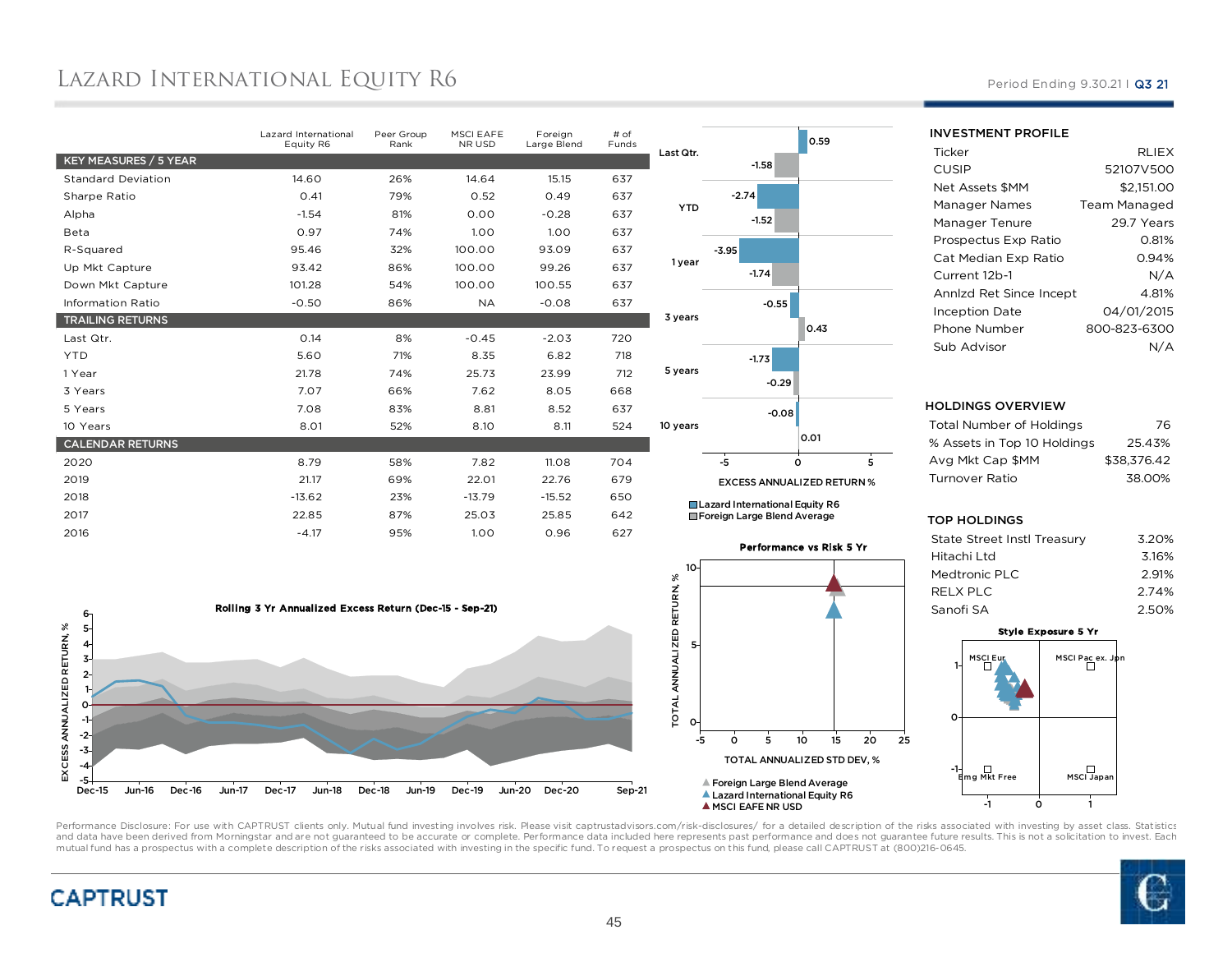## Vanguard Total Intl Stock Index I

| Vanguard Total Intl<br>Stock Index I | Peer Group<br>Rank | FTSE Global<br>All Cap ex US | Foreign<br>Large Blend | # of<br>Funds |    |
|--------------------------------------|--------------------|------------------------------|------------------------|---------------|----|
|                                      |                    |                              |                        |               | La |
| 14.95                                | 47%                | 14.83                        | 15.15                  | 637           |    |
| 0.53                                 | 30%                | 0.55                         | 0.49                   | 637           |    |
| $-0.24$                              | 35%                | 0.00                         | $-0.65$                | 637           |    |
| 1.00                                 | 40%                | 1.00                         | 0.99                   | 637           |    |
| 99.06                                | 2%                 | 100.00                       | 93.96                  | 637           |    |
| 99.49                                | 35%                | 100.00                       | 96.80                  | 637           |    |
| 100.49                               | 53%                | 100.00                       | 99.78                  | 637           |    |
| $-0.13$                              | 42%                | <b>NA</b>                    | $-0.18$                | 637           |    |
|                                      |                    |                              |                        |               | 3  |
| $-3.00$                              | 74%                | $-2.50$                      | $-2.03$                | 720           |    |
| 6.42                                 | 61%                | 6.95                         | 6.82                   | 718           |    |
| 24.40                                | 53%                | 25.36                        | 23.99                  | 712           | 5  |
| 8.34                                 | 41%                | 8.53                         | 8.05                   | 668           |    |
| 9.05                                 | 36%                | 9.25                         | 8.52                   | 637           |    |
| 7.92                                 | 57%                | 7.93                         | 8.11                   | 524           | 10 |
|                                      |                    |                              |                        |               |    |
| 11.28                                | 41%                | 11.24                        | 11.08                  | 704           |    |
| 21.56                                | 61%                | 21.81                        | 22.76                  | 679           |    |
| $-14.39$                             | 40%                | $-14.62$                     | $-15.52$               | 650           |    |
| 27.55                                | 30%                | 27.41                        | 25.85                  | 642           |    |
| 4.70                                 | 11%                | 4.72                         | 0.96                   | 627           |    |
|                                      |                    |                              |                        |               |    |

|          |            | $-0.49$                           |         |      |                |
|----------|------------|-----------------------------------|---------|------|----------------|
|          | Last Qtr.  |                                   |         | 0.48 |                |
|          |            |                                   | $-0.54$ |      |                |
|          | <b>YTD</b> |                                   | $-0.13$ |      |                |
|          | 1 year     | $-0.97$                           |         |      |                |
|          |            | $-1.37$                           |         |      |                |
|          |            |                                   | $-0.19$ |      |                |
|          | 3 years    |                                   | $-0.48$ |      |                |
|          | 5 years    |                                   | $-0.21$ |      |                |
|          |            | $-0.73$                           |         |      |                |
|          |            |                                   | $-0.01$ |      |                |
| 10 years |            |                                   |         | 0.18 |                |
|          |            | -5                                | Ó       |      | $\overline{5}$ |
|          |            | <b>EXCESS ANNUALIZED RETURN %</b> |         |      |                |

Vanguard Total Intl Stock Index IForeign Large Blend Average





**A FTSE Global All Cap ex US** 

### INVESTMENT PROFILE

| Ticker                  | <b>VTSNX</b>        |
|-------------------------|---------------------|
| CUSIP                   | 921909784           |
| Net Assets \$MM         | \$404.275.00        |
| Manager Names           | <b>Team Managed</b> |
| Manager Tenure          | 13.2 Years          |
| Prospectus Exp Ratio    | 0.08%               |
| Cat Median Exp Ratio    | 0.94%               |
| Current 12b-1           | N/A                 |
| Annlzd Ret Since Incept | 6.02%               |
| Inception Date          | 11/29/2010          |
| Phone Number            | 800-662-7447        |
| Sub Advisor             |                     |
|                         |                     |

#### HOLDINGS OVERVIEW

| Total Number of Holdings    | 7624        |
|-----------------------------|-------------|
| % Assets in Top 10 Holdings | 9.56%       |
| Avg Mkt Cap \$MM            | \$30.482.99 |
| Turnover Ratio              | 7.00%       |
|                             |             |

#### TOP HOLDINGS

| Taiwan Semiconductor Mar    | 1.65% |
|-----------------------------|-------|
| <b>Tencent Holdings Ltd</b> | 1.16% |
| Nestle SA                   | 1.11% |
| <b>ASML Holding NV</b>      | 1.03% |
| Samsung Electronics Co Lti  | O.96% |
|                             |       |



Performance Disclosure: For use with CAPTRUST clients only. Mutual fund investing involves risk. Please visit captrustadvisors.com/risk-disclosures/ for a detailed description of the risks associated with investing by asse and data have been derived from Morningstar and are not guaranteed to be accurate or complete. Performance data included here represents past performance and does not guarantee future results. This is not a solicitation to mutual fund has a prospectus with a complete description of the risks associated with investing in the specific fund. To request a prospectus on this fund, please call CAPTRUST at (800)216-0645.





Period Ending 9.30.21 | Q3 21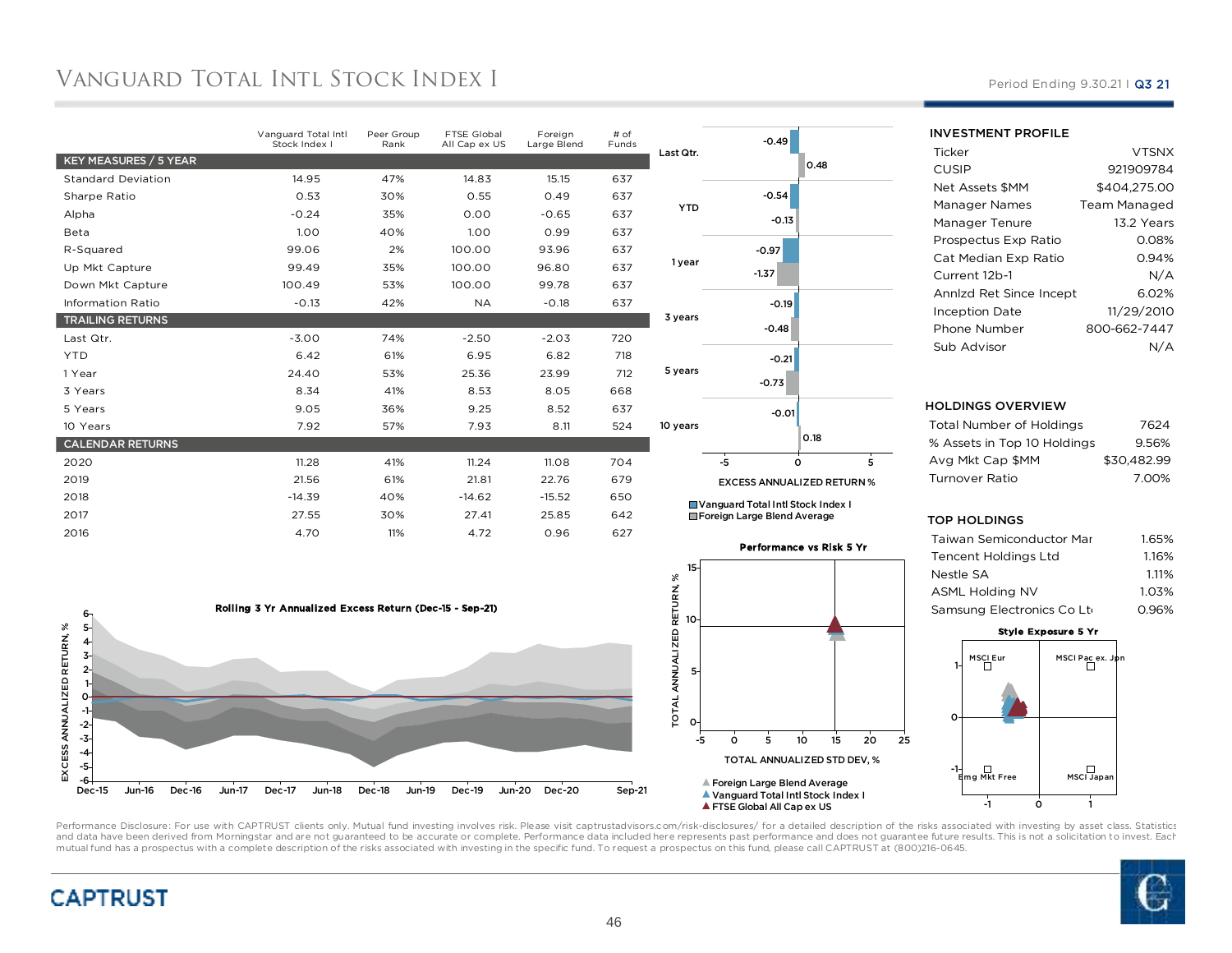## JPMORGAN US SMALL COMPANY R6 Period Ending 9.30.21 I Q3 21

|                           | JPMorgan US Small<br>Company R6 | Peer Group<br>Rank | Russell 2000<br>TR USD | Small<br>Blend | # of<br>Funds | Last Qtr.      |
|---------------------------|---------------------------------|--------------------|------------------------|----------------|---------------|----------------|
| KEY MEASURES / 5 YEAR     |                                 |                    |                        |                |               |                |
| <b>Standard Deviation</b> | 20.91                           | 47%                | 21.11                  | 21.04          | 572           |                |
| Sharpe Ratio              | 0.52                            | 54%                | 0.58                   | 0.52           | 572           |                |
| Alpha                     | $-1.26$                         | 57%                | 0.00                   | $-1.15$        | 572           | <b>YTD</b>     |
| Beta                      | 0.98                            | 47%                | 1.00                   | 0.97           | 572           |                |
| R-Squared                 | 98.33                           | 10%                | 100.00                 | 94.51          | 572           |                |
| Up Mkt Capture            | 96.29                           | 43%                | 100.00                 | 94.23          | 572           | 1 year         |
| Down Mkt Capture          | 101.19                          | 58%                | 100.00                 | 98.71          | 572           |                |
| <b>Information Ratio</b>  | $-0.48$                         | 71%                | <b>NA</b>              | $-0.43$        | 572           |                |
| <b>TRAILING RETURNS</b>   |                                 |                    |                        |                |               | 3 years        |
| Last Qtr.                 | $-2.27$                         | 47%                | $-4.36$                | $-2.30$        | 595           |                |
| <b>YTD</b>                | 16.16                           | 54%                | 12.41                  | 16.87          | 594           |                |
| 1 Year                    | 50.38                           | 40%                | 47.68                  | 50.16          | 594           | 5 years        |
| 3 Years                   | 10.91                           | 24%                | 10.54                  | 9.25           | 586           |                |
| 5 Years                   | 11.98                           | 53%                | 13.45                  | 11.91          | 572           |                |
| 10 Years                  | 15.08                           | 18%                | 14.63                  | 13.71          | 473           | 10 years       |
| <b>CALENDAR RETURNS</b>   |                                 |                    |                        |                |               |                |
| 2020                      | 18.32                           | 23%                | 19.96                  | 11.67          | 594           |                |
| 2019                      | 22.18                           | 77%                | 25.53                  | 24.62          | 590           |                |
| 2018                      | $-11.97$                        | 50%                | $-11.01$               | $-12.24$       | 582           | <b>Sept 15</b> |
| 2017                      | 9.08                            | 90%                | 14.65                  | 13.20          | 572           | $\Box$ Sm      |
| 2016                      | 20.87                           | 53%                | 21.31                  | 21.29          | 563           |                |
|                           |                                 |                    |                        |                |               |                |



**Jorgan US Small Company R6** all Blend Average





#### INVESTMENT PROFILE**Ticker**  JUSMXP 48121L346 CUSIPNet Assets \$MM\$1,107.00<br>Team Managed Manager Names 10.9 Years Manager TenureProspectus Exp Ratio 0.71% 1.02%Cat Median Exp Ratio $N/A$ Current 12b-114.02% Annlzd Ret Since Incept 11/01/2011 Inception DatePhone Number 800-480-4111 Sub AdvisorN/A

#### HOLDINGS OVERVIEW

| Total Number of Holdings    | 477        |
|-----------------------------|------------|
| % Assets in Top 10 Holdings | 11.53%     |
| Avg Mkt Cap \$MM            | \$2.361.66 |
| Turnover Ratio              | N/A        |
|                             |            |

#### TOP HOLDINGS

| JPMorgan Prime Money M | 2.07% |
|------------------------|-------|
| Herc Holdings Inc.     | 1.30% |
| Tri Pointe Homes Inc   | 1.26% |
| NuVasive Inc.          | 1.23% |
| Perficient Inc.        | 1.02% |
|                        |       |





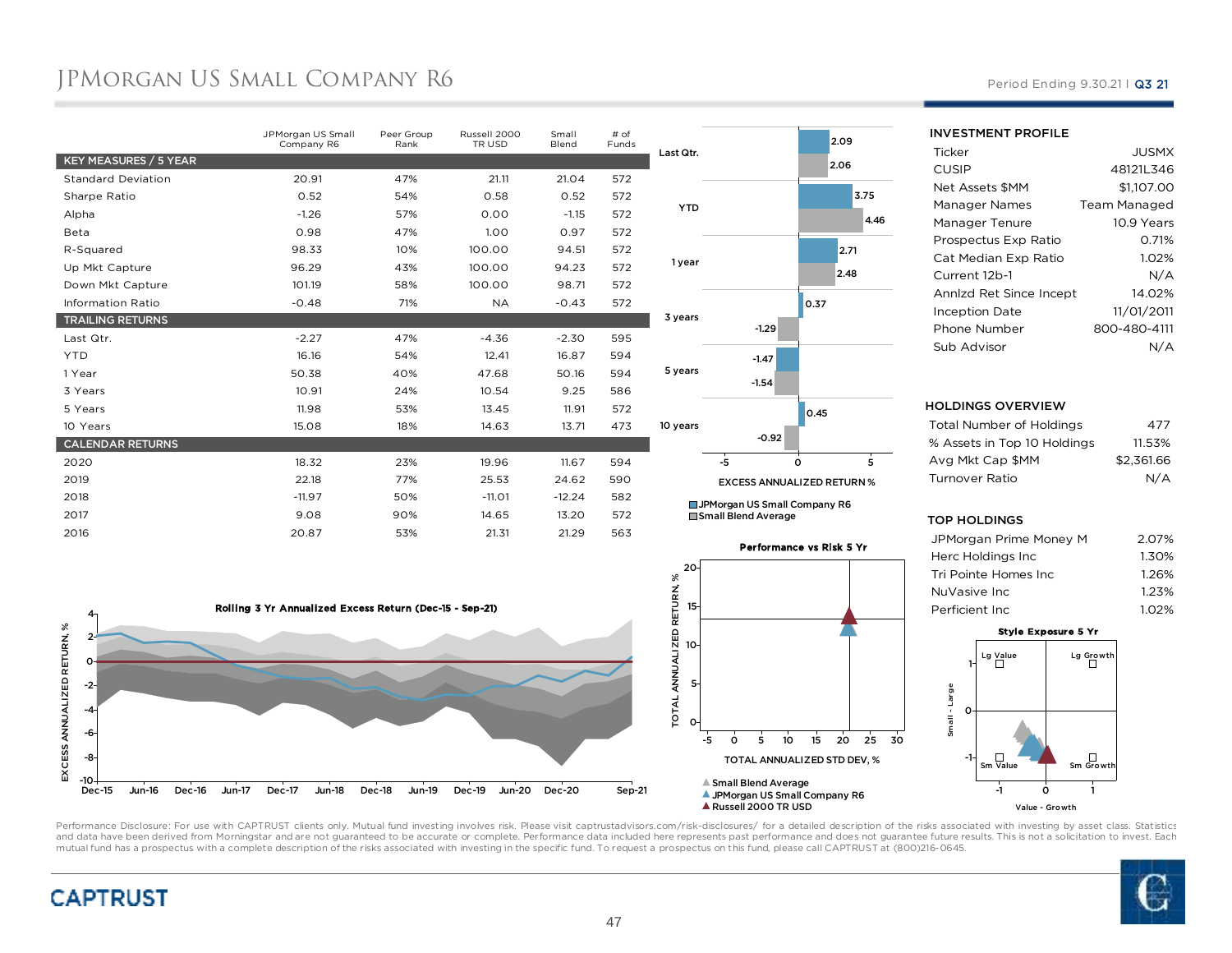## TIAA-CREF REAL ESTATE SEC INSTL

| TIAA-CREF Real<br>Estate Sec Instl | Peer Group<br>Rank | FTSE Nareit All<br>Equity REITs TR USD | Sp-Real<br>Estate | # of<br>Funds | Las                     |
|------------------------------------|--------------------|----------------------------------------|-------------------|---------------|-------------------------|
|                                    |                    |                                        |                   |               |                         |
| 14.46                              | 10%                | 15.78                                  | 15.87             | 212           |                         |
| 0.66                               | 6%                 | 0.46                                   | 0.42              | 212           |                         |
| 2.95                               | 6%                 | 0.00                                   | $-0.48$           | 212           |                         |
| 0.91                               | 86%                | 1.00                                   | 0.97              | 212           |                         |
| 97.96                              | 20%                | 100.00                                 | 93.94             | 212           |                         |
| 101.44                             | 16%                | 100.00                                 | 95.07             | 212           |                         |
| 89.15                              | 12%                | 100.00                                 | 97.48             | 212           |                         |
| 0.80                               | 2%                 | <b>NA</b>                              | $-0.22$           | 212           |                         |
|                                    |                    |                                        |                   |               | $\overline{\mathbf{3}}$ |
| $-0.30$                            | 90%                | 0.23                                   | 0.89              | 226           |                         |
| 20.64                              | 76%                | 21.63                                  | 21.70             | 226           |                         |
| 30.71                              | 71%                | 31.54                                  | 33.68             | 226           | 5                       |
| 14.67                              | 7%                 | 11.73                                  | 11.68             | 224           |                         |
| 10.69                              | 4%                 | 8.41                                   | 7.73              | 212           |                         |
| 12.99                              | 5%                 | 12.13                                  | 11.18             | 190           | 10 <sup>1</sup>         |
|                                    |                    |                                        |                   |               |                         |
| 1.33                               | 8%                 | $-5.12$                                | $-3.34$           | 226           |                         |
| 31.09                              | 18%                | 28.66                                  | 28.12             | 226           |                         |
| $-4.04$                            | 17%                | $-4.04$                                | $-6.35$           | 222           |                         |
| 12.29                              | 4%                 | 8.67                                   | 6.72              | 212           |                         |
| 4.38                               | 85%                | 8.63                                   | 6.31              | 211           |                         |
|                                    |                    |                                        |                   |               |                         |





■ The Corea Treate Average



#### Period Ending 9.30.21 | Q3 21

INVESTMENT PROFILE

| Ticker                  | <b>TIREX</b>        |
|-------------------------|---------------------|
| CUSIP                   | 87244W797           |
| Net Assets \$MM         | \$4,150.00          |
| Manager Names           | <b>Team Managed</b> |
| Manager Tenure          | 15.8 Years          |
| Prospectus Exp Ratio    | 0.49%               |
| Cat Median Exp Ratio    | 1.07%               |
| Current 12b-1           | N/A                 |
| Annlzd Ret Since Incept | 11.01%              |
| Inception Date          | 10/01/2002          |
| Phone Number            | 877-518-9161        |
| Sub Advisor             | N/A                 |

#### HOLDINGS OVERVIEW

| Total Number of Holdings    | -71         |
|-----------------------------|-------------|
| % Assets in Top 10 Holdings | 43.64%      |
| Avg Mkt Cap \$MM            | \$24.074.91 |
| Turnover Ratio              | 45.00%      |
|                             |             |

#### TOP HOLDINGS

| American Tower Corp            | 6.62% |
|--------------------------------|-------|
| Prologis Inc                   | 6.17% |
| Simon Property Group Inc       | 5.40% |
| Equinix Inc                    | 4.86% |
| <b>AvalonBay Communities I</b> | 4.22% |
|                                |       |

### Style Exposure 5 Yr





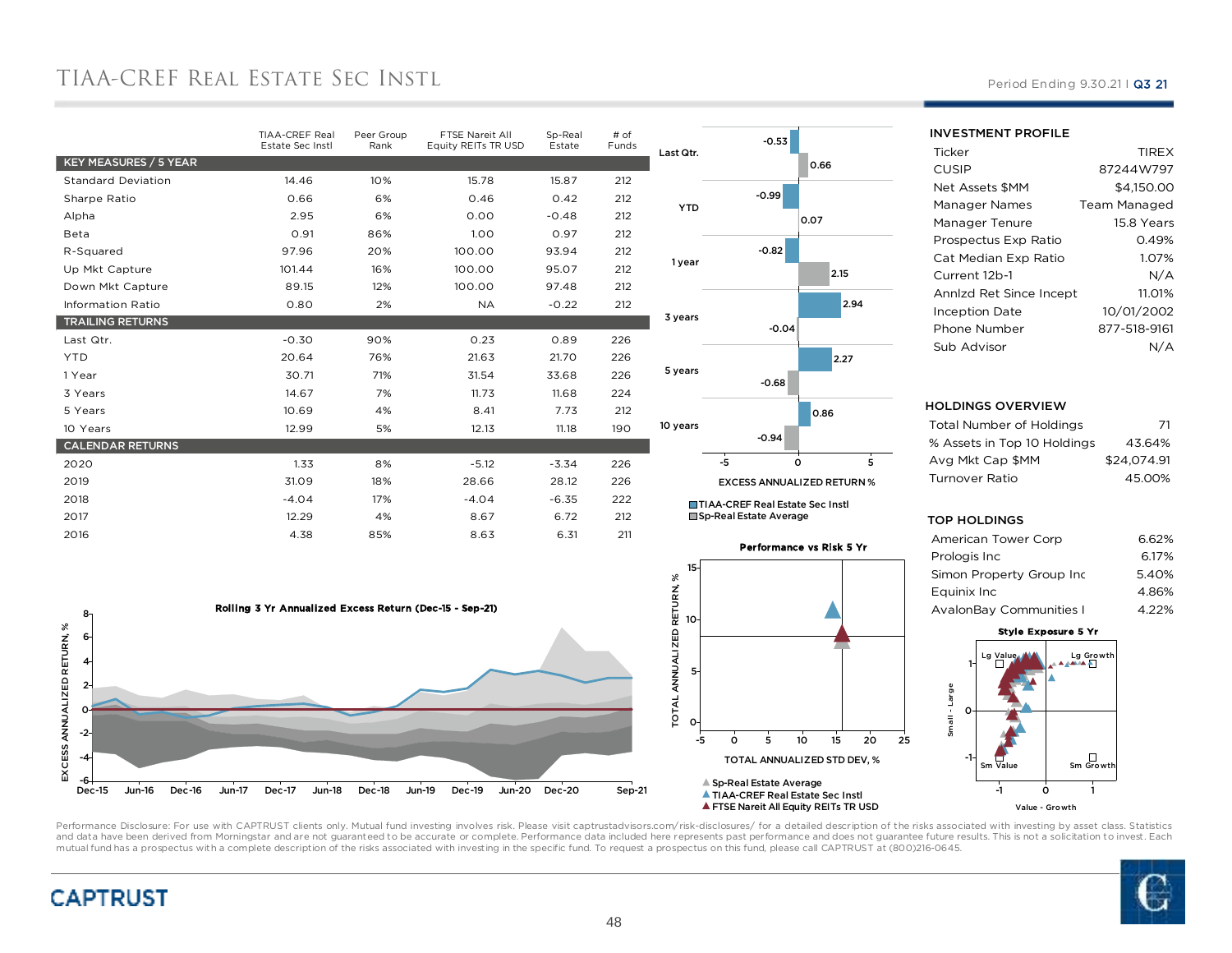### appendix

State of Delaware

### **APPENDIX**

Asset Summaries….…………………………………………………………………………………………………………Your CAPTRUST Service Team…………………………………………………………………………………….Glossary of Terms……………………………………………………………………………………………………………Evaluation Methodology………………………………………………………………………………………………..

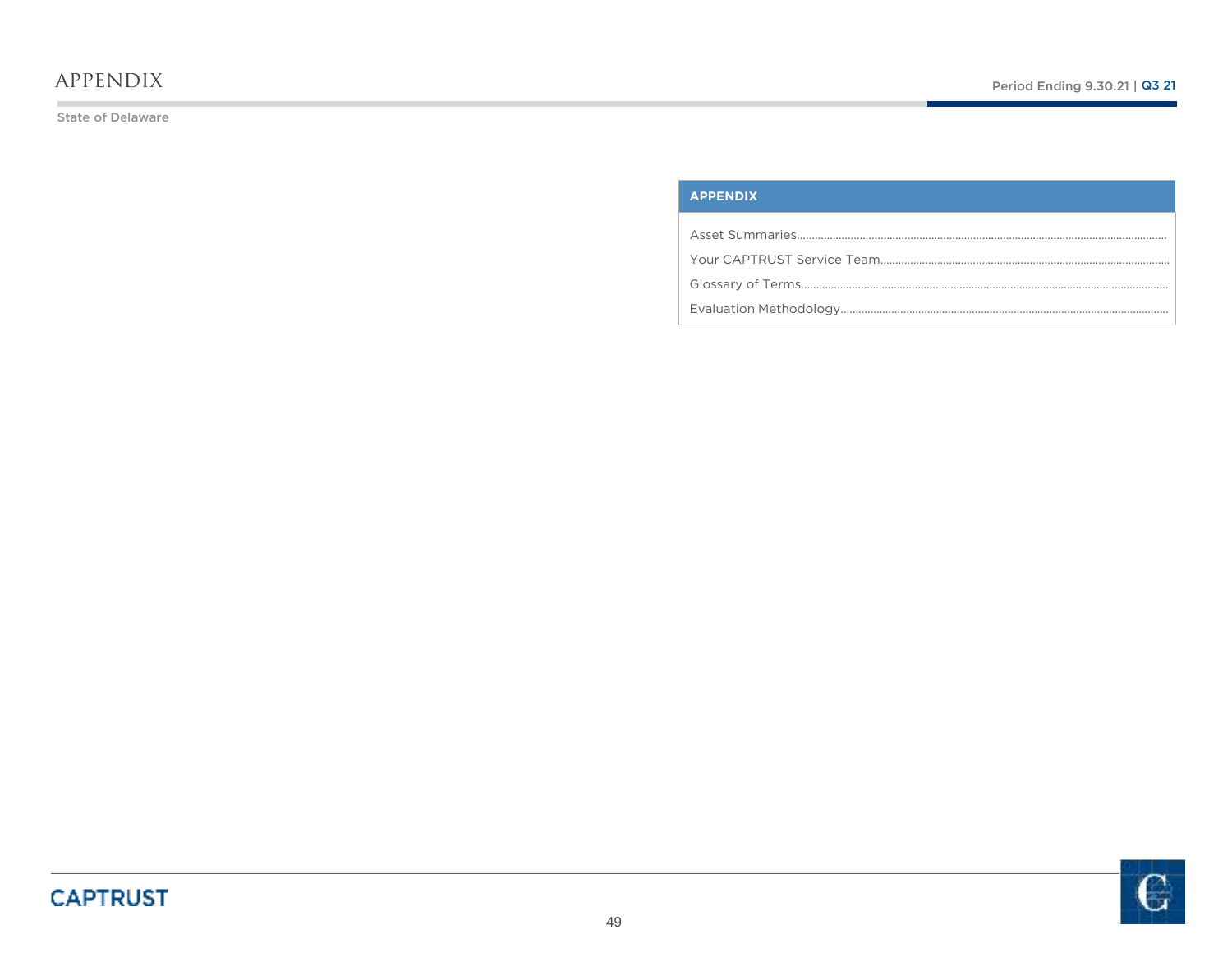### asset investment review | summary

State of Delaware 457(b) Deferred Compensation Plan

| otate of Delaware 497 (b) Deferred Compensation Fight |                                               | ۰             |        |                     |        |
|-------------------------------------------------------|-----------------------------------------------|---------------|--------|---------------------|--------|
|                                                       |                                               |               |        | <b>MARKET VALUE</b> |        |
| <b>FUND OPTION</b>                                    | <b>CURRENT INVESTMENT NAME</b>                | 12.31.2020    | $(\%)$ | <b>CURRENT</b>      | $(\%)$ |
| Money Market                                          | <b>Vanguard Federal Money Market Investor</b> | \$19,570,479  | 2.33%  | \$16,621,898        | 1.84%  |
| Stable Value                                          | Voya Fixed Plus Account III                   | \$19,547,232  | 2.32%  | \$19,261,826        | 2.14%  |
| Intermediate Core Bond                                | Vanguard Interm-Term Bond Index I             | \$18,472,078  | 2.20%  | \$17,731,245        | 1.97%  |
| Intermediate Core-Plus Bond                           | <b>PIMCO Total Return Instl</b>               | \$5,223,769   | 0.62%  | \$5,933,210         | 0.66%  |
| Target Date 2000-2010 Moderate                        | American Funds 2010 Trgt Date Retire R6       | \$26,378,486  | 3.14%  | \$25,422,785        | 2.82%  |
| Target Date 2015 Moderate                             | American Funds 2015 Trgt Date Retire R6       | \$44,581,571  | 5.30%  | \$44,595,500        | 4.94%  |
| Target Date 2020 Moderate                             | American Funds 2020 Trgt Date Retire R6       | \$92,715,524  | 11.03% | \$91,377,913        | 10.13% |
| Target Date 2025 Moderate                             | American Funds 2025 Trgt Date Retire R6       | \$107,814,147 | 12.82% | \$111,168,263       | 12.32% |
| Target Date 2030 Moderate                             | American Funds 2030 Trgt Date Retire R6       | \$103,581,066 | 12.32% | \$110,518,825       | 12.25% |
| Target Date 2035 Moderate                             | American Funds 2035 Trgt Date Retire R6       | \$99,711,252  | 11.86% | \$108,505,728       | 12.03% |
| Target Date 2040 Moderate                             | American Funds 2040 Trgt Date Retire R6       | \$61,872,099  | 7.36%  | \$69,984,770        | 7.76%  |
| Target Date 2045 Moderate                             | American Funds 2045 Trgt Date Retire R6       | \$40,363,730  | 4.80%  | \$46,289,477        | 5.13%  |
| Target Date 2050 Moderate                             | American Funds 2050 Trgt Date Retire R6       | \$20,016,481  | 2.38%  | \$23,004,697        | 2.55%  |
| Target Date 2055 Moderate                             | American Funds 2055 Trgt Date Retire R6       | \$7,392,353   | 0.88%  | \$8,704,561         | 0.97%  |
| Target Date 2060 Moderate                             | American Funds 2060 Trgt Date Retire R6       | \$2,096,566   | 0.25%  | \$2,653,321         | 0.29%  |
| Target Date 2065+ Moderate                            | American Funds 2065 Trgt Date Retire R6       | \$60,490      | 0.01%  | \$461,656           | 0.05%  |
| Large Company Value                                   | American Funds Washington Mutual R6           | \$9,345,191   | 1.11%  | \$11,814,090        | 1.31%  |
| Large Company Blend                                   | Vanguard Institutional Index I                | \$59,909,660  | 7.13%  | \$69,446,146        | 7.70%  |

#### CONTINUED…

Information provided by Record Keeper. For informational purposes. Not a substitute for official statements produced by the plan custodian and/or administrator. Information has been obtained from<br>sources considered reliabl

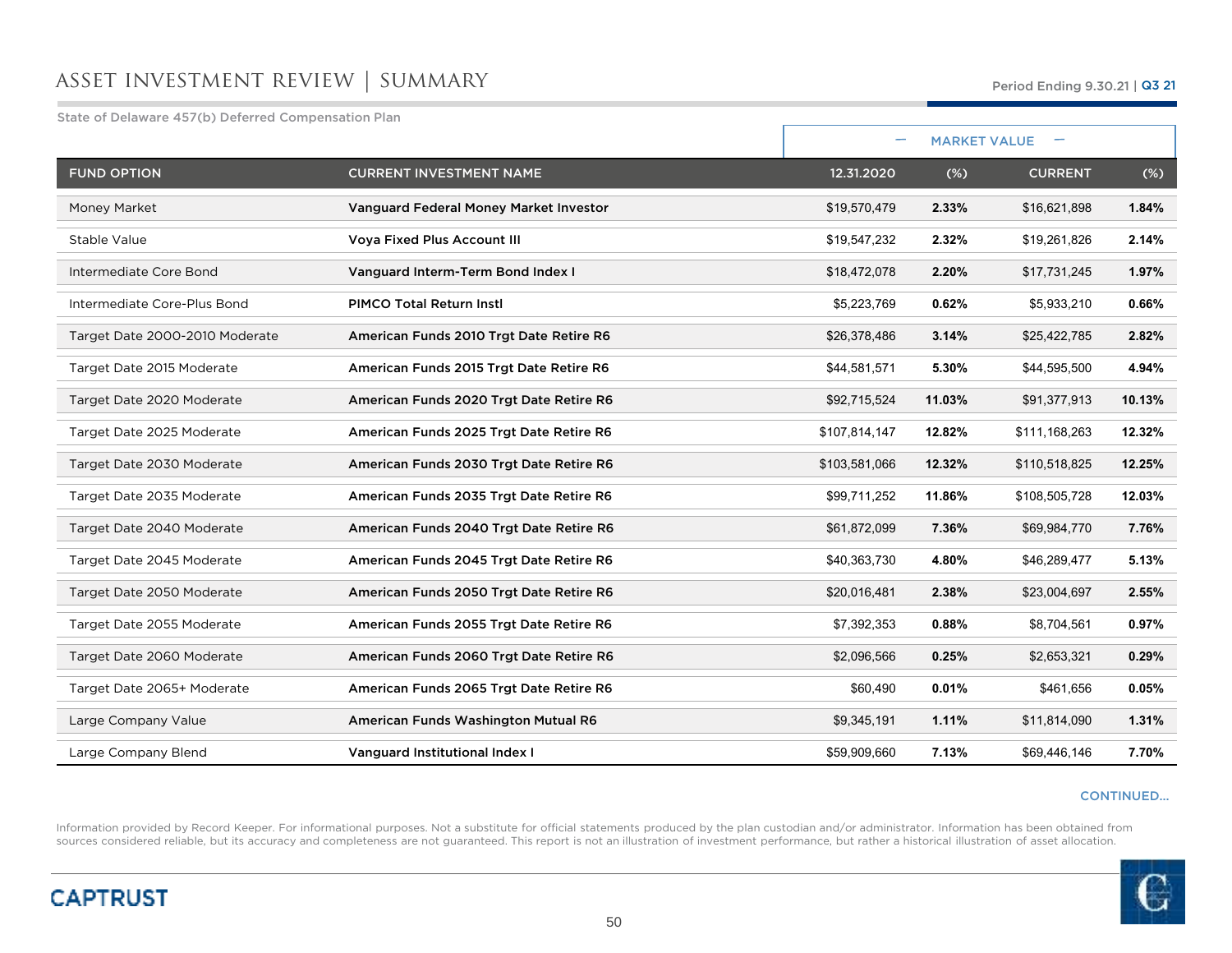### asset investment review | summary

State of Delaware 457(b) Deferred Compensation Plan

|                         |                                         |               | $\overline{\phantom{0}}$ | <b>MARKET VALUE</b> |        |
|-------------------------|-----------------------------------------|---------------|--------------------------|---------------------|--------|
| <b>FUND OPTION</b>      | <b>CURRENT INVESTMENT NAME</b>          | 12.31.2020    | $(\%)$                   | <b>CURRENT</b>      | $(\%)$ |
| Large Company Growth    | T Rowe Price Blue Chip Growth I         | \$33,195,300  | 3.95%                    | \$37,558,796        | 4.16%  |
| Medium Company Blend    | Vanguard Extended Market Index Insti    | \$18,956,849  | 2.25%                    | \$21,760,476        | 2.41%  |
| Medium Company Growth   | Champlain Mid Cap Institutional         | \$4,534,586   | 0.54%                    | \$5,990,959         | 0.66%  |
| Foreign Large Blend     | <b>Lazard International Equity R6</b>   | \$2,715,907   | 0.32%                    | \$2,659,503         | 0.29%  |
| Foreign Large Blend     | Vanguard Total Intl Stock Index I       | \$11,311,373  | 1.35%                    | \$13,914,182        | 1.54%  |
| Small Company Blend     | JPMorgan US Small Company R6            | \$5,980,381   | 0.71%                    | \$7,755,091         | 0.86%  |
| Specialty-Real Estate   | <b>TIAA-CREF Real Estate Sec Instl.</b> | \$3,392,457   | 0.40%                    | \$4,414,598         | 0.49%  |
| Self-Directed Brokerage | TD Ameritrade SDB Securities            | \$22,010,031  | 2.62%                    | \$24,458,576        | 2.71%  |
|                         | <b>TOTALS</b>                           | \$840,749,059 | 100%                     | \$902,008,091       | 100%   |

Information provided by Record Keeper. For informational purposes. Not a substitute for official statements produced by the plan custodian and/or administrator. Information has been obtained from<br>sources considered reliabl



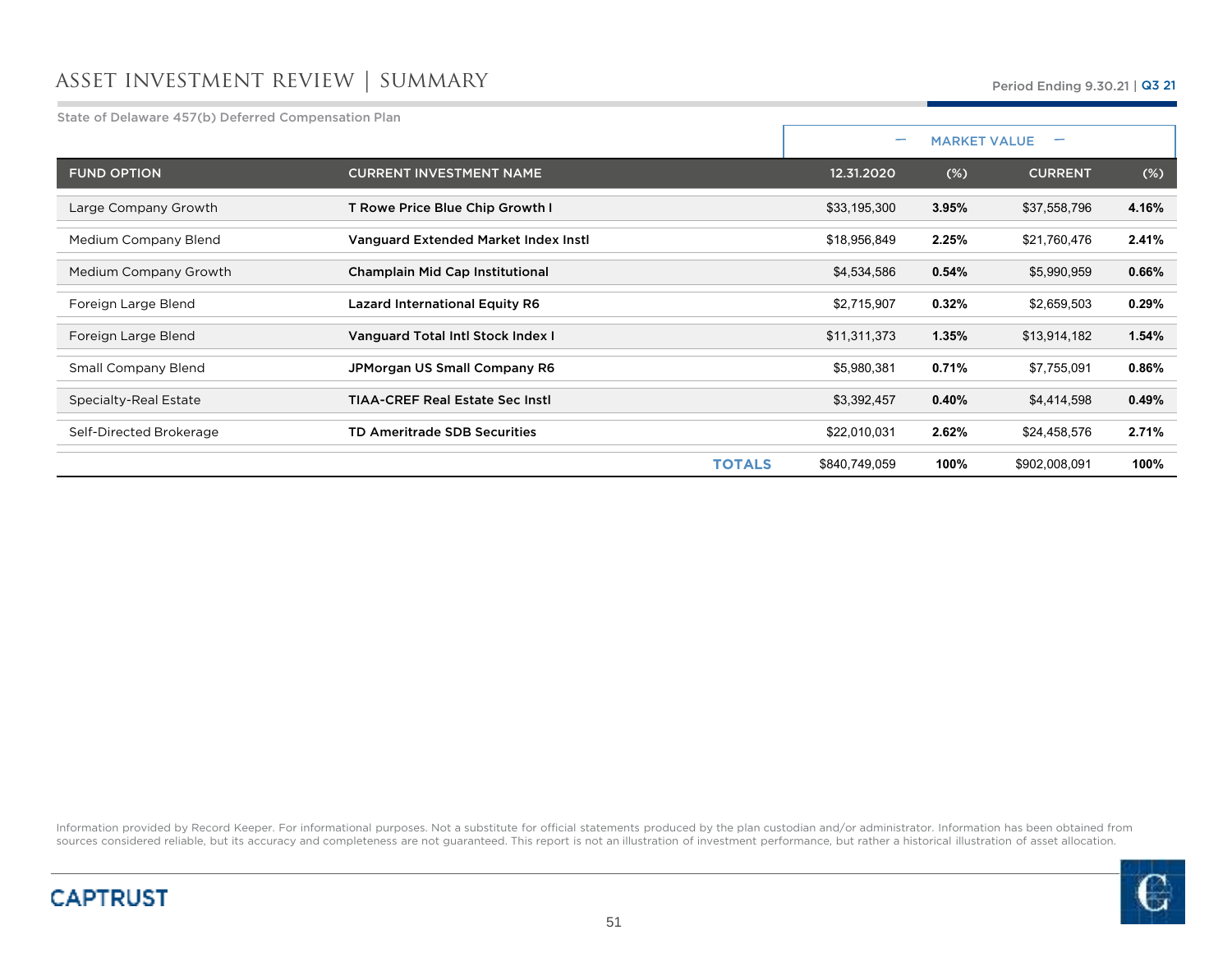| State of Delaware 403(b) Plan  |                                         |              |        |                     |        |
|--------------------------------|-----------------------------------------|--------------|--------|---------------------|--------|
|                                |                                         |              |        | <b>MARKET VALUE</b> |        |
| <b>FUND OPTION</b>             | <b>CURRENT INVESTMENT NAME</b>          | 12.31.2020   | (%)    | <b>CURRENT</b>      | $(\%)$ |
| Money Market                   | Vanguard Federal Money Market Investor  | \$3,048,563  | 1.56%  | \$1,660,621         | 0.72%  |
| Stable Value                   | <b>Voya Fixed Plus Account III</b>      | \$3,632,819  | 1.86%  | \$4,431,320         | 1.91%  |
| Intermediate Core Bond         | Vanguard Interm-Term Bond Index I       | \$3,780,041  | 1.93%  | \$4,127,826         | 1.78%  |
| Intermediate Core-Plus Bond    | <b>PIMCO Total Return Instl</b>         | \$1,465,785  | 0.75%  | \$1,672,803         | 0.72%  |
| Target Date 2000-2010 Moderate | American Funds 2010 Trgt Date Retire R6 | \$1,281,808  | 0.66%  | \$978,460           | 0.42%  |
| Target Date 2015 Moderate      | American Funds 2015 Trgt Date Retire R6 | \$2,535,134  | 1.30%  | \$3,252,885         | 1.40%  |
| Target Date 2020 Moderate      | American Funds 2020 Trgt Date Retire R6 | \$14,691,955 | 7.51%  | \$14,687,838        | 6.34%  |
| Target Date 2025 Moderate      | American Funds 2025 Trgt Date Retire R6 | \$17,812,847 | 9.11%  | \$20,241,562        | 8.74%  |
| Target Date 2030 Moderate      | American Funds 2030 Trgt Date Retire R6 | \$21,691,575 | 11.09% | \$25,954,766        | 11.21% |
| Target Date 2035 Moderate      | American Funds 2035 Trgt Date Retire R6 | \$28,746,601 | 14.70% | \$33,751,425        | 14.58% |
| Target Date 2040 Moderate      | American Funds 2040 Trgt Date Retire R6 | \$21,634,923 | 11.07% | \$26,056,943        | 11.25% |
| Target Date 2045 Moderate      | American Funds 2045 Trgt Date Retire R6 | \$17,769,308 | 9.09%  | \$22,468,798        | 9.70%  |
| Target Date 2050 Moderate      | American Funds 2050 Trgt Date Retire R6 | \$10,084,875 | 5.16%  | \$12,939,826        | 5.59%  |
| Target Date 2055 Moderate      | American Funds 2055 Trgt Date Retire R6 | \$5,874,342  | 3.00%  | \$7,415,859         | 3.20%  |
| Target Date 2060 Moderate      | American Funds 2060 Trgt Date Retire R6 | \$1,027,097  | 0.53%  | \$1,454,950         | 0.63%  |
| Target Date 2065+ Moderate     | American Funds 2065 Trgt Date Retire R6 | \$27,121     | 0.01%  | \$84,621            | 0.04%  |
| Large Company Value            | American Funds Washington Mutual R6     | \$2,146,127  | 1.10%  | \$3,016,924         | 1.30%  |
| Large Company Blend            | Vanguard Institutional Index I          | \$12,791,917 | 6.54%  | \$15,593,079        | 6.73%  |

#### CONTINUED…

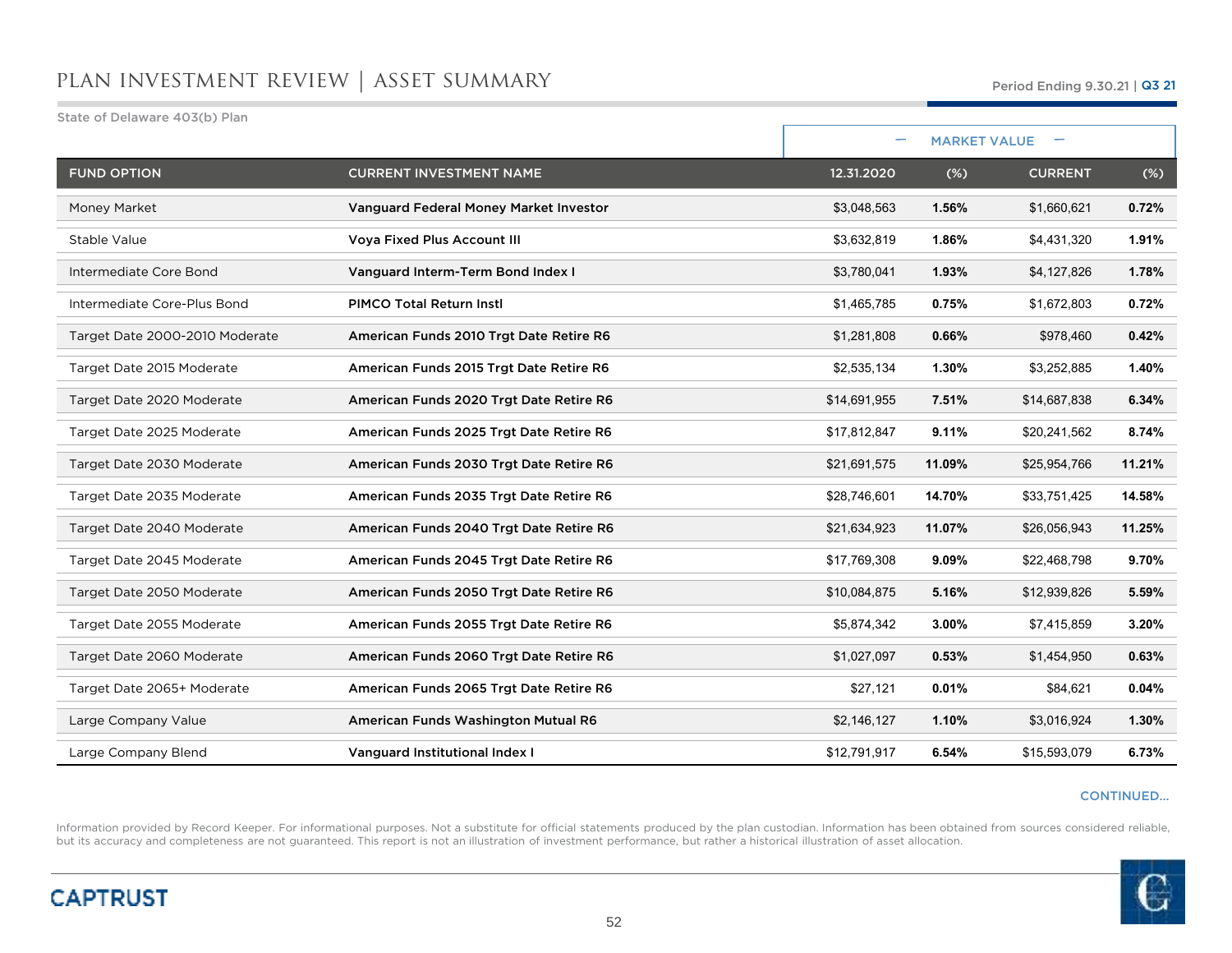| State of Delaware 403(b) Plan |                                         |               |                          |                     |        |
|-------------------------------|-----------------------------------------|---------------|--------------------------|---------------------|--------|
|                               |                                         |               | $\overline{\phantom{0}}$ | <b>MARKET VALUE</b> |        |
| <b>FUND OPTION</b>            | <b>CURRENT INVESTMENT NAME</b>          | 12.31.2020    | (%)                      | <b>CURRENT</b>      | $(\%)$ |
| Large Company Growth          | T Rowe Price Blue Chip Growth I         | \$5,554,077   | 2.84%                    | \$6,948,741         | 3.00%  |
| Medium Company Blend          | Vanguard Extended Market Index Instl    | \$4,233,880   | 2.17%                    | \$5,048,804         | 2.18%  |
| Medium Company Growth         | Champlain Mid Cap Institutional         | \$1,170,248   | 0.60%                    | \$1,578,240         | 0.68%  |
| Foreign Large Blend           | <b>Lazard International Equity R6</b>   | \$751,489     | 0.38%                    | \$984,487           | 0.43%  |
| Foreign Large Blend           | Vanguard Total Intl Stock Index I       | \$3,447,545   | 1.76%                    | \$3,875,843         | 1.67%  |
| <b>Small Company Blend</b>    | JPMorgan US Small Company R6            | \$1,287,176   | 0.66%                    | \$1,655,427         | 0.71%  |
| Specialty-Real Estate         | <b>TIAA-CREF Real Estate Sec Instl.</b> | \$634,422     | 0.32%                    | \$918,274           | 0.40%  |
| Self-Directed Brokerage       | <b>TD Ameritrade SDB Securities</b>     | \$8,390,028   | 4.29%                    | \$10,761,312        | 4.65%  |
|                               | <b>TOTALS</b>                           | \$195,511,703 | 100%                     | \$231,561,634       | 100%   |



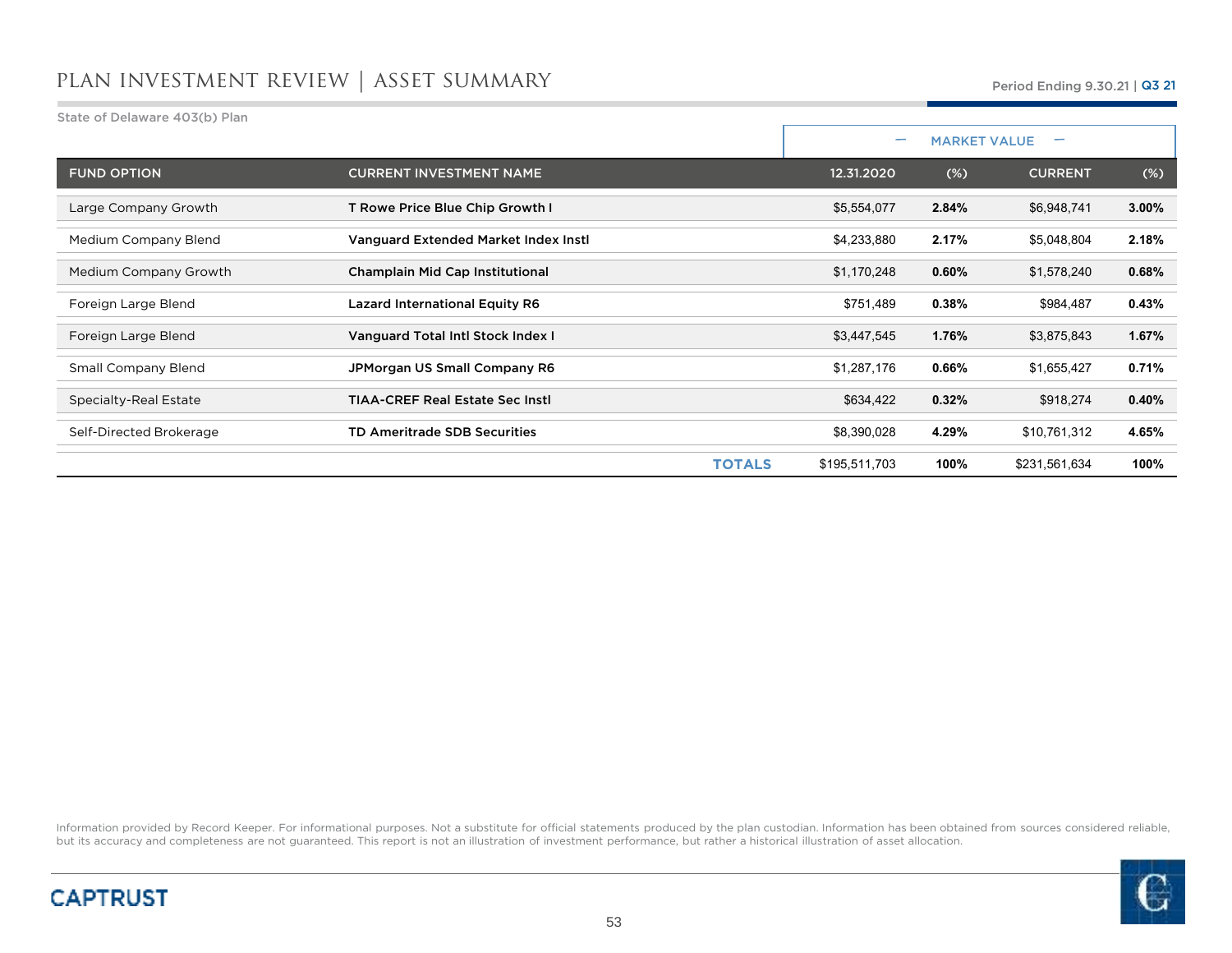| State of Delaware 401(a) Match Plan |                                         |                          |        |                     |        |
|-------------------------------------|-----------------------------------------|--------------------------|--------|---------------------|--------|
|                                     |                                         | $\overline{\phantom{0}}$ |        | <b>MARKET VALUE</b> |        |
| <b>FUND OPTION</b>                  | <b>CURRENT INVESTMENT NAME</b>          | 12.31.2020               | (%)    | <b>CURRENT</b>      | $(\%)$ |
| Money Market                        | Vanguard Federal Money Market Investor  | \$400,363                | 1.60%  | \$391,151           | 1.52%  |
| Stable Value                        | <b>Voya Fixed Plus Account III</b>      | \$254,524                | 1.02%  | \$274,126           | 1.07%  |
| Intermediate Core Bond              | Vanguard Interm-Term Bond Index I       | \$229.646                | 0.92%  | \$241,288           | 0.94%  |
| Intermediate Core-Plus Bond         | <b>PIMCO Total Return Instl</b>         | \$68,328                 | 0.27%  | \$58,185            | 0.23%  |
| Target Date 2000-2010 Moderate      | American Funds 2010 Trgt Date Retire R6 | \$792,528                | 3.16%  | \$733,183           | 2.86%  |
| Target Date 2015 Moderate           | American Funds 2015 Trgt Date Retire R6 | \$1,293,438              | 5.16%  | \$1,271,609         | 4.96%  |
| Target Date 2020 Moderate           | American Funds 2020 Trgt Date Retire R6 | \$2,956,550              | 11.80% | \$2,832,399         | 11.04% |
| Target Date 2025 Moderate           | American Funds 2025 Trgt Date Retire R6 | \$4,535,576              | 18.10% | \$4,443,787         | 17.33% |
| Target Date 2030 Moderate           | American Funds 2030 Trgt Date Retire R6 | \$4,242,295              | 16.93% | \$4,401,474         | 17.16% |
| Target Date 2035 Moderate           | American Funds 2035 Trgt Date Retire R6 | \$4,172,549              | 16.65% | \$4,370,611         | 17.04% |
| Target Date 2040 Moderate           | American Funds 2040 Trgt Date Retire R6 | \$2,558,933              | 10.21% | \$2,750,704         | 10.72% |
| Target Date 2045 Moderate           | American Funds 2045 Trgt Date Retire R6 | \$1,064,297              | 4.25%  | \$1,119,260         | 4.36%  |
| Target Date 2050 Moderate           | American Funds 2050 Trgt Date Retire R6 | \$154,132                | 0.62%  | \$158,034           | 0.62%  |
| Target Date 2055 Moderate           | American Funds 2055 Trgt Date Retire R6 | \$9,022                  | 0.04%  | \$7,320             | 0.03%  |
| Target Date 2060 Moderate           | American Funds 2060 Trgt Date Retire R6 | \$34,259                 | 0.14%  | \$32,777            | 0.13%  |
| Target Date 2065+ Moderate          | American Funds 2065 Trgt Date Retire R6 | \$0                      | 0.00%  | \$9,058             | 0.04%  |
| Large Company Value                 | American Funds Washington Mutual R6     | \$119,409                | 0.48%  | \$137,077           | 0.53%  |
| Large Company Blend                 | Vanguard Institutional Index I          | \$802,282                | 3.20%  | \$915,198           | 3.57%  |

#### CONTINUED…

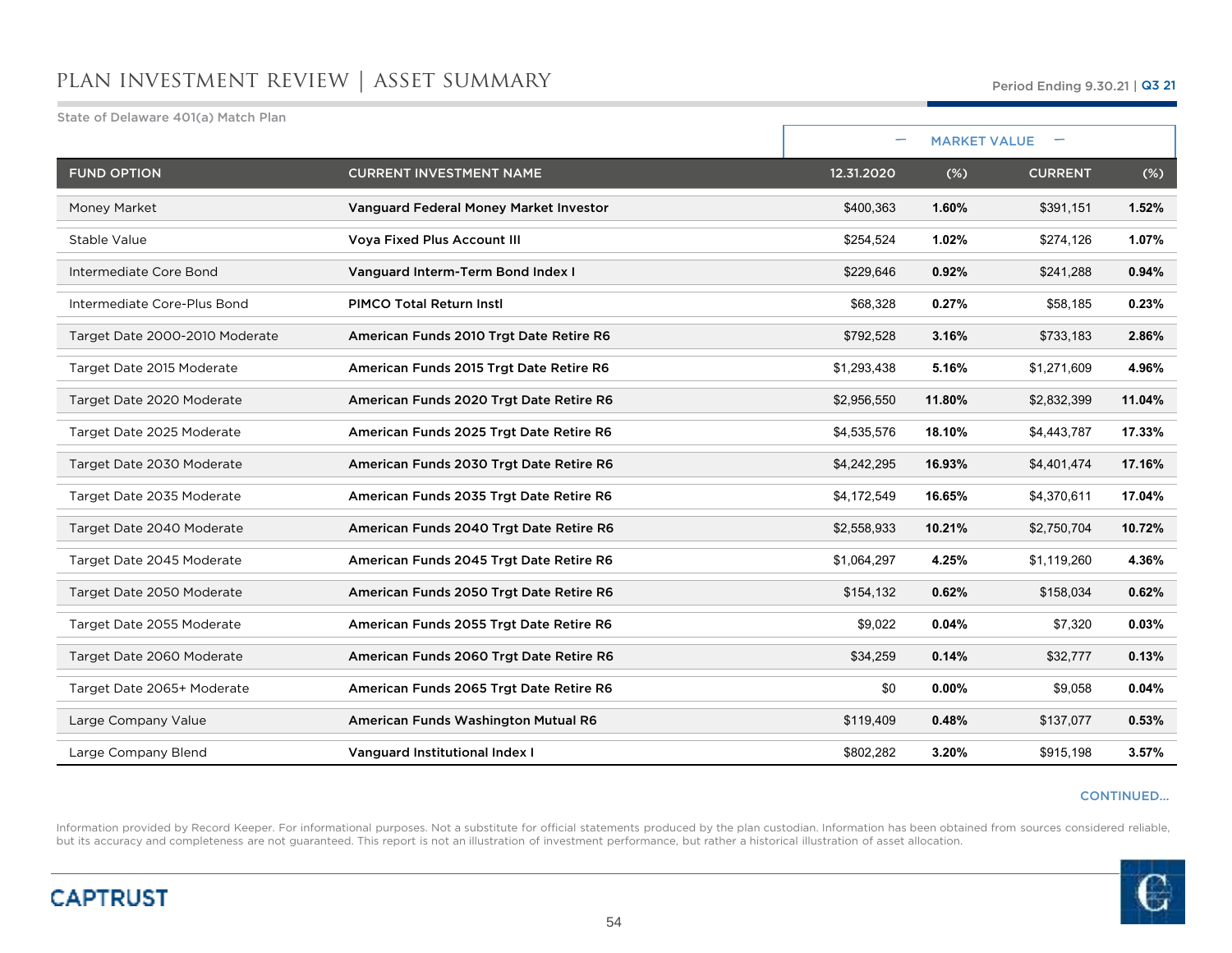State of Delaware 401(a) Match Plan

|                            |                                         | $\overline{\phantom{0}}$ |       | <b>MARKET VALUE</b> |        |
|----------------------------|-----------------------------------------|--------------------------|-------|---------------------|--------|
| <b>FUND OPTION</b>         | <b>CURRENT INVESTMENT NAME</b>          | 12.31.2020               | (%)   | <b>CURRENT</b>      | $(\%)$ |
| Large Company Growth       | T Rowe Price Blue Chip Growth I         | \$663,276                | 2.65% | \$715,007           | 2.79%  |
| Medium Company Blend       | Vanguard Extended Market Index Instl    | \$238,800                | 0.95% | \$265,626           | 1.04%  |
| Medium Company Growth      | Champlain Mid Cap Institutional         | \$70,414                 | 0.28% | \$92,831            | 0.36%  |
| Foreign Large Blend        | <b>Lazard International Equity R6</b>   | \$40,054                 | 0.16% | \$37,246            | 0.15%  |
| Foreign Large Blend        | Vanguard Total Intl Stock Index I       | \$145,107                | 0.58% | \$146,333           | 0.57%  |
| <b>Small Company Blend</b> | JPMorgan US Small Company R6            | \$69,360                 | 0.28% | \$98,895            | 0.39%  |
| Specialty-Real Estate      | <b>TIAA-CREF Real Estate Sec Instl.</b> | \$44,241                 | 0.18% | \$54,490            | 0.21%  |
| Self-Directed Brokerage    | <b>TD Ameritrade SDB Securities</b>     | \$102,359                | 0.41% | \$91,713            | 0.36%  |
|                            | <b>TOTALS</b>                           | \$25,061,742             | 100%  | \$25,649,379        | 100%   |



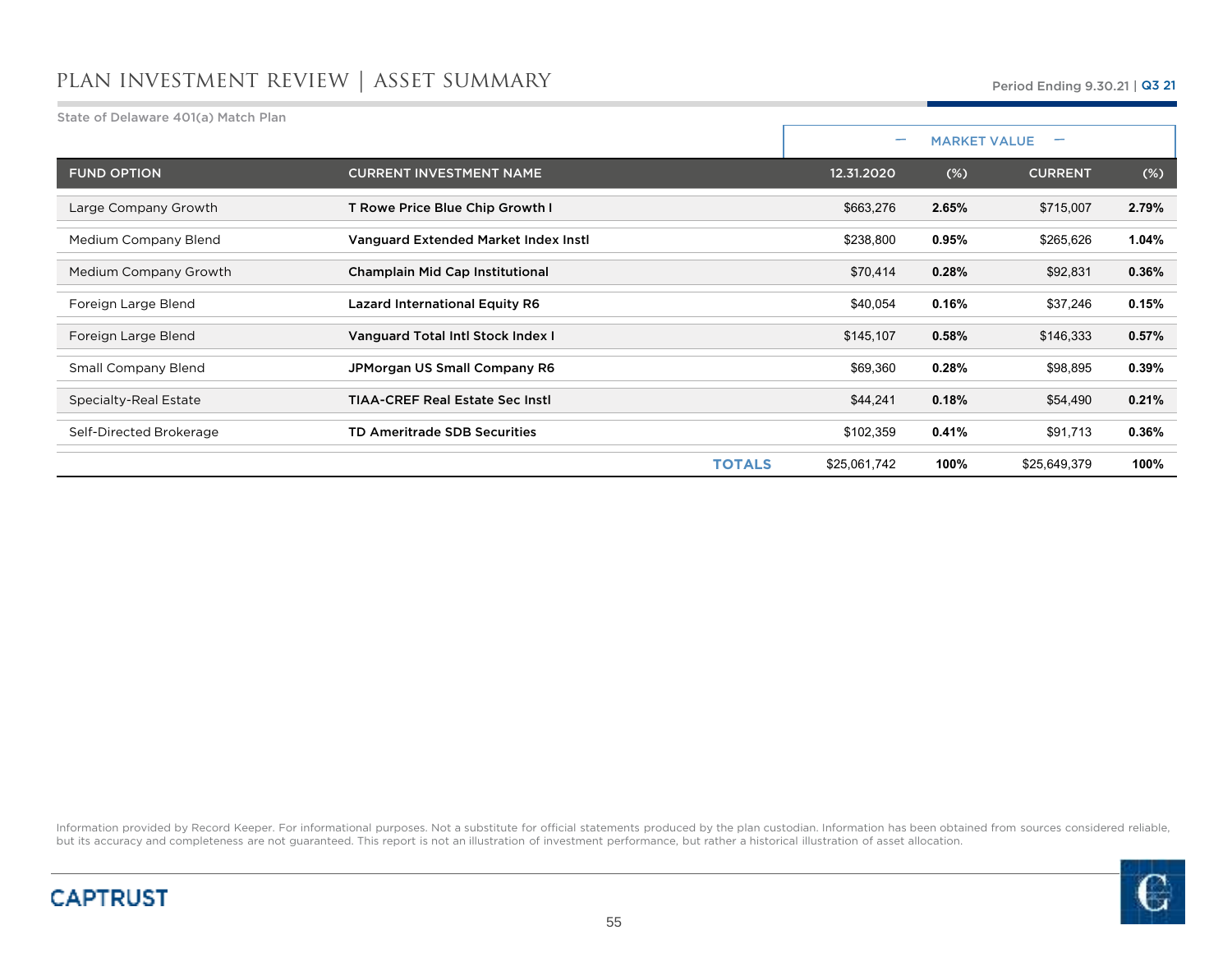State of Delaware

| <b>TEAM MEMBERS</b>                                                                  | <b>RESPONSIBILITIES</b>                                                                                                                                                                                                                                                                                                                                                                                                                                                                                                                              |
|--------------------------------------------------------------------------------------|------------------------------------------------------------------------------------------------------------------------------------------------------------------------------------------------------------------------------------------------------------------------------------------------------------------------------------------------------------------------------------------------------------------------------------------------------------------------------------------------------------------------------------------------------|
| Earle Allen, MBA, CEBS®<br>Principal   Financial Advisor<br>Earle.Allen@captrust.com | <b>Account Role: Lead Consultant</b><br>Our Lead Consultants serve as the primary relationship manager for the fiduciaries of corporate<br>retirement plans. They oversee and ensure quality delivery of comprehensive investment<br>advisory services. They are available to assist with any aspect of clients' accounts, or put them in<br>contact with the appropriate resources here at CAPTRUST.                                                                                                                                                |
| <b>James Duffy</b><br>Senior Analyst   Investments<br>James.Duffy@captrust.com       | Account Role: Research Analyst<br>Our Investment Analysts conduct investment manager research, asset allocation studies,<br>portfolio monitoring and performance measurement. Some of their specific duties include:<br>evaluating fund lineups and investment options, reporting due diligence findings to clients, and<br>researching the various universes for viable investment options. Our team monitors and<br>evaluates mutual funds, separate account managers and alternative investments for use with<br>current and prospective clients. |

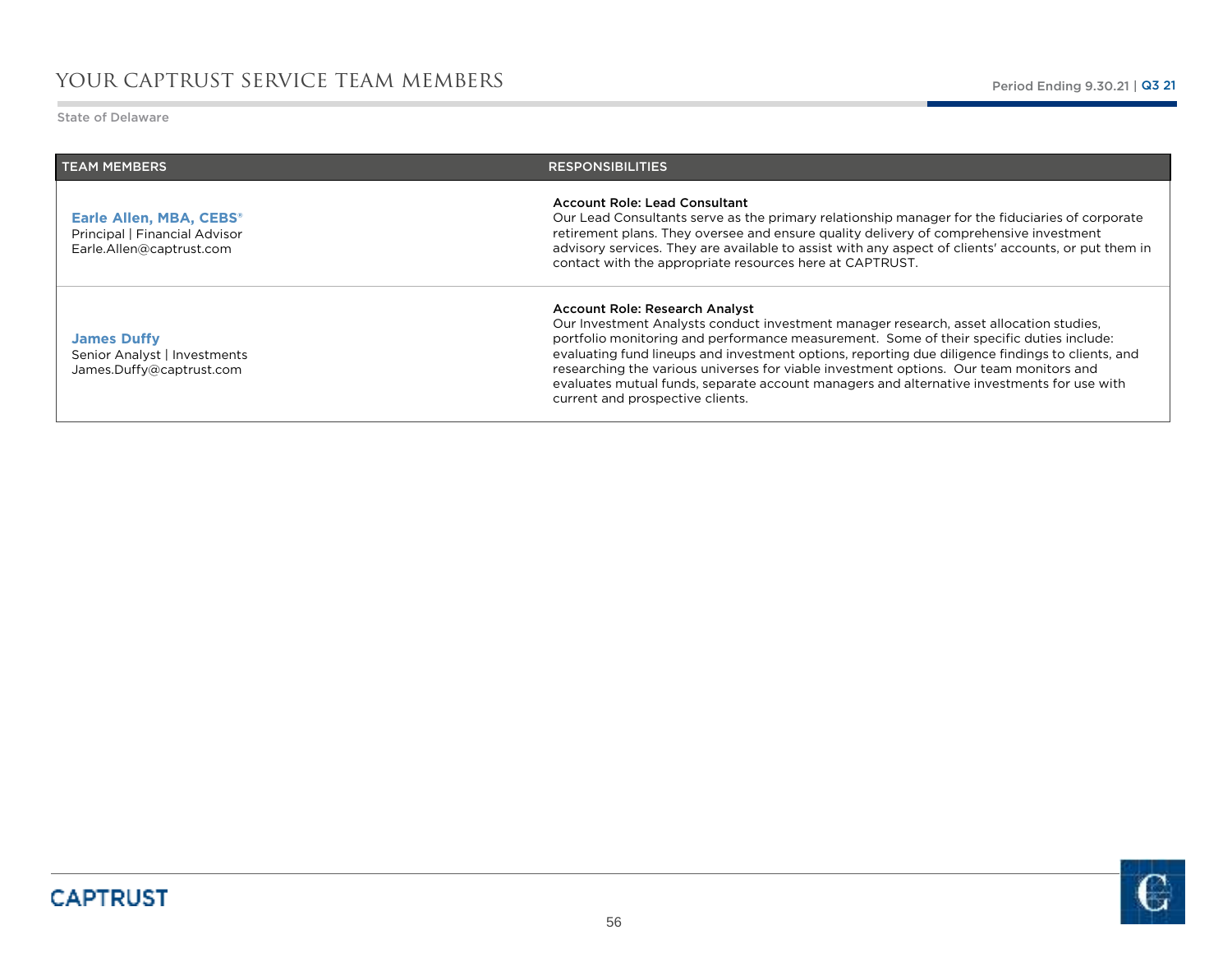### glossary

#### **ALPHA**

 Alpha measures a manager's rate of return in excess of that which can be explained by its systematic risk, or Beta. It is a result of regressing a manager's returns against those of a benchmark index. A positive alpha implies that a manager has added value relative to its benchmark on a risk-adjusted basis.

#### **BATTING AVERAGE**

Batting Average, an indicator of consistency, measures the percentage of time an active manager outperformed the benchmark.

#### **BETA**

Beta measures a manager's sensitivity to systematic, or market risk. Beta is a result of the analysis regressing a manager's returns against those of a benchmark Index. A manager with a Beta of 1 should move perfectly with a benchmark. A Beta of less than 1 implies that a manager's returns are less volatile than the market's (i.e., selected benchmarks). A Beta of greater than 1 implies that a manager exhibits greater volatility than the market (i.e., selected benchmark).

#### **CAPTURE RATIO**

 Up Market Capture is the average return of a manager relative to a benchmark index using only periods where the benchmark return was positive. Down Market Capture is the average return of a manager relative to a benchmark index using only periods where the benchmark return was negative. An Up Market Capture of greater than 100% and a Down Market Capture of less than 100% is considered desirable.

### **INFORMATION RATIO**

 The Information Ratio measures a manager's excess return over the passive index divided by the volatility of that excess return, or Tracking Error. To obtain a higher Information Ratio, which is preferable, a manager must demonstrate the ability to generate returns above its benchmark while avoiding large performance swings relative to that same benchmark.

### **PERCENTILE RANK**

Percentile Rankings are based on a manager's performance relative to all other available funds in its universe. Percentiles range from 1, being the best, to 100 being the worst. A ranking in the 50th percentile or above demonstrates that the manager has performed better on a relative basis than at least 50% of its peers.

#### **RISK-ADJUSTED PERFORMANCE**

Risk-adjusted Performance, or RAP, measures the level of return that an investment option would generate given a level of risk equivalent to the benchmark index.

#### **R-SQUARED**

 R-squared measures the portion of a manager's movements that are explained by movements in a benchmark index. R-squared values range from 0 to 100. An R-squared of 100 means that all movements of a manager are completely explained by movements in the index. This measurement is identified as the coefficient of determination from a regression equation. <sup>A</sup> high R-squared value supports the validity of the Alpha and Beta measures, and it can be used as a measure of style consistency.

#### **SHARPE RATIO**

 Sharpe ratio measures a manager's return per unit of risk, or standard deviation. It is the ratio of a manager's excess return above the risk-free rate divided by a manager's standard deviation. A higher sharpe ratio implies greater manager efficiency.

#### **STANDARD DEVIATION**

 Standard Deviation is a measure of the extent to which observations in a series vary from the arithmetic mean of the series. This measure of volatility or risk allows the estimation of a range of values for a manager's returns. The wider the range, the more uncertainty, and, therefore, the riskier a manager is assumed to be.

#### **TRACKING ERROR**

Tracking Error is the standard deviation of the portfolio's residual (i.e. excess) returns. The lower the tracking error, the closer the portfolio returns have been to its risk index. Aggressively managed portfolios would be expected to have higher tracking errors than portfolios with a more conservative investment style.

#### **TREYNOR RATIO**

 The Treynor Ratio is a measure of reward per unit of risk. With Treynor, the numerator (i.e. reward) is defined as the annualized excess return of the portfolio versus the risk-free rate. The denominator (i.e. risk) is defined as the portfolio beta. The result is a measure of excess return per unit of portfolio systematic risk. As with Sharpe and Sortino, the Treynor Ratio only has value when it is used as the basis of comparison between portfolios. The higher the TreynorRatio, the better.